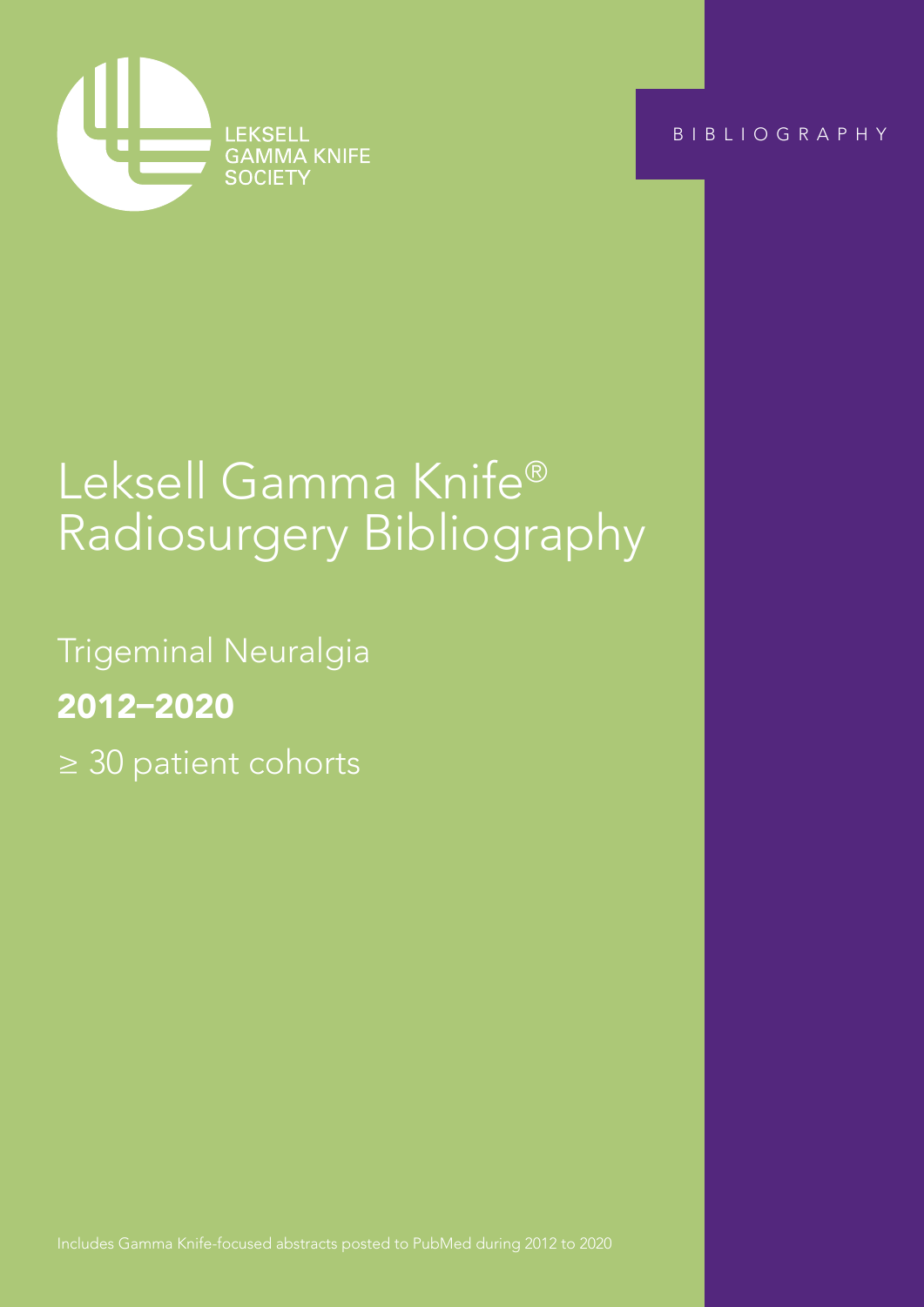

## 2020

[1] Long-term pain outcomes in elderly patients with trigeminal neuralgia: comparison of first-time microvascular decompression and stereotactic radiosurgery.

#### *Neurosurg Focus*. 2020 Oct;49(4):E23.

Raygor KP, Lee AT, Nichols N, Wang DD, Ward MM, Barbaro NM, Chang EF PMID: 33002871 DOI: 10.3171/2020.7.FOCUS20446

OBJECTIVE: Common surgical treatments for trigeminal neuralgia (TN) include microvascular decompression (MVD) and stereotactic radiosurgery (SRS). The use of MVD in elderly patients has been described but has yet to be prospectively compared to SRS, which is well-tolerated and noninvasive. The authors aimed to directly compare long-term pain control and adverse event rates for first-time surgical treatments for idiopathic TN in the elderly. **METHODS:** A prospectively collected database was reviewed for TN patients who had undergone treatment between 1997 and 2017 at a single institution. Standardized collection of preoperative demographics, surgical procedure, and postoperative outcomes was performed. Data analysis was limited to patients over the age of 65 years who had undergone a first-time procedure for the treatment of idiopathic TN with at least 1 year of follow-up. RESULTS: One hundred ninety-three patients meeting the study inclusion criteria underwent surgical procedures for TN during the study period (54 MVD, 24 MVD+Rhiz, 115 SRS). In patients in whom an artery was not compressing the trigeminal nerve during MVD, a partial sensory rhizotomy (MVD+Rhiz) was performed. Patients in the SRS cohort were older than those in the MVD and MVD+Rhiz cohorts (mean +/- SD, 79.2 +/- 7.8 vs 72.9  $+/-$  5.7 and 70.9  $+/-$  4.8 years, respectively;  $p < 0.0001$ ) and had a higher mean Charlson Comorbidity Index (3.8 +/- 1.1 vs 3.0 +/- 0.9 and 2.9 +/- 1.0, respectively; p < 0.0001). Immediate or short-term postoperative pain-free rates (Barrow Neurological Institute [BNI] pain intensity score I) were 98.1% for MVD, 95.8% for MVD+Rhiz, and 78.3% for SRS ( $p = 0.0008$ ). At the last follow-up, 72.2% of MVD patients had a favorable outcome (BNI score I-IIIa) compared to 54.2% and 49.6% of MVD+Rhiz and SRS patients, respectively (p = 0.02). In total, 0 (0%) SRS, 5 (9.3%) MVD, and 1 (4.2%) MVD+Rhiz patients developed any adverse event. Multivariate Cox proportional hazards analysis demonstrated that procedure type ( $p = 0.001$ ) and postprocedure sensory change ( $p = 0.003$ ) were statistically significantly associated with pain control. **CONCLUSIONS:** In this study cohort, patients who had undergone MVD had a statistically significantly longer duration of pain freedom than those who had undergone MVD+Rhiz or SRS as their first procedure. Fewer adverse events were seen after SRS, though the MVDassociated complication rate was comparable to published rates in younger patients. Overall, the results suggest that both MVD and SRS are effective options for the elderly, despite their advanced age. Treatment choice can be tailored to a patient's unique condition and wishes.

#### [2] Trigeminal Neuralgia Secondary to Meningiomas and Vestibular Schwannoma Is Improved after Stereotactic Radiosurgery: A Systematic Review and Meta-Analysis.

*Stereotact Funct Neurosurg*. 2020 Sep 9:1-11.

Peciu-Florianu I, Regis J, Levivier M, Dedeciusova M, Reyns N, Tuleasca C PMID: 32906130 DOI: 10.1159/000509842

INTRODUCTION: Trigeminal neuralgia (TN) secondary to tumors is encountered in up to 6% of patients with facial pain syndromes and is considered to be associated with tumors affecting the trigeminal nerve pathways. The most frequent are meningiomas and vestibular schwannomas (VS). Stereotactic radiosurgery (SRS) has emerged as a valuable treatment, with heterogeneity of clinical results. We sought to review the medical literature on TN treated with SRS for meningiomas and VS and investigate the rates of improvement of TN symptoms. METHODS: We reviewed articles published between January 1990 and December 2019 in PubMed. Pain relief after SRS, the maintenance of pain relief, and TN recurrence and complications were evaluated with separate metaanalyses, taking into account the data on individual patients. RESULTS: Pain relief after SRS was reported as Barrow Neurological Institute (BNI) pain intensity scores of BNI I in 50.5% (range 36-65.1%) of patients and BNI I-IIIb in 83.8% (range 77.8-89.8%). There was no significant difference in series discussing outcomes for tumor targeting versus tumor and nerve targeting. Recurrences were described in 34.7% (range 21.7-47.6; tumor targeting). Maintenance of BNI I was reported in 36.4% (range 20.1-52.7) and BNI I-IIIb in 41.2% (range 29.8-52.7; tumor targeting series). When both the nerve and the tumor were targeted, only 1 series reported 86.7% with BNI I-IIIb at last follow-up. Complications were encountered in 12.6% (range 6.3-18.8; tumor targeting series) of patients; however, they were much higher, as high as 26.7%, in the only study reporting them after targeting both the nerve and the tumor. The most common complication was facial numbness. CONCLUSION: SRS for TNB secondary to benign tumors, such as meningiomas and VS, is associated with favorable clinical course, but less favorable than in idiopathic TN. There was, however, heterogeneity among reports and targeting approaches. Although targeting both the nerve and the tumor seemed to achieve better long-term results, the rate of complications was much higher and the number of patients treated was limited. Future clinical studies should focus on the standard reporting of clinical outcomes and randomization of targeting methods.

# 2019

#### [3] Effectiveness of Gamma Knife Radiosurgery in the Treatment of Refractory Trigeminal Neuralgia: A Case Series.

*Operative neurosurgery (Hagerstown, Md.)*. 2019;18(6):571-576 Tavakol S, Jackanich A, Strickland BA, Marietta M, Ravina K, Yu C, Chang EL, Giannotta S, Zada G

PMID: 31620790 DOI: 10.1093/ons/opz311

**BACKGROUND:** Medical management is the first line of treatment for trigeminal neuralgia (TN). Patients with medically refractory TN may undergo a variety of invasive surgical interventions with varying success rates. Management of TN refractory to both medical and surgical intervention remains somewhat controversial. **OBJECTIVE:** To assess the effectiveness of Gamma Knife radiosurgery (GKRS; Elekta Instruments AB) for medically refractory TN. METHODS: A retrospective review was conducted for 57 cases (47 patients) who underwent GKRS for refractory TN at our institution between 2005 and 2018. TN pain outcomes were evaluated using the Barrow Neurological Institute (BNI) Pain Scale. A good outcome was defined by post-GKRS BNI score of I-III, whereas treatment failure was defined BNI score IV-V. RESULTS: Of the total 57 GKRS procedures, 47 (82.5%) had good outcomes. A total of 22 patients (46.8%) experienced complete pain relief off medications (BNI I). The average time to pain relief was 30 d (range 1-120 d). Prior invasive surgical treatment for TN was not found to have a significant impact on GKRS outcomes (P = .32). Target and treatment volumes were not found to correlate significantly with GKRS outcomes (.47 and .47, respectively). Complications included 2 cases (4.2%) of facial numbness. A total of 37 patients (78.7%) did not have any additional invasive surgical interventions following GKRS treatment. **CONCLUSION:** GKRS is a safe and effective treatment modality for both medically and surgically refractory TN. Complete symptom relief was possible in patients with prior surgical or GKRS treatments. Recurrent symptoms following surgery or GKRS should not exclude a patient from future GKRS consideration.

#### [4] Establishment of a Therapeutic Ratio for Gamma Knife Radiosurgery of Trigeminal Neuralgia: The Critical Importance of Biologically Effective Dose Versus Physical Dose.

*World neurosurgery*. 2019;134:e204-e213

Tuleasca C, Paddick I, Hopewell JW, Jones B, Millar WT, Hamdi H, Porcheron D, Levivier M, Regis J

PMID: 31606504 DOI: 10.1016/j.wneu.2019.10.021

**OBJECTIVE:** How variations of treatment time affect the safety and efficacy of Gamma Knife (GK) radiosurgery is a matter of considerable debate. With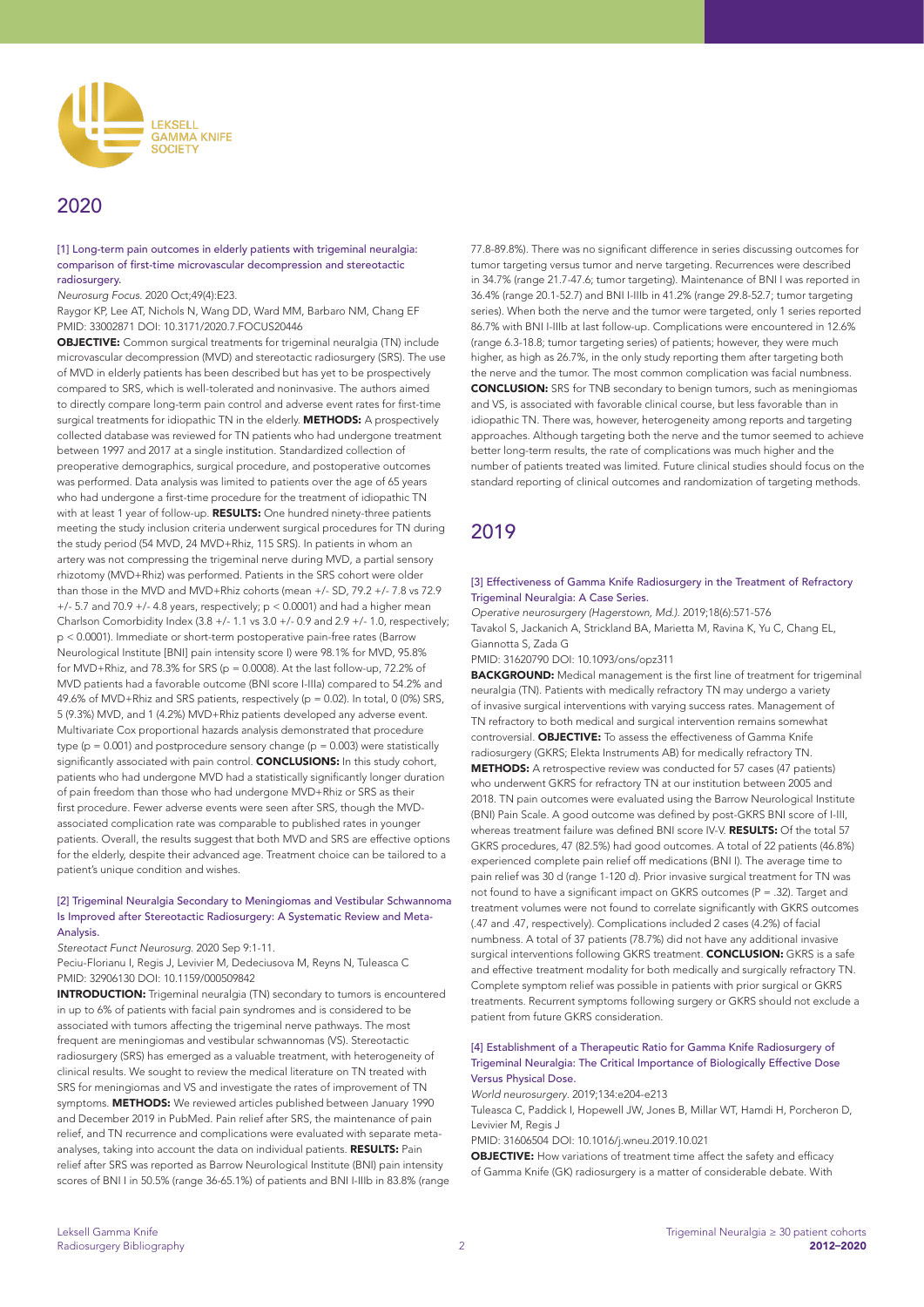

the relative simplicity of treatment planning for trigeminal neuralgia (TN), this question has been addressed in a group of these patients. Using the concept of the biologically effective dose (BED), the effect of the two key variables, dose and treatment time, were considered. **METHODS:** A retrospective analysis was performed of 408 TN cases treated from 1997 to 2010. Treatment involved the use of a single 4 mm isocenter. If conditions allowed, the isocenter was placed at a median distance of 7.5 mm from the emergence of the trigeminal nerve from the brain stem. The effects were assessed in terms of the incidence of the complication, hypoesthesia, and in terms of efficacy using the incidence of pain free after 30 days and 1 and 2 years. These responses were evaluated with respect to both the physical dose and the BED, the latter using a bi-exponential repair model. **RESULTS:** RE-evaluation showed that the prescription doses, at the 100% isodose, varied from 75 to 97.9 Gy, delivered in 25-135 minutes. The relationship between the physical dose and the incidence of hypoesthesia was not significant; the overall incidence was approximately 20%. However, a clear relationship was found between the BED and the incidence of hypoesthesia, with the incidence increasing from <5% after a BED of approximately 1800 Gy2.47 to 42% after approximately 2600 Gy2.47. Efficacy, in terms of freedom from pain, was approximately 90%, irrespective of the BED (1550-2600 Gy2.47) at 1 and 2 years. The data suggested that "pain free" status developed more slowly at lower BED values. **CONCLUSIONS:** These results strongly suggest that safety and efficacy might be better achieved by prescribing a specific BED instead of a physical dose. A dose and time to BED conversion table has been prepared to enable iso-BED prescriptions. This finding could dramatically change dose-planning strategies in the future. However, this concept requires validation for other indications for which more complex dose planning is required.

#### [5] Characteristics and treatment of Multiple Sclerosis-related trigeminal neuralgia: An Italian multi-centre study.

#### *Multiple sclerosis and related disorders*. 2019;37:101461

Ferraro D, Annovazzi P, Moccia M, Lanzillo R, De Luca G, Nociti V, Fantozzi R, Paolicelli D, Ragonese P, Gajofatto A, Boffa L, Cavalla P, Lo Fermo S, Buscarinu MC, Lorefice L, Cordioli C, Calabrese M, Gallo A, Pinardi F, Tortorella C, Di Filippo M, Camera V, Maniscalco GT, Radaelli M, Buttari F, Tomassini V, Cocco E, Gasperini C, Solaro C

PMID: 31678859 DOI: 10.1016/j.msard.2019.101461

BACKGROUND: The prevalence of trigeminal neuralgia (TN) in Multiple Sclerosis (MS) patients is higher than in the general population and its management can be particularly challenging. Our aim is to describe the characteristics, treatment and prognostic factors of MS-related TN in a retrospective multicentre study. METHODS: Neurologists members of the RIREMS group (Rising Researchers in MS) enrolled MS patients with a TN diagnosis and filled out a spreadsheet comprising their clinical data. RESULTS: Population consisted of 298 patients. First-choice preventive treatments were carbamazepine and oxcarbazepine. A surgical procedure was performed in 81 (30%) patients, most commonly gamma knife stereotactic radiosurgery (37%), followed by microvascular decompression (22%) and radiofrequency thermocoagulation (21%); one third of patients underwent at least two procedures. Surgery was associated with higher disability, male sex and longer interval between MS and TN onset. Patients (77%) who stayed on at least one preventive medication at most recent follow-up, after a mean period of 8 years, had a higher disability compared to the untreated group. Furthermore, patients with higher disability at TN onset were less likely to discontinue their first preventive medication due to pain remission, had bilateral TN more frequently and underwent surgical interventions earlier. CONCLUSION: MS patients with a higher disability at TN onset and with a longer interval between MS and TN onset had differing clinical features and outcomes: pain was more frequently bilateral, surgery was more frequent and anticipated, and preventive medication discontinuation due to pain remission was less common.

[6] Repeat gamma knife stereotactic radiosurgery in the treatment of trigeminal neuralgia: A single-center experience and focused review of the literature. Journal of clinical neuroscience : official journal of the Neurosurgical Society *of Australasia*. 2019;70:102-107

Omar NB, Amburgy JW, Self DM, Christen AM, Larios EA, Ditty BJ, Jacob R, Fiveash J, Spencer S, Markert JM, Guthrie BL, Fisher WS, Chambers MR PMID: 31447361 DOI: 10.1016/j.jocn.2019.08.061

OBJECTIVES: Repeat Gamma Knife stereotactic radiosurgery (GKSR) for refractory trigeminal neuralgia (TGN) is an increasingly common practice. Prior studies have reported varying success rates and incidence of trigeminal nerve dysfunction following repeated GKSR. We report treatment outcomes and toxicity in patients following repeat GKSR for TGN at the University of Alabama at Birmingham (UAB) with a focused review of the literature. METHODS: We retrospectively reviewed medical records of 55 TGN patients re-treated with radiosurgery using the Leksell Gamma Knife(R) at the University of Alabama at Birmingham between 1996 and 2012. Outcomes were defined using the Modified Marseille Scale. Demographics, prior treatments and symptom duration were correlated with outcomes. RESULTS: Eighteen patients (33%) achieved Marseille Class I or II, 14 (25%) Class III or IV, and 23 (42%) Class V at a mean follow-up of 14.4months. Twenty-five patients (45%) developed new trigeminal nerve dysfunction after re-treatment. Of these, four (16%) did not develop dysfunction until subsequent microvascular decompression (MVD) for inadequate symptom relief. CONCLUSIONS: Although more than half of the patients undergoing repeat GKSR for refractory TGN maintained excellent or good outcomes (Marseille classes I-IV) at an average follow-up of 14.4months, neither age, gender, nor pre-treatment duration of symptoms or interval between treatments had a statistically significant effect on outcomes. Following repeat GKSR, patients have increased risk for new-onset trigeminal nerve dysfunction and those undergoing MVD after repeat GKSR may have an increased risk for new-onset trigeminal nerve dysfunction.

#### [7] Changes in the muscles of mastication before and after primary stereotactic radiosurgery in patients with idiopathic trigeminal neuralgia. *Journal of neurosurgery*. 2019;:1-8

Mohammed N, Hung YC, Eluvathingal Muttikkal TJ, Bliley RC, Xu Z, Sheehan JP PMID: 31703194 DOI: 10.3171/2019.8.JNS191455

**OBJECTIVE:** The motor root of the trigeminal nerve runs close to the sensory root and receives considerable radiation during Gamma Knife radiosurgery (GKRS) for trigeminal neuralgia (TN). The object of this study was to evaluate via MRI the changes in the muscles of mastication before and after upfront GKRS in patients with idiopathic TN. METHODS: In this single-institution retrospective cohort study, all patients with idiopathic unilateral TN treated with primary GKRS at the University of Virginia in the period from 2007 to 2017 were included provided that they had pre- and post-GKRS MRI data. The thicknesses of the temporalis, pterygoid, and masseter muscles were measured on both pre- and post-GKRS MRI in a blinded fashion. Changes in the muscles like fatty infiltration, MRI signal, or atrophy were noted. RESULTS: Among the 68 patients eligible for inclusion in the study, 136 temporalis muscles, 136 medial pterygoid muscles, 136 lateral pterygoid muscles, and 136 masseter muscles were assessed. A subset of patients was found to have muscle atrophy even prior to GKRS. Pre-GKRS atrophy of the masseter, medial pterygoid, lateral pterygoid, and temporalis muscles was seen in 18 (26%), 16 (24%), 9 (13%), and 16 (24%) patients, respectively. Logistic regression analysis showed that distribution of pain in the V3 territory ( $p = 0.01$ , OR 5.43, 95% CI 1.46-20.12) and significant pain on chewing (p = 0.02, OR 5.32, 95% CI 1.25-22.48) were predictive of pre-GKRS atrophy. Reversal of atrophy of these muscles occurred after GKRS in a majority of the patients. The incidence of new-onset permanent post-GKRS muscle atrophy was 1.5%. The median follow-up was 39 months (range 6-108 months). **CONCLUSIONS:** A subset of patients with TN with significant pain on chewing have pre-GKRS disuse atrophy of the muscles of mastication. A reversal of the atrophy occurs in a majority of the patients following GKRS. New-onset motor neuropathy post-GKRS was rare.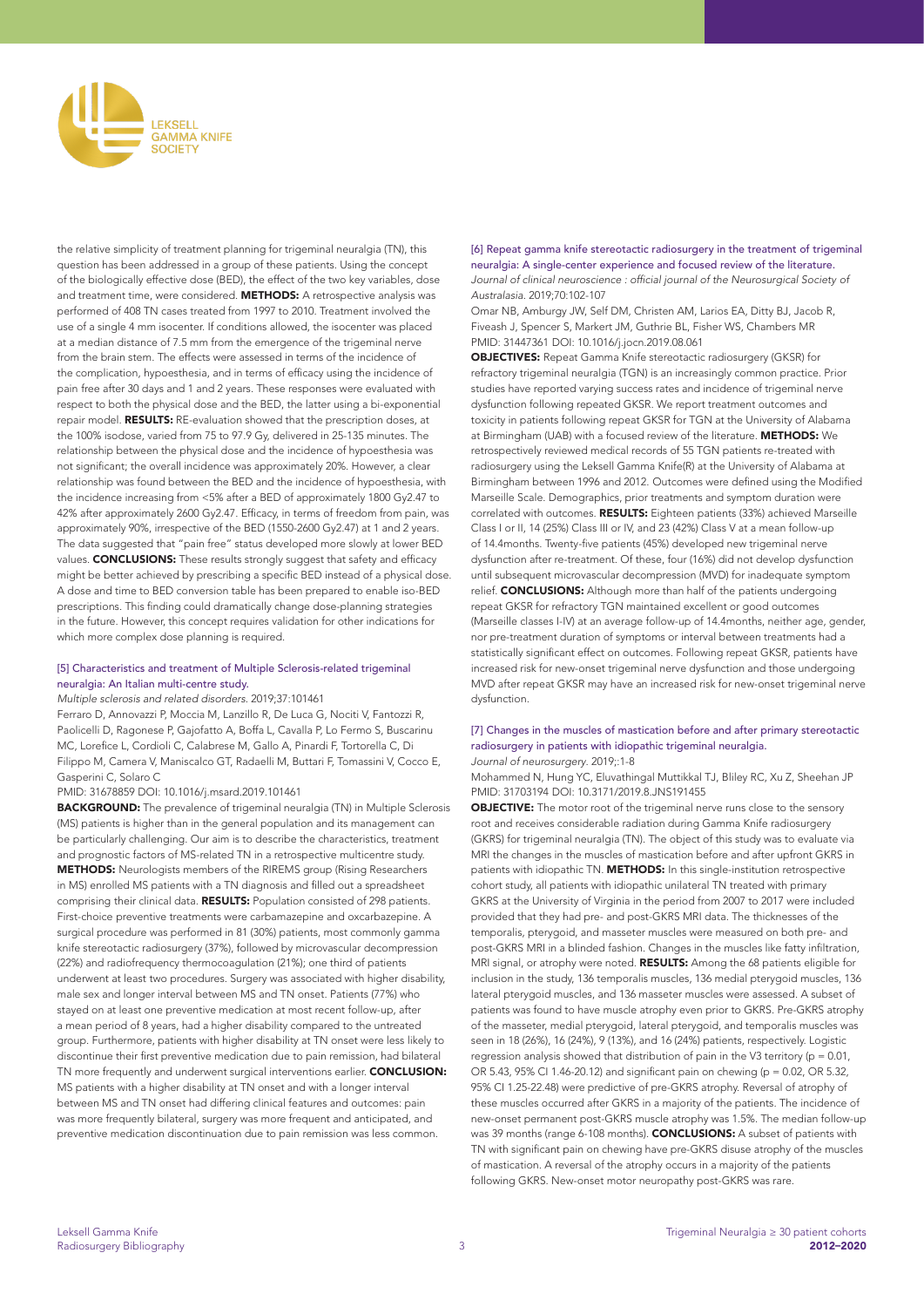

#### [8] Gamma Knife Radiosurgery for Multiple Sclerosis-Associated Trigeminal Neuralgia.

Neurosurgery. 2019;85(5):E933-E939

Helis CA, McTyre E, Munley MT, Bourland JD, Lucas JT, Cramer CK, Tatter SB, Laxton AW, Chan MD

PMID: 31173108 DOI: 10.1093/neuros/nyz182

BACKGROUND: Trigeminal neuralgia in the setting of multiple sclerosis (MS-TN) is a challenging condition to manage that is commonly treated with Gamma Knife radiosurgery (GKRS; Elekta AB). However, data regarding the efficacy of this treatment are somewhat limited, particularly for repeat GKRS. OBJECTIVE: To report outcomes of GKRS for MS-TN from a cohort study. METHODS: Retrospective review of our GKRS database identified 77 cases of unilateral MS-TN (UMSTN) in 74 patients treated with GKRS between 2001 and 2016, with 37 cases undergoing repeat GKRS. Background medical history, treatment outcomes and complications, and dosimetric data were obtained by retrospective chart reviews and telephone interviews. RESULTS: Eighty-two percent of UMSTN cases achieved Barrow Neurological Institute (BNI) IIIb or better pain relief following initial GKRS for a median duration of 1.1 yr. Estimated rates of pain relief at 1, 3, and 5 yr were 51, 39, and 29% respectively. Eighty-eight percent achieved BNI IIIb or better pain relief after repeat GKRS for a median duration of 4.0 yr. Estimated rates of pain relief at 1 and 3 yr were 70 and 54%, respectively. Median doses for initial and repeat GKRS were 85 and 80 Gy to the 100% isodose line, respectively. Those with MS-TN had a shorter duration of BNI IIIb or better pain relief after initial (4.6 vs 1.1 yr), but not repeat GKRS (3.8 vs 4.0 yr) compared to a historical cohort from our institution. **CONCLUSION:** GKRS is an effective, well-tolerated treatment for patients with MS-TN. More durable relief is often achieved with repeat GKRS.

#### [9] Temporal disconnection between pain relief and trigeminal nerve microstructural changes after Gamma Knife radiosurgery for trigeminal neuralgia.

*Journal of neurosurgery*. 2019;:1-9 Hung PS, Tohyama S, Zhang JY, Hodaie M PMID: 31299654 DOI: 10.3171/2019.4.JNS19380

OBJECTIVE: Gamma Knife radiosurgery (GKRS) is a noninvasive surgical treatment option for patients with medically refractive classic trigeminal neuralgia (TN). The long-term microstructural consequences of radiosurgery and their association with pain relief remain unclear. To better understand this topic, the authors used diffusion tensor imaging (DTI) to characterize the effects of GKRS on trigeminal nerve microstructure over multiple posttreatment time points. METHODS: Ninety-two sets of 3-T anatomical and diffusion-weighted MR images from 55 patients with TN treated by GKRS were divided within 6-, 12-, and 24-month posttreatment time points into responder and nonresponder subgroups (>/= 75% and < 75% reduction in posttreatment pain intensity, respectively). Within each subgroup, posttreatment pain intensity was then assessed against pretreatment levels and followed by DTI metric analyses, contrasting treated and contralateral control nerves to identify specific biomarkers of successful pain relief. RESULTS: GKRS resulted in successful pain relief that was accompanied by asynchronous reductions in fractional anisotropy (FA), which maximized 24 months after treatment. While GKRS responders demonstrated significantly reduced FA within the radiosurgery target 12 and 24 months posttreatment ( $p < 0.05$  and  $p <$ 0.01, respectively), nonresponders had statistically indistinguishable DTI metrics between nerve types at each time point. **CONCLUSIONS:** Ultimately, this study serves as the first step toward an improved understanding of the long-term microstructural effect of radiosurgery on TN. Given that FA reductions remained specific to responders and were absent in nonresponders up to 24 months posttreatment, FA changes have the potential of serving as temporally consistent biomarkers of optimal pain relief following radiosurgical treatment for classic TN.

#### [10] Gamma knife radiosurgery on the trigeminal ganglion for idiopathic trigeminal neuralgia: Results and review of the literature. *Surgical neurology international*. 2019;10:89 Somaza S, Montilla EM, Mora MC

PMID: 31528427 DOI: 10.25259/SNI-134-2019

BACKGROUND: In the present study, we evaluate the results of gamma knife surgery (GKS) for the treatment of trigeminal neuralgia (TN) using the trigeminal ganglion (TG') and the adjacent fibers of trigeminal nerve as a target. METHODS: From February 2013 to July 2017, we treated 30 cases of TN with GKS. In this group, all patients had an idiopathic typical TN. The radiosurgical target was conformed through two isocenters, 8 and 4 mm at the cavum de Meckel. The maximum dose was 86 Gy using the isodose line of 50%. The median age of the patients was 58.5 (range 28-94) years old, and the median time from diagnosis to GKS was 94 months (range 13-480 months). The median follow-up was 28.5 (range 12-49) months. Clinical outcomes were analyzed. Univariate and multivariate analyses were performed to evaluate factors that correlated with a favorable, pain-free outcome. RESULTS: The mean time to relief of pain was 7 (range 1-40) days. The percentage of patients with significant pain relief was 93.3%. Relapse in pain was noted in four patients at 3, 16, 19, and 36 months. Nine patients were treated in acute status. Fourteen patients had intense pain between 1 and 7 days before the procedure. Among those with the recurrence of their symptoms, one patient had a microvascular decompression. Multivariate regression adjusted for age and sex suggests that, by 40 months, 70% of the patients treated with radiosurgery will remain pain free. At the last follow-up, GKS resulted in pain relief in 86.6% of patients. Our analysis suggests that, using this technique, we can expect that approximately 70% of patients with TN will have some degree of pain improvement at 3 years' post radiosurgery. **CONCLUSIONS:** GKS on TG appears to be a reasonable treatment option with short latency period, minor collateral effects, and high percentage of pain control. The mechanism of action of radiosurgery could be related to the inactivation of the satellite glial cells in the TG.

#### [11] Gamma Knife Radiosurgery for Trigeminal Neuralgia: A Comparison of Dose Protocols.

*Brain sciences*. 2019;9(6)

Boling W, Song M, Shih W, Karlsson B

PMID: 31185646 DOI: 10.3390/brainsci9060134

PURPOSE: A variety of treatment plans including an array of prescription doses have been used in radiosurgery treatment of trigeminal neuralgia (TN). However, despite a considerable experience in the radiosurgical treatment of TN, an ideal prescription dose that balances facial dysesthesia risk with pain relief durability has not been determined. METHODS AND MATERIALS: This retrospective study of patients treated with radiosurgery for typical TN evaluates two treatment doses in relation to outcomes of pain freedom, bothersome facial numbness, and patient satisfaction with treatment. All patients were treated with radiosurgery for intractable and disabling TN. A treatment dose protocol change from 80 to 85 Gy provided an opportunity to compare two prescription doses. The variables evaluated were pain relief, treatment side-effect profile, and patient satisfaction. RESULTS: Typical TN was treated with 80 Gy in 26 patients, and 85 Gy in 37 patients. A new face sensory disturbance was reported after 80 Gy in 16% and after 85 Gy in 27% (p = 0.4). Thirteen failed an 80 Gy dose whereas seven failed an 85 Gy dose. Kaplan-Meier analysis found that at 29 months 50% failed an 80 Gy treatment compared with 79% who had durable pain relief after 85 Gy treatment  $(p = 0.04)$ . **CONCLUSION:** The 85 Gy dose for TN provided a more durable pain relief compared to the 80 Gy one without a significantly elevated occurrence of facial sensory disturbance.

#### [12] Trigeminal Nerve Atrophy Predicts Pain Recurrence After Gamma Knife Stereotactic Radiosurgery for Classical Trigeminal Neuralgia. *Neurosurgery*. 2019;84(4):927-934

Hu YS, Lee CC, Guo WY, Lin CJ, Yang HC, Wu HM, Liu KD, Chung WY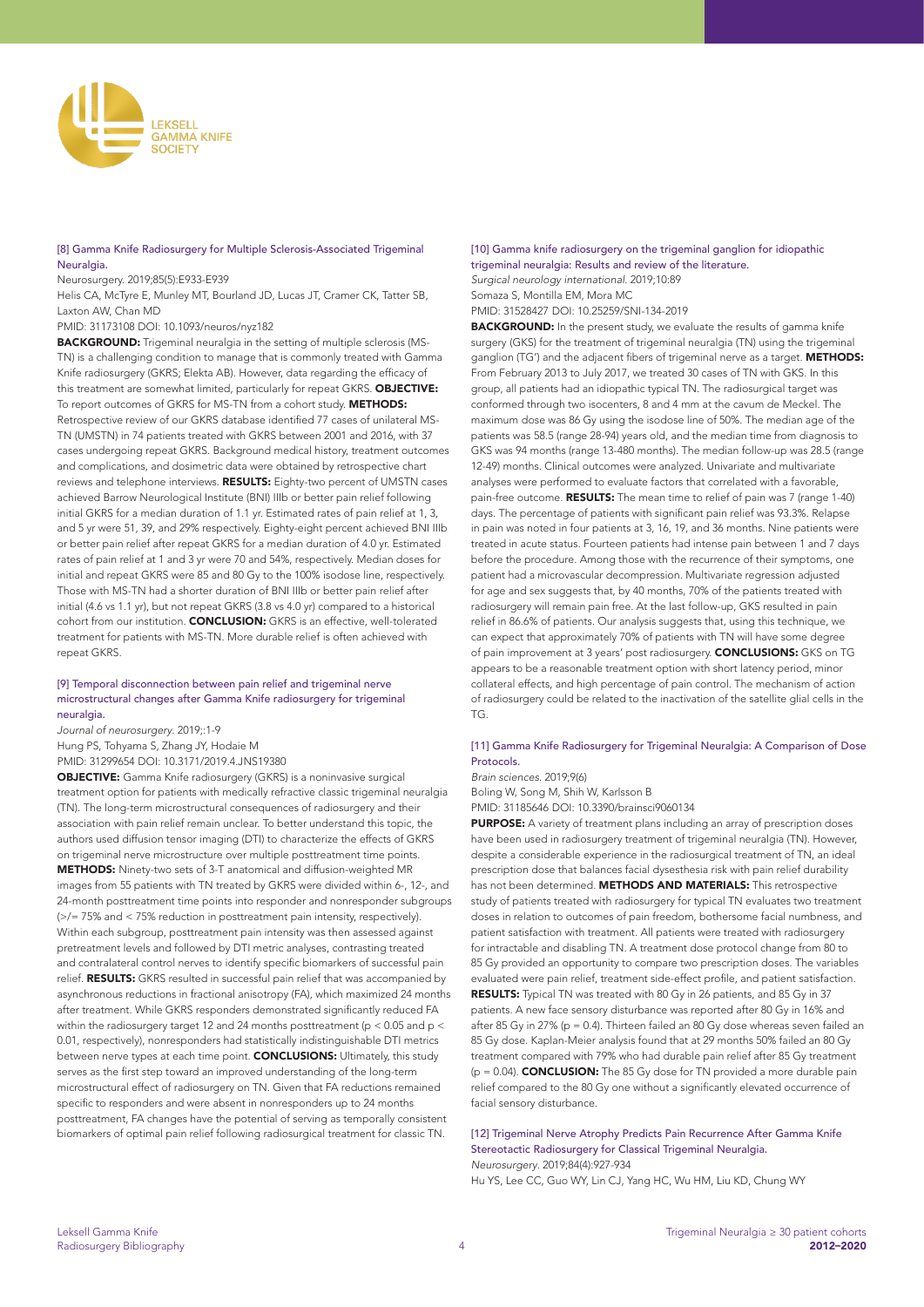

#### PMID: 29660047 DOI: 10.1093/neuros/nyy122

BACKGROUND: Trigeminal nerve atrophy and neurovascular compression (NVC) are frequently observed in classical trigeminal neuralgia (CTN). **OBJECTIVE:** To determine whether nerve characteristics contribute to Gamma Knife (Elekta AB, Stockholm, Sweden) surgery (GKS) outcomes in unilateral CTN without previous surgery. METHODS: From 2006 to 2012, 67 patients with unilateral CTN without previous surgery received GKS with a maximal dose of 90 Gy delivered to the trigeminal nerve juxta brainstem. Two evaluators, blinded to the side of pain, analyzed the magnetic resonance images before GKS to obtain the parameters, including nerve cross-sectional area (CSA), vessel type of NVC, and site of NVC along the nerve. Correlations of the parameters with pain relief (Barrow Neurological Institute [BNI] grades I-IIIb) and recurrence (BNI grades VI-V) were made by using Cox regression and Kaplan-Meier analyses. RESULTS: The median CSA of the symptomatic nerves was significantly smaller than that of the asymptomatic nerves (4.95 vs 5.9 mm2, P < .001). After adjustment for age and sex, larger nerve CSA was associated with lower initial pain relief (hazard ratio 0.81, P = .03) and lower pain recurrence after initial response (hazard ratio 0.58, P  $= .02$ ). Patients with nerve atrophy (CSA of  $\lt/= 4.4$  mm2 after receiver operating characteristic curve analysis) had a lower 5-yr probability of maintaining pain relief after initial response than those without nerve atrophy (65% vs  $86\%$ ,  $P = .04$ ). CONCLUSION: Trigeminal nerve atrophy may predict pain recurrence in patients with initial post-GKS relief of CTN. Arterial and proximal NVC are not predictive of GKS outcomes. Future studies are required to determine optimal treatments for long-term pain relief in patients with CTN and trigeminal nerve atrophy.

#### [13] Application of an artificial neural network model for early outcome prediction of gamma knife radiosurgery in patients with trigeminal neuralgia and determining the relative importance of risk factors.

*Clinical neurology and neurosurgery*. 2019;179:47-52 Ertiaei A, Ataeinezhad Z, Bitaraf M, Sheikhrezaei A, Saberi H

PMID: 30825722 DOI: 10.1016/j.clineuro.2018.11.007

OBJECTIVES: Stereotactic radiosurgery (SRS) is a minimally invasive modality for the treatment of trigeminal neuralgia (TN). Outcome prediction of this modality is very important for proper case selection. The aim of this study was to create artificial neural networks (ANN) to predict the clinical outcomes after gamma knife radiosurgery (GKRS) in patients with TN, based on preoperative clinical factors. PATIENTS AND METHODS: We used the clinical findings of 155 patients who were underwent GKRS (from March 2000 to march 2015) at Iran Gamma Knife center, Teheran, Iran. Univariate analysis was performed for a long list of risk factors, and those with P-Value < 0.2 were used to create back-propagation ANN models to predict pain reduction and hypoesthesia after GKRS. Pain reduction was defined as BNI score 3a or lower and hypoesthesia was defined as BNI score 3 or 4. RESULTS: Typical trigeminal neuralgia (TTN) (P-Value = 0.018) and age>65 (P-Value = 0.040) were significantly associated with successful pain reduction and three other variables including radiation dosage >85 (P-Value = 0.098), negative history of diabetes mellitus (P-Value = 0.133) and depression (P-Value = 0.190). On the other hand, radio dosage>85 (P-Value = 0.008) was significantly associated with hypoesthesia, other related risk factors (with p-Value<0.2), were history of multiple sclerosis (P-Value = 0.106), pain duration more than 10 years before GKRS (P-Value = 0.115), history of depression (P-Value = 0.139), history of percutaneous ablative procedures (P-Value = 0.148) and history of diabetes mellitus (P-Value = 0.169).ANN models could predict pain reduction and hypoesthesia with the accuracy of 84.5% and 91.5% respectively. By mutual elimination of each factor in this model we could also evaluate the contribution of each factor in the predictive performance of ANN. CONCLUSIONS: The findings show that artificial neural networks can predict post operative outcomes in patients who underwent GKRS with a high level of accuracy. Also the contribution of each factor in the prediction of outcomes can be determined using the trained network.

#### [14] Stereotactic Radiosurgery for Trigeminal Neuralgia in Patients With Multiple Sclerosis: A Multicenter Study.

#### *Neurosurgery*. 2019;84(2):499-505

Xu Z, Mathieu D, Heroux F, Abbassy M, Barnett G, Mohammadi AM, Kano H, Caruso J, Shih HH, Grills IS, Lee K, Krishnan S, Kaufmann AM, Lee JYK, Alonso-Basanta M, Kerr M, Pierce J, Kondziolka D, Hess JA, Gerrard J, Chiang V, Lunsford LD, Sheehan JP

PMID: 29688562 DOI: 10.1093/neuros/nyy142

**BACKGROUND:** Facial pain response (PR) to various surgical interventions in patients with multiple sclerosis (MS)-related trigeminal neuralgia (TN) is much less optimal. No large patient series regarding stereotactic radiosurgery (SRS) has been published. **OBJECTIVE:** To evaluate the clinical outcomes of MS-related TN treated with SRS. METHODS: This is a retrospective cohort study. A total of 263 patients contributed by 9 member tertiary referral Gamma Knife centers (2 in Canada and 7 in USA) of the International Gamma Knife Research Consortium (IGKRF) constituted this study. RESULTS: The median latency period of PR after SRS was 1 mo. Reasonable pain control (Barrow Neurological Institute [BNI] Pain Scores I-IIIb) was achieved in 232 patients (88.2%). The median maintenance period from SRS was 14.1 months (range, 10 days to 10 years). The actuarial reasonable pain control maintenance rates at 1 yr, 2 yr, and 4 yr were 54%, 35%, and 24%, respectively. There was a correlation between the status of achieving BNI-I and the maintenance of facial pain recurrence-free rate. The median recurrence-free rate was 36 mo and 12.2 mo in patients achieving BNI-I and BNI > I, respectively (P = .046). Among 210 patients with known status of post-SRS complications, the new-onset of facial numbness (BNI-I or II) after SRS occurred in 21 patients (10%). **CONCLUSION:** In this largest series SRS offers a reasonable benefit to risk profile for patients who have exhausted medical management. More favorable initial response to SRS may predict a long-lasting pain control.

#### [15] Study on the Therapeutic Effects of Trigeminal Neuralgia With Microvascular Decompression and Stereotactic Gamma Knife Surgery in the Elderly.

The Journal of craniofacial surgery. 2019;30(1):e77-e80 Yu R, Wang C, Qu C, Jiang J, Meng Q, Wang J, Wei S PMID: 30507874 DOI: 10.1097/SCS.0000000000004999

**OBJECTIVE:** The aim of the study was to evaluate the efficacy of microvascular decompression (MVD) and stereotactic gamma knife surgery (GKS) in the treatment of trigeminal neuralgia (TN) in the elderly. PATIENTS AND METHODS: Retrospective analysis of 137 elderly cases with TN underwent MVD, partial sensory rhizotomy (PR) treatment from August 2007 to March 2017 and 56 cases underwent GKS treatment from May 2014 to February 2017 was made, compared the efficacy of MVD and GKS in different age groups. RESULTS: In 125 patients of MVD alone, the responsible vessels included 60 cases of superior cerebellar artery, 55 cases of anterior inferior cerebellar artery, 4 cases of venous vascular compression, 13 cases of mixed arteriovenous compression and 3 cases of vertebral artery, and 2 cases of no responsible vessel. **METHODS:** MVD 125 cases, MVD + PR 10 cases, PR 1 cases, simple exploration in 1 case. Results of MVD surgery: Among 125 patients of MVD alone, 95 cases were cured, 15 cases improved, and 15 cases were ineffective. Among 10 cases of MVD + PR, cured in 9 cases and improved in 1 case. PR and simple exploration in 2 cases got pain disappeared. Postoperative complications of MVD: No deaths, CSF leakage in 2 cases, intracranial infection in 3 cases, ipsilateral hearing loss in 1 case, and ipsilateral facial paralysis in 1 case, delayed intracranial hematoma in 2 cases. After GKS treatment, the shortest onset time was from 9 days up to 6 months, an average of 2.2 months. Among 56 patients, 30 cases were cured, accounting for 53.6%, 20 cases improved, accounting for 35.7%, 6 cases were ineffective, accounting for 10.7%. Postoperative complications were facial numbness and dysesthesia, 7 cases, the incidence was 12.5%. In the group of 60 to 70 years old and the group of 70 to 80 years old, the treatment effect of MVD was better than that of GKS (chi test, P < 0.05); there was no significant difference between MVD and GKS in >80 years old group (chi test, P > 0.05). There was no significant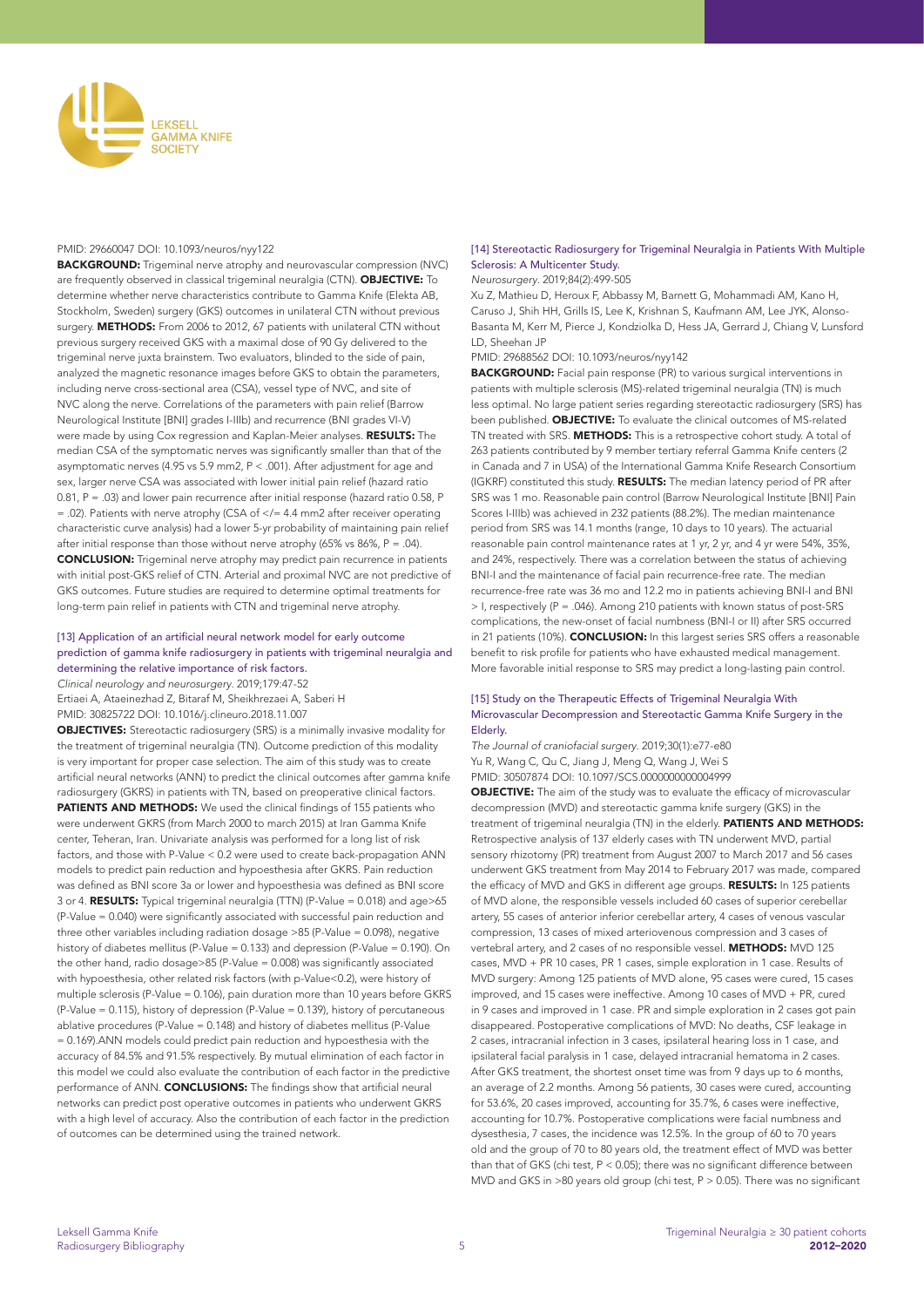

difference in the therapeutic effect of TN underwent GKS among all age groups (chi test, P > 0.05). **CONCLUSION:** Microvascular decompression should be performed more prudently in elderly patients (>80 years old), and the indications for PR should be relatively relaxed. MVD + PR could improve the curative effect in patients with trigeminal neuralgia >80 years. Gamma knife treatment of trigeminal neuralgia had high safety, less complications, and positive curative effect, especially suitable for patients >80 years.

## 2018

#### [16] Radiosurgery for multiple sclerosis-related trigeminal neuralgia: retrospective review of long-term outcomes.

*Journal of neurosurgery*. 2018;:1-8

Przybylowski CJ, Cole TS, Baranoski JF, Little AS, Smith KA, Shetter AG PMID: 30544359 DOI: 10.3171/2018.5.JNS173194

OBJECTIVE: The objective of this study was to assess long-term outcomes of facial pain and numbness after radiosurgery for multiple sclerosis (MS)-related trigeminal neuralgia (MS-TN). METHODS: The authors conducted a retrospective review of their Gamma Knife radiosurgeries (GKRSs) to identify all patients treated for MS-TN (1998-2014) with at least 3 years of follow-up. Treatment and clinical data were obtained via chart review and mailed or telephone surveys. Pain control was defined as a facial pain score of I-IIIb on the Barrow Neurological Institute (BNI) Facial Pain Intensity Scale. Kaplan-Meier analysis was performed to determine the rates of pain control after index and first salvage GKRS procedures. Patients could have had more than 1 salvage procedure. Pain control rates were based on the number of patients at risk during follow-up. RESULTS: Of the 50 living patients who underwent GKRS, 42 responded to surveys (31 women [74%], median age 59 years, range 32-76 years). During the initial GKRS, the trigeminal nerve root entry zone was targeted with a single isocenter, using a 4-mm collimator with the 90% isodose line completely covering the trigeminal nerve and the 50% isodose line abutting the surface of the brainstem. The median maximum radiation dose was 85 Gy (range 50-85 Gy). The median follow-up period was 78 months (range 36-226 months). The rate of pain control after the index GKRS (n  $= 42$ ) was 62%, 29%, 22%, and 13% at 1, 3, 5, and 7 years, respectively. Twentyeight patients (67%) underwent salvage treatment, including 25 (60%) whose first salvage treatment was GKRS. The rate of pain control after the first salvage GKRS (n = 25) was 84%, 50%, 44%, and 17% at 1, 3, 5, and 7 years, respectively. The rate of pain control after the index GKRS with or without 1 salvage GKRS (n = 33) was 92%, 72%, 52%, 46%, and 17% at 1, 3, 5, 7, and 10 years, respectively. At last follow-up, 9 (21%) of the 42 patients had BNI grade I facial pain, 35 (83%) had achieved pain control, and 4 (10%) had BNI grade IV facial numbness (very bothersome in daily life). CONCLUSIONS: Index GKRS offers good short-term pain control for MS-TN, but long-term pain control is uncommon. If the index GKRS fails, salvage GKRS appears to offer beneficial pain control with low rates of bothersome facial numbness.

#### [17] Long-term pain outcomes for recurrent idiopathic trigeminal neuralgia after stereotactic radiosurgery: a prospective comparison of first-time microvascular decompression and repeat stereotactic radiosurgery.

*Journal of neurosurgery*. 2018;:1-9

Raygor KP, Wang DD, Ward MM, Barbaro NM, Chang EF PMID: 30485183 DOI: 10.3171/2018.5.JNS172243

OBJECTIVE: Microvascular decompression (MVD) and stereotactic radiosurgery (SRS) are common surgical treatments for trigeminal neuralgia (TN). Many patients who receive SRS have pain recurrence; the ideal second intervention is unknown. The authors directly compared pain outcomes after MVD and repeat SRS in a population of patients in whom SRS failed as their first-line procedure for TN, and they identified predictors of pain control. **METHODS:** The authors reviewed a prospectively collected database of patients undergoing surgery for

TN between 1997 and 2014 at the University of California, San Francisco (UCSF). Standardized data collection focused on preoperative clinical characteristics, surgical characteristics, and postoperative outcomes. Patients with typical type 1, idiopathic TN with >/= 1 year of follow-up were included. RESULTS: In total, 168 patients underwent SRS as their first procedure. Of these patients, 90 had residual or recurrent pain. Thirty of these patients underwent a second procedure at UCSF and had >/= 1 year of follow-up; 15 underwent first-time MVD and 15 underwent repeat SRS. Patients undergoing MVD were younger than those receiving repeat SRS and were more likely to receive >/= 80 Gy during the initial SRS. The average follow-up was  $44.9 +$ /- 33.6 months for MVD and  $48.3 +$ /-  $45.3$  months for SRS. All patients achieved complete pain freedom without medication at some point during their follow-up. At last follow-up, 80% of MVD-treated patients and 33.3% of SRS-treated patients had a favorable outcome, defined as Barrow Neurological Institute Pain Intensity scores of I-IIIa (p < 0.05). Percentages of patients with favorable outcome at 1 and 5 years were 86% and 75% for the MVD cohort and 73% and 27% for the SRS cohort, respectively (p < 0.05). Multivariate Cox proportional hazards analysis demonstrated that performing MVD was statistically significantly associated with favorable outcome (HR 0.12, 95% CI 0.02-0.60, p < 0.01). There were no statistically significant predictors of favorable outcome in the MVD cohort; however, the presence of sensory changes after repeat SRS was associated with pain relief (p < 0.01). CONCLUSIONS: Patients who received MVD after failed SRS had a longer duration of favorable outcome compared to those who received repeat SRS; however, both modalities are safe and effective. The presence of post-SRS sensory changes was predictive of a favorable pain outcome in the SRS cohort.

#### [18] Gamma knife radiosurgery for trigeminal schwannoma: a 20-year experience with long-term treatment outcome.

*Journal of neuro-oncology*. 2018;140(1):89-97 Ryu J, Lee SH, Choi SK, Lim YJ

PMID: 29931615 DOI: 10.1007/s11060-018-2934-1

PURPOSE: This study evaluated the long-term tumor control rate (TCR) and symptomatic outcomes of patients treated with gamma knife radiosurgery (GKRS) for trigeminal schwannomas (TSs). METHODS: Thirty-two patients with TS who underwent GKRS between January 1994 and January 2013 with at least 2 years of follow-up were enrolled in the study. Clinical charts and surgical records were retrospectively reviewed to evaluate factors affecting TCR and symptomatic outcomes. The median patient age was 57.5 years (max = 81, interquartile range  $[IQR] = 51-67$ ), and the median tumor volume was 3.55 cm(3) (max = 25.2 cm(3), IQR = 2.0-6.2 cm(3)). The median marginal and maximum doses were 13.0 Gy  $(max = 18.0 \text{ Gy}, IQR = 12.5-15 \text{ Gy})$  and 23.8 Gy (max = 35 Gy, IQR = 21.7-25.0 Gy), respectively. **RESULTS:** At a median follow-up of 90.5 months (max  $= 281$  months, IQR = 49-139.75 months), the actuarial 3-, 5-, and 10-year TCR were 93.8, 86.2, and 80.8%, respectively. Our data and multivariate analysis indicated that the target volume was the only significant factor determining TCR and that larger tumors  $(> 5 cm(3))$  were more likely to progress (p = 0.011). Cystic tumors had a higher incidence of transient enlargement and temporary symptom change compared to those in solid tumors. An unfavorable outcome of symptoms was observed in five patients (15.6%). Complications were observed in two patients (6.25%), including hydrocephalus and radio-induced trigeminal neuropathy, respectively. CONCLUSIONS: GKRS can be a safe and effective treatment modality for TS with long-term follow-up, especially for small tumors. An extended period of follow-up observation is required to conclude the clinical response to GKRS.

#### [19] Early postsurgical diffusivity metrics for prognostication of long-term pain relief after Gamma Knife radiosurgery for trigeminal neuralgia. *Journal of neurosurgery*. 2018;131(2):539-548

Tohyama S, Hung PS, Zhong J, Hodaie M PMID: 30117773 DOI: 10.3171/2018.3.JNS172936 OBJECTIVE: Gamma Knife radiosurgery (GKRS) is an important treatment modality for trigeminal neuralgia (TN). Current longitudinal assessment after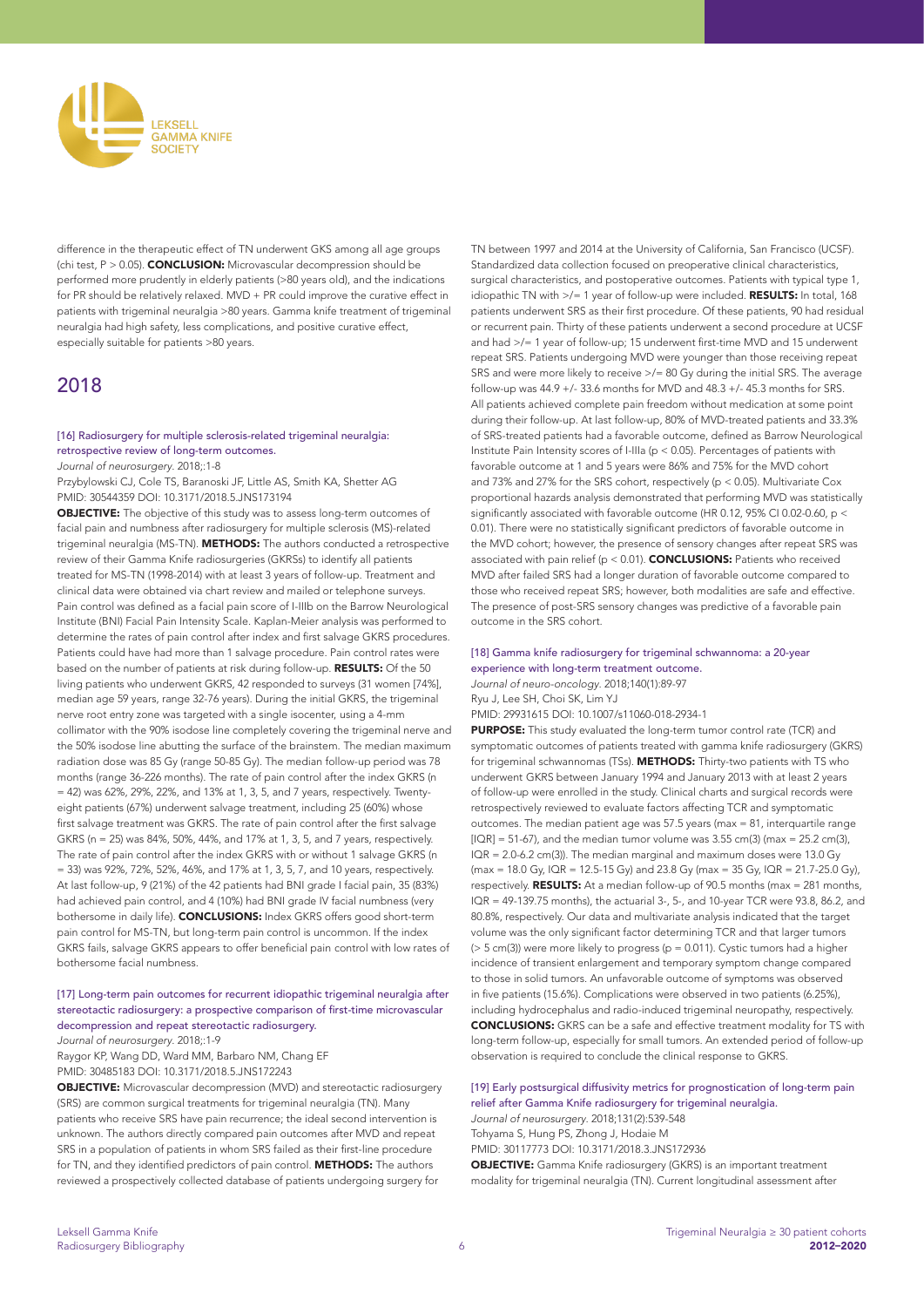

GKRS relies primarily on clinical diagnostic measures, which are highly limited in the prediction of long-term clinical benefit. An objective, noninvasive, predictive tool would be of great utility to advance the clinical management of patients. Using diffusion tensor imaging (DTI), the authors' aim was to determine whether early (6 months post-GKRS) target diffusivity metrics can be used to prognosticate long-term pain relief in patients with TN. METHODS: Thirty-seven patients with TN treated with GKRS underwent 3T MRI scans at 6 months posttreatment. Diffusivity metrics of fractional anisotropy, axial diffusivity, radial diffusivity, and mean diffusivity were extracted bilaterally from the radiosurgical target of the affected trigeminal nerve and its contralateral, unaffected nerve. Early (6 months post-GKRS) diffusivity metrics were compared with long-term clinical outcome. Patients were identified as long-term responders if they achieved at least 75% reduction in preoperative pain for 12 months or longer following GKRS. RESULTS: Trigeminal nerve diffusivity at 6 months post-GKRS was predictive of long-term clinical effectiveness, where long-term responders ( $n = 19$ ) showed significantly lower fractional anisotropy at the radiosurgical target of their affected nerve compared to their contralateral, unaffected nerve and to nonresponders. Radial diffusivity and mean diffusivity, correlates of myelin alterations and inflammation, were also significantly higher in the affected nerve of long-term responders compared to their unaffected nerve. Nonresponders (n = 18) did not exhibit any characteristic diffusivity changes after GKRS. CONCLUSIONS: The authors demonstrate that early postsurgical target diffusivity metrics have a translational, clinical value and permit prediction of long-term pain relief in patients with TN treated with GKRS. Importantly, an association was found between the footprint of radiation and clinical effectiveness, where a sufficient level of microstructural change at the radiosurgical target is necessary for long-lasting pain relief. DTI can provide prognostic information that supplements clinical measures, and thus may better guide the postoperative assessment and clinical decision-making for patients with TN.

#### [20] Evaluation of Microvascular Decompression as Rescue Therapy for Trigeminal Neuralgia in Patients with Failed Gamma Knife Surgery.

*World neurosurgery*. 2018;116:e86-e91

Zhao H, Fan SQ, Wang XH, Zhang X, Tang YD, Zhu J, Zhou P, Li ST PMID: 29807177 DOI: 10.1016/j.wneu.2018.04.063

OBJECTIVE: Owing to increasing use of Gamma Knife surgery (GKS) for trigeminal neuralgia (TN), physicians are challenged over the problem of choosing an appropriate treatment if GKS fails. The aim of this study was to determine whether microvascular decompression (MVD) is a safe and effective alternative therapy for trigeminal neuralgia in patients with failed GKS. METHODS: Between January 1, 2010, and January 1, 2012, data of 32 patients with trigeminal neuralgia who presented with persistent or recurrent pain after GKS and elected to undergo MVD were collected. Clinical characteristics, operative findings, outcomes of MVD, and complications were reviewed. RESULTS: Mean interval time between GKS and MVD was 16 +/- 5.64 months (range, 6-27 months). During MVD, the most common offending vessel was the superior cerebellar artery, followed by the anterior inferior cerebellar artery and vertebral artery. Immediately after MVD, 29 patients (90.63%) experienced complete pain relief without medication. At the end of the follow-up period, 25 patients were pain-free without medication. CONCLUSIONS: Our data confirm that MVD is an effective and safe alternative therapy after GKS, although the risk of facial numbness seems higher in patients with a history of GKS than in patients without a history of GKS.

#### [21] Efficacy and Safety of Microvascular Decompression and Gamma Knife Surgery Treatments for Patients with Primary Trigeminal Neuralgia: A Prospective Study.

*World neurosurgery*. 2018;116:e113-e117 Zeng YJ, Zhang H, Yu S, Zhang W, Sun XC PMID: 29705231 DOI: 10.1016/j.wneu.2018.04.120

PURPOSE: To compare efficacy and safety of microvascular decompression (MVD) and Gamma Knife surgery (GKS) treatments for trigeminal neuralgia.

METHOD: Patients with primary trigeminal neuralgia were randomly divided into 2 groups to undergo either MVD or GKS. All patients were followed for 2 years to evaluate efficacy, recurrence rates, and complications of treatment. RESULTS: Of 441 enrolled patients, 220 were in the MVD group, and 221 were in the GKS group. There were no deaths in either group. At the 2-year follow-up, 183 patients (83%) in the MVD group reported complete pain relief, 5 (2%) had obvious pain relief, and 20 (9%) had no relief. In the GKS group, 55 patients (25%) reported complete pain relief, 106 (48%) had obvious pain relief, and 37 (17%) had no relief. There was no significant difference in the recurrence rate (0.45% vs. 0.9%) between the 2 groups. The most common complications in the MVD group were chemical meningitis (6%), cerebrospinal fluid leakage (4%), and facial palsy (4%). Loss of corneal reflex (6%) and facial numbness (5%) were the most common complications in the GKS group. CONCLUSIONS: Both MVD and GKS are effective surgical treatments for trigeminal neuralgia. The rate of complete pain relief in the MVD group was significantly superior to the rate of complete pain relief in the GKS group. There was no significant difference in recurrence rates between the groups; however, there were more severe complications in the MVD group than in the GKS group.

#### [22] Early Stereotactic Radiosurgery for Medically Refractory Trigeminal Neuralgia.

#### *World neurosurgery*. 2018;112:e569-e575

Lee CC, Chen CJ, Chong ST, Hung SC, Yang HC, Lin CJ, Wu CC, Chung WY, Guo WY, Hung-Chi Pan D, Wu HM, Lin CP

PMID: 29371169 DOI: 10.1016/j.wneu.2018.01.088

OBJECTIVE: To evaluate effectiveness of early Gamma Knife radiosurgery (GKRS) in treatment of medically refractory trigeminal neuralgia (TN). METHODS: This retrospective review comprised 108 consecutive patients with medically refractory idiopathic TN between 2006 and 2014. All patients underwent GKRS targeting the root entry zone with a median maximum dose of 90 Gy and isodose line of 20%. Outcomes pertaining to pain and facial numbness were scored using Barrow Neurological Institute scales. RESULTS: Following a median latency period of 4 weeks, we observed complete or adequate pain relief (Barrow Neurological Institute scores of I-IIIB) in 86 of 108 patients (90%). At a median time of 17 months, 22 patients (26%) experienced pain recurrence. New-onset facial numbness was reported by 59 patients (55%). Treatment failure rates were highest among patients with a longer history of pain. Compared with patients with pain history of </=5 years, patients with pain history of >5 years experienced longer latency before pain relief (P = 0.027). Univariate and multivariate analyses demonstrated that pain history of </=5 years was a significant predictor of pain relief ( $P = 0.049$  and  $P = 0.045$ , respectively). **CONCLUSIONS:** GKRS achieves a high rate of pain relief among patients with medically refractory idiopathic TN. Pain history of </=5 years is a reliable predictor of pain relief and appears to be associated with shorter latency to pain relief after GKRS. Therefore, early GKRS for patients with medically refractory idiopathic TN is recommended.

#### [23] The relationship of dose to nerve volume in predicting pain recurrence after stereotactic radiosurgery in trigeminal neuralgia.

*Journal of neurosurgery*. 2018;128(3):891-896

Wolf A, Tyburczy A, Ye JC, Fatterpekar G, Silverman JS, Kondziolka D PMID: 28524797 DOI: 10.3171/2016.12.JNS161862

OBJECTIVE: Approximately 75%-92% of patients with trigeminal neuralgia (TN) achieve pain relief after Gamma Knife surgery (GKS), although a proportion of these patients will experience recurrence of their pain. To evaluate the reasons for durability or recurrence, this study determined the impact of trigeminal nerve length and volume, the nerve dose-volume relationship, and the presence of neurovascular compression (NVC) on pain outcomes after GKS for TN.

METHODS: Fifty-eight patients with 60 symptomatic nerves underwent GKS for TN between 2013 and 2015, including 15 symptomatic nerves secondary to multiple sclerosis (MS). High-resolution MRI was acquired the day of GKS. The median maximum dose was 80 Gy for initial GKS and 65 Gy for repeat GKS.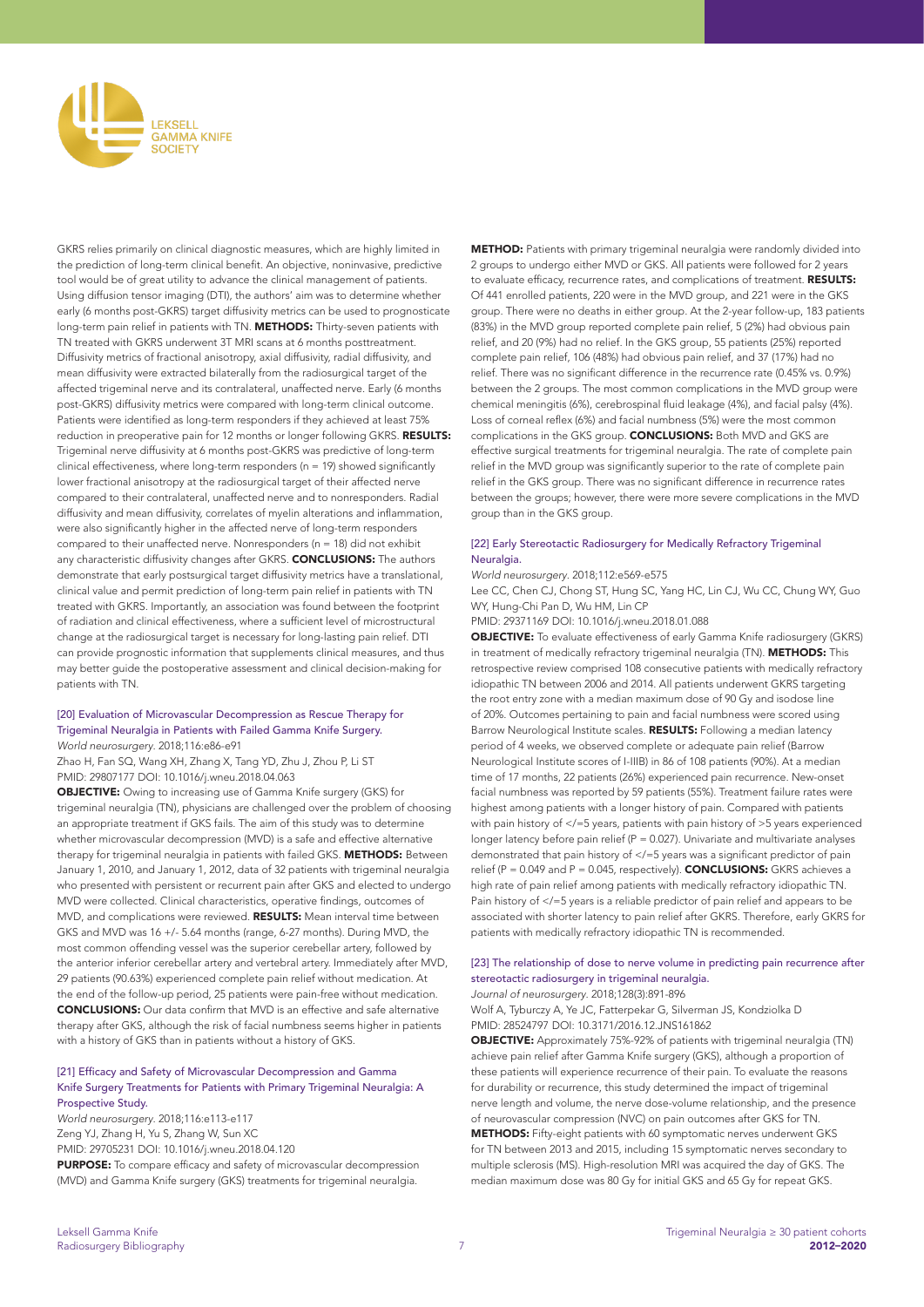

NVC, length and volume of the trigeminal nerve within the subarachnoid space of the posterior fossa, and the ratio of dose to nerve volume were assessed as predictors of recurrence. RESULTS: Follow-up was available on 55 patients. Forty-nine patients (89.1%) reported pain relief (Barrow Neurological Institute [BNI] Grades I-IIIb) after GKS at a median duration of 1.9 months. The probability of maintaining pain relief (BNI Grades I-IIIb) without requiring resumption or an increase in medication was 93% at 1 year and 84% at 2 years for patients without MS, and 68% at 1 year and 51% at 2 years for all patients. The nerve length, nerve volume, target distance from the brainstem, and presence of NVC were not predictive of pain recurrence. Patients with a smaller volume of nerve (< 35% of the total nerve volume) that received a high dose (>/= 80% isodose) were less likely to experience recurrence of their TN pain after 1 year (mean time to recurrence: < 35%, 32.2 +/- 4.0 months; > 35%, 17.9 +/- 2.8 months, log-rank test,  $\text{chi}(2) = 4.3$ ,  $p = 0.039$ . **CONCLUSIONS:** The ratio of dose to nerve volume may predict recurrence of TN pain after GKS. Prospective studies are needed to determine the optimal dose to nerve volume ratio and whether this will result in longer pain-free outcomes.

#### [24] Gamma Knife Surgery for Recurrent Trigeminal Neuralgia in Cases with Previous Microvascular Decompression.

#### *World neurosurgery*. 2018;110:e593-e598

Wang Y, Zhang S, Wang W, Gao X, Gong F, Gao Y, Xu Y, Li P PMID: 29175572 DOI: 10.1016/j.wneu.2017.11.062

BACKGROUND: Microvascular decompression (MVD) and Gamma Knife surgery (GKS) are the primary treatments for trigeminal neuralgia (TN). However, many patients require further surgical treatment after initial surgery for recurrent TN. The aim of this study was to evaluate efficacy and safety of GKS for recurrent TN cases with prior MVD. METHODS: From October 2008 to June 2015, 658 patients at West China Hospital underwent GKS as the only surgical treatment, and 42 patients underwent GKS with prior MVD. The single 4-mm isocenter was located at the cisternal portion of the trigeminal nerve in all patients. Median maximum prescription dose was 85 Gy (range, 70-90 Gy). RESULTS: Median follow-up time was 6.2 years (range, 1.1-10 years). The percentage of patients with or without previous MVD within 1 year was 56.81%, and the percentage of patients who were pain-free was 74.74%. The recurrence rates within 10 years were 49.11% and 43.74% for patients with and without MVD, respectively. Also, 9.52% and 11.04% of patients with and without previous MVD experienced complications as a result of GKS during the long-term follow-up period. Patients who underwent previous MVD showed a significantly lower pain-free rate compared with patients without previous MVD ( $P = 0.01$ ). There was no statistical significance in the recurrence rate ( $P = 0.82$ ) or the complications ( $P = 0.93$ ) in the 2 groups during the long-term follow-up period. **CONCLUSIONS:** For patients with recurrent TN who previously underwent MVD, GKS remains an efficacious and safe mode of treatment.

#### [25] A proposed plan for personalized radiosurgery in patients with trigeminal neuralgia

#### *Journal of neurosurgery*. 2018;128(2):452-459

Mousavi SH, Niranjan A, Akpinar B, Monaco EA, Cohen J, Bhatnagar J, Chang YF, Kano H, Huq S, Flickinger JC, Dade Lunsford L

PMID: 28298016 DOI: 10.3171/2016.10.JNS16747

OBJECTIVE: During the last 25 years, more than 100,000 patients worldwide with trigeminal neuralgia (TN) have undergone stereotactic radiosurgery (SRS) with a standard dose of radiation. However, the radiobiological effect of radiation is determined by the amount of energy delivered to the tissue (integral dose [ID] = mean dose x target volume) and is directly associated with the nerve volume. Although the trigeminal nerve volume varies among patients with TN, the clinical impact of this variation in delivered energy is unknown. The objective of this study was to evaluate the effect of delivered ID on the outcome of TN radiosurgery. METHODS: The authors evaluated 155 patients with unilateral TN who had undergone SRS as their initial surgical management over a 13-year period. The authors measured the postganglionic ID within the SRS target and retrospectively

stratified patients into 3 groups: low (< 1.4 mJ), medium (1.4-2.7 mJ), and high (> 2.7 mJ) ID. Clinical outcomes, which included pain status (scored using the Barrow Neurological Institute Pain Scale) and sensory dysfunction (scored using the Barrow Neurological Institute Numbness Scale), were evaluated at a median follow-up of 71 months. RESULTS: Patients who were treated with a medium ID had superior pain relief either with or without medications ( $p = 0.006$ ). In the medium ID group, the rates of complete pain relief without medications at 1, 3, and 6 years after SRS were 67%, 54%, and 33%, respectively, while the rates in the rest of the cohort were 55%, 36%, and 19%, respectively. Patients given a high ID had a higher rate of post-SRS trigeminal sensory deterioration (p < 0.0001). At 1, 3, and 6 years after SRS, the high ID group had an estimated rate for developing sensory dysfunction of 35%, 45%, and 50%, respectively, while the rates in patients receiving low and medium IDs were 3%, 4%, and 9%, respectively. The optimal clinical outcome (maximum pain relief and minimal trigeminal sensory dysfunction) was obtained in patients who had received a medium ID. CONCLUSIONS: With current dose selection methods, nerve volume affects long-term clinical outcomes in patients with TN who have undergone SRS. This study suggests that the prescribed SRS dose should be customized for each TN patient based on the nerve volume.

#### [26] Effectiveness of Gamma Knife Radiosurgery in Improving Psychophysical Performance and Patient's Quality of Life in Idiopathic Trigeminal Neuralgia. *World neurosurgery*. 2018;110:e776-e785

Gagliardi F, Spina A, Bailo M, Boari N, Cavalli A, Franzin A, Fava A, Del Vecchio A, Bolognesi A, Mortini P

PMID: 29174233 DOI: 10.1016/j.wneu.2017.11.096

OBJECTIVE: To assess effectiveness of Gamma Knife Radiosurgery (GKRS) in improving quality of life (QoL) in patients with idiopathic trigeminal neuralgia (TN). METHODS: Between January 2001 and October 2013, 166 patients with medically resistant TN were treated at our institution with GKRS. Patients were divided into 2 groups: patients with typical TN (TTN) and patients with atypical TN (ATN). All patients underwent clinical evaluation using Marseille and Barrow Neurological Institute pain and numbness scales; in addition, they completed the Short-Form 36 Health Survey, Activities of Daily Living, and Excellent Good Fair Poor questionnaires and underwent psychological and neurologic examination. RESULTS: Mean follow-up time was 64.7 months. All Short-Form 36 domains were significantly improved in both groups after treatment, with an evident trend to reach the median values of healthy Italian population. Mean postoperative Activities of Daily Living score in the TTN group and ATN group were 5.8 and 5.4, respectively, and Karnofsky Performance Status increased to 94.2 and 86.4, respectively. Pain recurrence negatively affected patients' QoL and psychofunctional performance without reaching statistical significance. At the last follow-up, 73% of patients were clustered in the pain-relief group. CONCLUSIONS: GKRS significantly improves QoL and functional and psychosocial performance of patients with idiopathic trigeminal neuralgia. A trend was observed toward a more favorable outcome in patients with TTN, compared with patients with ATN, without reaching a statistically significant distinction.

#### [27] Outcomes of Two-Isocenter Gamma Knife Radiosurgery for Patients with Typical Trigeminal Neuralgia: Pain Response and Quality of Life. *World neurosurgery*. 2018;109:e531-e538

Zhao H, Shen Y, Yao D, Xiong N, Abdelmaksoud A, Wang H PMID: 29038085 DOI: 10.1016/j.wneu.2017.10.014

OBJECTIVE: To evaluate the effectiveness and safety of 2-isocenter Gamma Knife surgery (GKS) by reviewing patients with trigeminal neuralgia (TN) from the last 10 years. **METHODS:** A total of 247 patients were followed up and the Barrow Neurological Institute scale was used to evaluate pain degree. Patients' age, gender, pain duration and location, preoperative/postoperative Barrow Neurological Institute scale score, time to initial pain relief, recurrence time, and complications were documented and analyzed. RESULTS: Patients who underwent a 2-isocenter GKS achieved earlier initial pain relief. The median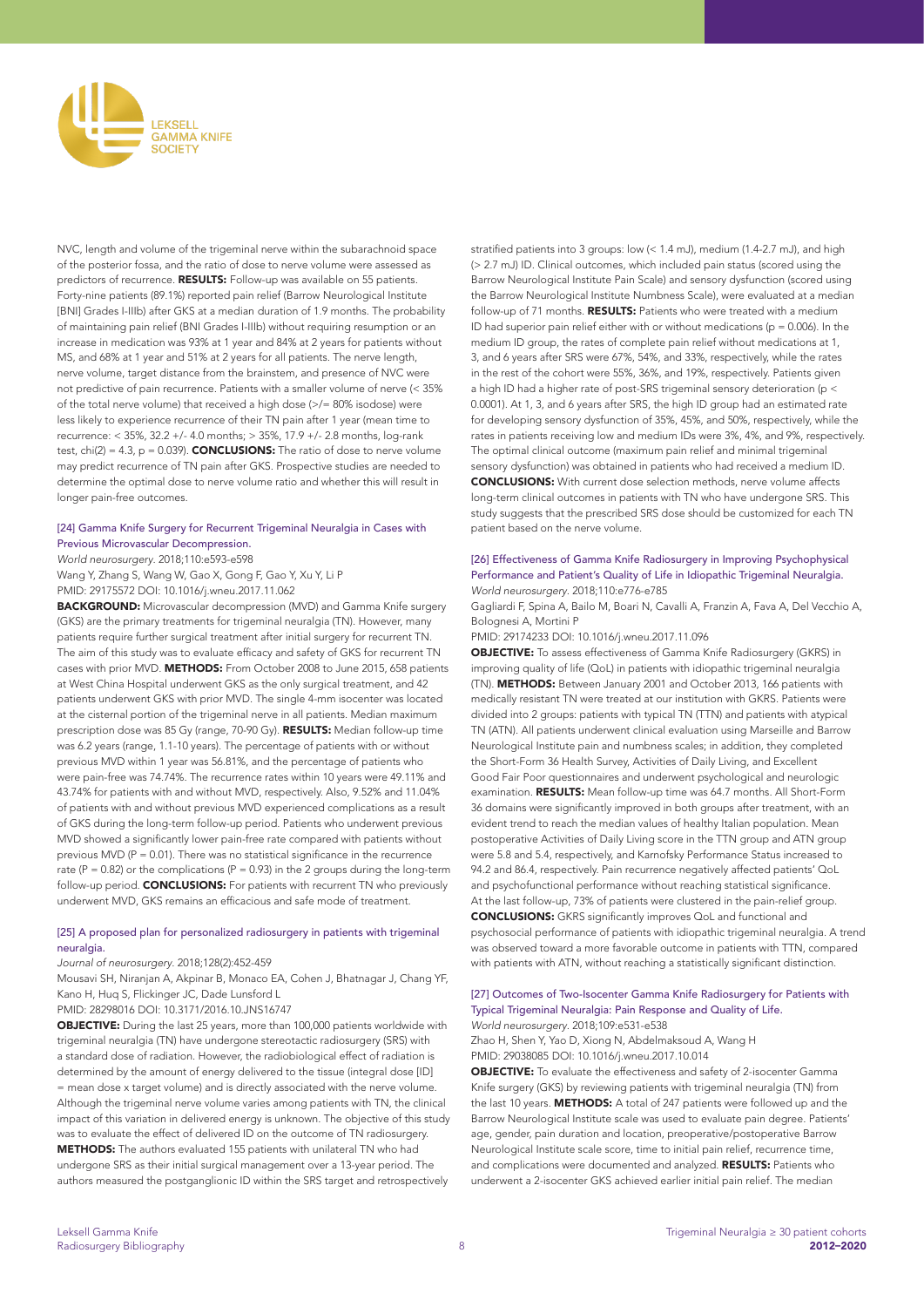

time of initial pain relief was 2.0 months. Kaplan-Meier analysis showed that the patients with a shorter history of TN and the patients without preoperative surgery achieved earlier initial pain relief. During the 122.8 months of follow-up, the median time of recurrence-free pain relief was 49.7 months. Age was found to be a risk factor of recurrence. Patients who underwent 2-isocenter GKS had a higher rate of postoperative facial numbness, but only 9 cases reported bothersome facial numbness. Multibranch involvement was a risk factor for postoperative facial numbness. CONCLUSIONS: Compared with other modalities, 2-isocenter GKS was a safe and highly effective option for patients with TN. However, more data need to be collected to verify its long-term effect.

#### [28] Outcome of Gamma Knife radiosurgery for trigeminal neuralgia associated with neurovascular compression.

Journal of clinical neuroscience : official journal of the Neurosurgical Society *of Australasia*. 2018;47:174-177

Chang CS, Huang CW, Chou HH, Lin LY, Huang CF

PMID: 29074316 DOI: 10.1016/j.jocn.2017.09.016

We reviewed 130 patients from 1999 to 2012 to evaluate whether neurovascular compression (NVC) has prognostic value for pain relief in idiopathic trigeminal neuralgia (TN) treated by Gamma Knife radiosurgery (GKRS). Patients were assigned to one of the following groups based on NVC identified by MRI: no NVC, small vessel NVC, and large vessel (defined as part of the vertebrobasilar arterial system) NVC. Follow-up ranged from 4 to 14years. Primary outcome was pain graded by the Barrow Neurological Institute (BNI) pain scale. Successful pain control was defined asa score within Grade I-IIIb. Among the 130 patients, 53 had no neurovascular compression (group 1), 60 had a small vessel NVC (group 2), and 17 had a large vessel NVC (group 3). Successful pain control was 85% in group 1, 75% in group 2, and 88% in group 3 (X(2)=2.480, p=.289). Secondary outcome was new onset facial numbness which was 21% in group 1, 28% in group 2, and 35% in group 3 (X(2)=1.683, p=.431). NVC did not affect pain outcome for TN patients treated by GKRS. The lack of poorer response with large vessel NVC that has been reported in literature may be explained by treatment of multiple 4mm shots (as opposed to a single shot in 11/17 patients) to cover a larger compression area of the nerve root by a tortuous vessel.

## 2017

#### [29] Stereotactic Radiosurgery for Type 1 versus Type 2 Trigeminal Neuralgias. *World neurosurgery*. 2017;108:581-588

Chen CJ, Paisan G, Buell TJ, Knapp K, Ding D, Xu Z, Raper DM, Taylor DG, Dallapiazza RF, Lee CC, Sheehan JP

PMID: 28927915 DOI: 10.1016/j.wneu.2017.09.055

INTRODUCTION: It remains unclear whether stereotactic radiosurgery (SRS) offers the same benefit for patients with type 2 trigeminal neuralgia (TN2) as for those with type 1 trigeminal neuralgia (TN1). The objective of this study is to compare the outcomes of patients with TN1 and TN2 after SRS. METHODS: SRS outcomes of patients with trigeminal neuralgia treated at a single center from 1994 to 2016 were analyzed. Patients with TN1 were matched to those with TN2 in a 1:1 ratio based on sex, age, pretreatment Barrow Neurological Institute (BNI) pain score, previous treatment, previous facial numbness, and maximum dose. The primary outcome was defined as a BNI pain score of  $\leq$ /=3. **RESULTS:** The matched TN1 and TN2 cohorts each comprised 56 patients. There were no differences in BNI pain scores at last follow-up, new/worse facial numbness, or pain recurrence, or time to recurrence. Time to initial pain relief after SRS was longer for patients with TN2 (5.4 vs. 4.4 months;  $P = 0.0016$ ). Actuarial initial pain relief rates were 75%, 90%, and 90% for TN1 and 47%, 77%, and 87% for TN2 at 5, 10, and 15 months, respectively. Actuarial pain relief maintenance rates were 72%, 67%, and 52% for TN1 and 53%, 32%, and 32% for TN2 at 1, 2, and 3 years, respectively. **CONCLUSIONS:** SRS offers similar rates of initial pain relief, pain score distribution, pain recurrence, and time to pain recurrence between patients with TN1 and TN2. The time to initial pain relief was longer for patients with TN2.

#### [30] Long-term outcomes of microvascular decompression and Gamma Knife surgery for trigeminal neuralgia: a retrospective comparison study. Acta neurochirurgica. 2017;159(11):2127-2135

Inoue T, Hirai H, Shima A, Suzuki F, Yamaji M, Fukushima T, Matsuda M PMID: 28905114 DOI: 10.1007/s00701-017-3325-7

**BACKGROUND:** There is still no clear quideline for surgical treatment for patients with medically refractory trigeminal neuralgia (TN). When it comes to which surgical treatment to choose, microvascular decompression (MVD) or Gamma Knife surgery (GKS), we should know the long-term outcome of each treatment. METHODS: We analyzed 179 patients undergoing MVD and 52 patients undergoing GKS followed for 1 year or longer. We evaluated the patient's neurological status including pain relief, complications and recurrence. RESULTS: were assessed with Barrow Neurological Institute (BNI) pain intensity and facial numbness scores. Overall outcomes were compared between the two groups based on pain relief and complications. RESULTS: BNI pain intensity and facial numbness scores at the final visit were significantly lower in the MVD group than in the GKS group ( $P < 0.001$ ,  $P = 0.04$ , respectively). Overall outcomes were superior following MVD than following GKS (P < 0.001). Following whichever treatment, there were initially high rates of pain-free status "without medication": 96.6% in the MVD group and 96.2% in the GKS group. However, 6.1% in the MVD group and 51.9% in the GKS group fell into a "with medication" state within median periods of 1.83 and 3.92 years, respectively (P < 0.001). Kaplan-Meier analysis revealed that pain recurred more often and later in the GKS group than in the MVD group ( $P < 0.001$ ). **CONCLUSIONS:** Considering the long-term outcomes, MVD should be chosen as the initial surgical treatment for patients with medically refractory TN.

#### [31] Trigeminal neuralgia and neuropathy in large sporadic vestibular schwannomas.

*Journal of neurosurgery*. 2017;127(5):992-999 Neff BA, Carlson ML, O'Byrne MM, Van Gompel JJ, Driscoll CLW, Link MJ PMID: 28084915 DOI: 10.3171/2016.9.JNS16515

OBJECTIVE: The aim of this study was to evaluate the incidence, presentation, and treatment outcomes of trigeminal nerve-mediated symptoms secondary to large vestibular schwannomas (VSs) with trigeminal nerve contact. Specifically, the symptomatic results of pain, paresthesias, and numbness after microsurgical resection or stereotactic radiosurgery (SRS) were examined. METHODS: The authors conducted a retrospective review of a database for concomitant diagnosis of trigeminal neuralgia (TN) or trigeminal neuropathy and VS between 1994 and 2014 at a tertiary academic center. All patients with VS with TN or neuropathy were included, with the exception of those patients with neurofibromatosis Type 2 and patients who elected observation. Patient demographic data, symptom evolution, and treatment outcomes were collected. Population data were summarized, and outcome comparisons between microsurgery and SRS were analyzed at last follow-up. **RESULTS:** Sixty (2.2%) of 2771 total patients who had large VSs and either TN or neuropathy symptoms met inclusion criteria. The average age of trigeminal symptom onset was 53.6 years (range 24-79 years), the average age at VS diagnosis was 54.4 years (range 25-79 years), and the average follow-up for the microsurgery and SRS groups was 30 and 59 months, respectively (range 3-132 months). Of these patients, 50 (83%) had facial numbness, 16 (27%) had TN pain, and 13 (22%) had paresthesias (i.e., burning or tingling). Subsequently, 50 (83%) patients underwent resection and 10 (17%) patients received SRS. Treatment of VS with SRS did not improve trigeminal symptoms in any patient. This included 2 subjects with unimproved facial numbness and 4 patients with worsened numbness. Similarly, SRS worsened TN pain and paresthesias in 5 patients and failed to improve pain in 2 additional patients. The Barrow Neurological Institute neuralgia and hypesthesia scale scores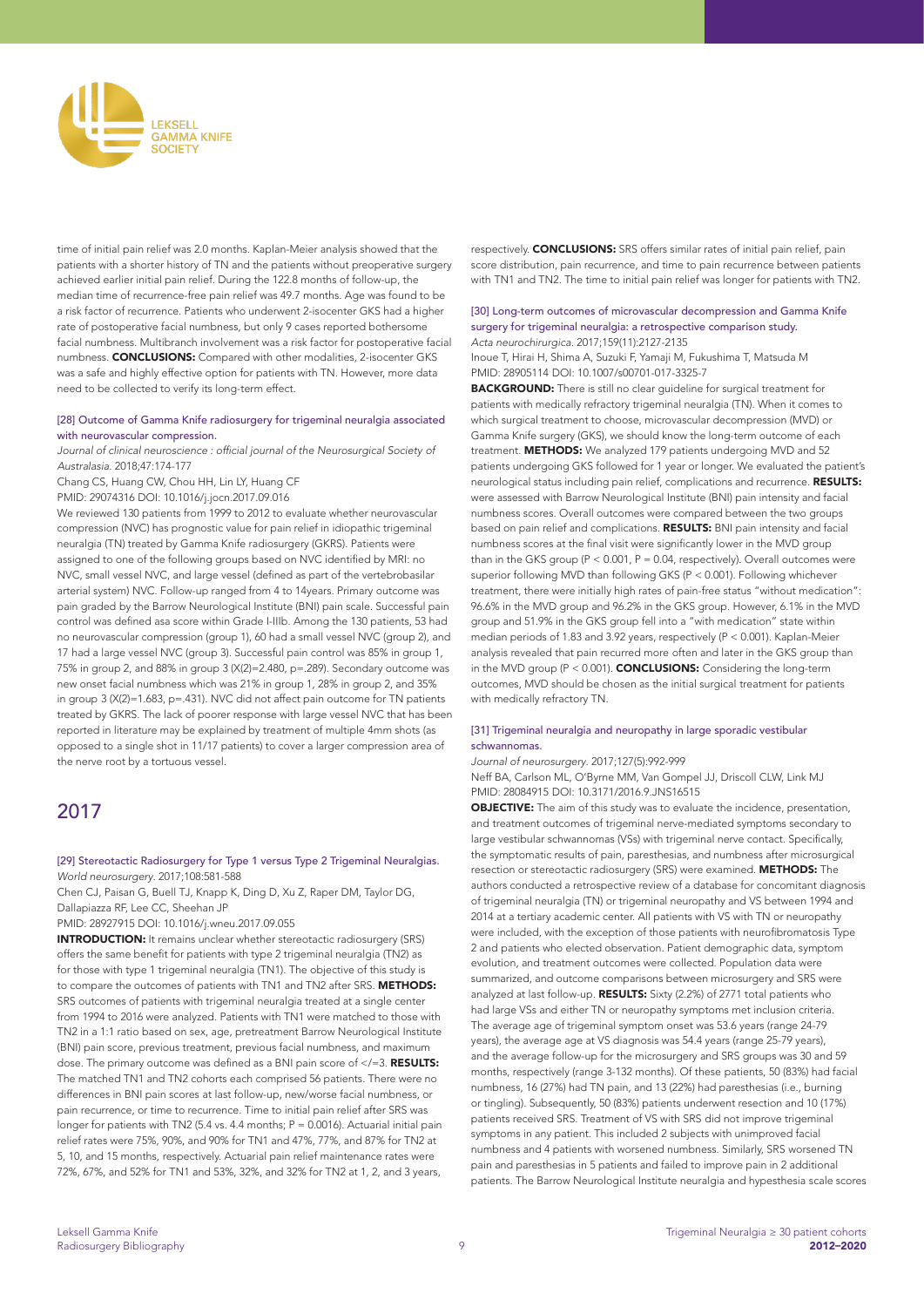

were significantly worse for patients undergoing SRS compared with microsurgery. Resection alleviated facial numbness in 22 (50%) patients, paresthesias in 5 (42%) patients, and TN in 7 (70%) patients. In several patients, surgery was not successful in relieving facial numbness, which failed to improve in 17 (39%) cases and became worse in 5 (11%) cases. Also, surgery did not change the intensity of facial paresthesias or neuralgia in 6 (50%) and 3 (25%) patients, respectively. Microsurgery exacerbated facial paresthesias in 1 (8%) patient but, notably, did not aggravate TN in any patient. CONCLUSIONS: Overall, resection of large VSs provided improved outcomes for patients with concomitant TN, facial paresthesia, and numbness compared with SRS. However, caution should be used when counseling surgical candidates because a number of patients did not experience improvement. This was especially true in patients with preoperative facial numbness and paresthesias, who frequently reported that these symptoms were unchanged following surgery.

#### [32] Microvascular decompression for trigeminal neuralgia in patients with failed gamma knife surgery: Analysis of efficacy and safety.

*Clinical neurology and neurosurgery*. 2017;161:88-92 Cheng J, Liu W, Hui X, Lei D, Zhang H

PMID: 28865322 DOI: 10.1016/j.clineuro.2017.08.017

OBJECTIVE: Though it is usually successful, failure or delayed pain recurrence may occur after gamma knife surgery (GKS) in patients with trigeminal neuralgia (TN), and additional intervention may be required. This study aimed to investigate whether the safety and efficacy of microvascular decompression (MVD) were influenced by prior GKS. PATIENTS AND METHODS: The authors retrospectively evaluated 36 consecutive TN patients who underwent MVD after failed GKS from January 2012 to June 2013. The clinical features, operative findings and surgical outcomes were reviewed and statistically analyzed, and the operation results were further compared with a cohort of 60 patients with no prior GKS. RESULTS: At surgery, atrophy of the trigeminal nerve was observed in 13 patients (36.1%), arachnoid thickening in 6 patients (16.7%), adhesions between vessels and the trigeminal nerve in 8 patients (22.2%), and atherosclerotic plaque in the offending vessels in 3 patients (8.3%). The complete pain relief rates were 83.3% immediately after MVD and 72.2% at last follow-up, which showed no statistical difference when compared with patients without GKS. New or worsened facial numbness occurred in 7 patients (19.4%), which was significantly higher than those without GKS (p=0.02). Univariate analysis suggested that a positive pain response to the prior GKS correlated with better long-term outcome (p=0.015), and the existence of arachnoid adhesions correlated with higher risk of facial numbness (p=0.03). CONCLUSIONS: MVD remains an appropriate and effective alternative therapy for patients with failed GKS, with no added technical difficulty. However, the risk of facial numbness seems to be higher than those with MVD alone.

#### [33] Gamma Knife Radiosurgery for Idiopathic Trigeminal Neuralgia: Does the Status of Offending Vessels Influence Pain Control or Side Effects?

*World neurosurgery*. 2017;104:687-693 Jung HH, Park CK, Jung NY, Kim M, Chang WS, Chang JW PMID: 28532912 DOI: 10.1016/j.wneu.2017.05.058

OBJECTIVE: To evaluate pain control and side effects after gamma knife radiosurgery (GKRS) for classical idiopathic trigeminal neuralgia (TN) with or without neurovascular compression (NVC). METHODS: This study included 47 patients with type 1 idiopathic TN and Barrow Neurological Institute (BNI) pain class IV or V who were treated with GKRS, with a maximum dose of 85 Gy targeting the root entry zone, as an initial treatment modality between January 2005 and March 2015. A retrospective analysis of NVC status, pain control, side effects, recurrence, and cross-sectional area was conducted. RESULTS: During follow-up (median, 21.5 months; range, 3-119 months), 36 of the 47 patients (76.6%) demonstrated good outcomes (i.e., improved to below BNI class IIIa). Twenty-two patients did not have NVC (group A) and 25 had NVC (group B). The rate of good outcomes did not differ significantly between the 2 groups (group A, 86.4% [19 of 22] vs. group B, 68% [17 of 25]; P = 0.138). The number of cases in BNI class I or II and the number of recurrences also did not differ significantly between the 2 groups (P =  $0.532$  and  $0.786$ , respectively). The mean area was  $8.64 +/- 2.59$ mm(3) in nondeviated cases (n = 27) and 2.59  $+/$ - 1.68 mm(3) in deviated (n = 10). Side effects were significantly more frequent in deviated cases (80% [8 of 10]) than in nondeviated cases (25.9% [7 of 27];  $P = 0.003$ ). **CONCLUSIONS:** NVC is not a predictive factor for pain control after GKRS for the treatment of idiopathic TN. Side effects may occur more frequently in patients with NVC at the target coordinate when a root entry zone is used, but the subjective symptoms are not always bothersome.

#### [34] Stereotactic Radiosurgery for Trigeminal Neuralgia Improves Patient-Reported Quality of Life and Reduces Depression.

International journal of radiation oncology, biology, physics. 2017;98(5):1078-1086 Kotecha R, Miller JA, Modugula S, Barnett GH, Murphy ES, Reddy CA, Suh JH, Neyman G, Machado A, Nagel S, Chao ST

PMID: 28721891 DOI: 10.1016/j.ijrobp.2017.04.008 PURPOSE: To characterize quality-of-life (QOL) outcomes after stereotactic radiosurgery (SRS) for trigeminal neuralgia (TN). METHODS AND MATERIALS: The EuroQOL 5 Dimensions (EQ-5D) and Patient Health Questionnaire 9 (PHQ-9) were prospectively collected before and after SRS for 50 patients with TN. Pain response and treatment-related facial numbness were classified by Barrow Neurological Institute (BNI) scales. Differences in pooled QOL outcomes were tested with paired t tests and sign tests. The Kaplan-Meier method was used to estimate time-dependent improvements in the EQ-5D index, EQ-5D perceived health status (PHS), PHQ-9 score, and freedom from pain failure (BNI class IV-V) or facial numbness (BNI class III-IV). RESULTS: Following SRS, the 12-month rate of freedom from pain failure was 92% (95% confidence interval [CI], 77%-97%) while the 12-month rate of freedom from facial numbness was 89% (95% CI, 66%-97%). Significant improvements in the EQ-5D index (P<.01), PHS (P=.01), and PHQ-9 (P=.03) were observed, driven by the EQ-5D subscores for self-care and for pain and/or discomfort (P=.02 and P<.01, respectively). At 12 months after SRS, the actuarial rates of improvement in the EQ-5D, PHS, and PHQ-9 were 55% (95% CI, 40%-70%), 59% (95% CI, 40%-76%), and 59% (95% CI, 39%-76%), respectively. The median time to improvement in each of the QOL measures was 9 months (95% CI, 3-36 months) for the EQ-5D index, 5 months (95% CI, 3-36 months) for PHS, and 9 months (95% CI, 3-18 months) for the PHQ-9. On multivariate analysis, only higher prescription dose (86 Gy vs </=82 Gy) was associated with improvement in the EQ-5D index (hazard ratio, 5.73; 95% CI, 1.85-22.33; P<.01). CONCLUSIONS: Patients with TN treated with SRS reported significant improvements in multiple QOL measures, with the therapeutic benefit strongly driven by improvements in pain and/or discomfort and in self-care, along with lower rates of depression. In this analysis, there appears to be a correlation between prescription dose and treatment response as measured by the EQ-5D.

#### [35] The clinical significance of persistent trigeminal nerve contrast enhancement in patients who undergo repeat radiosurgery. *Journal of neurosurgery*. 2017;127(1):219-225

Mousavi SH, Akpinar B, Niranjan A, Agarwal V, Cohen J, Flickinger JC, Kondziolka D, Lunsford LD

PMID: 27471888 DOI: 10.3171/2016.5.JNS16111

OBJECTIVE: Contrast enhancement of the retrogasserian trigeminal nerve on MRI scans frequently develops after radiosurgical ablation for the management of medically refractory trigeminal neuralgia (TN). The authors sought to evaluate the clinical significance of this imaging finding in patients who underwent a second radiosurgical procedure for recurrent TN. METHODS: During a 22-year period, 360 patients underwent Gamma Knife stereotactic radiosurgery (SRS) as their first surgical procedure for TN at the authors' center. The authors retrospectively analyzed the data from 59 patients (mean age 72 years, range 33-89 years) who underwent repeat SRS for recurrent pain at a median of 30 months (range 6-146 months) after the first SRS. The isocenter was 4 mm, and the median maximum doses for the first and second procedures were 80 Gy and 70 Gy, respectively.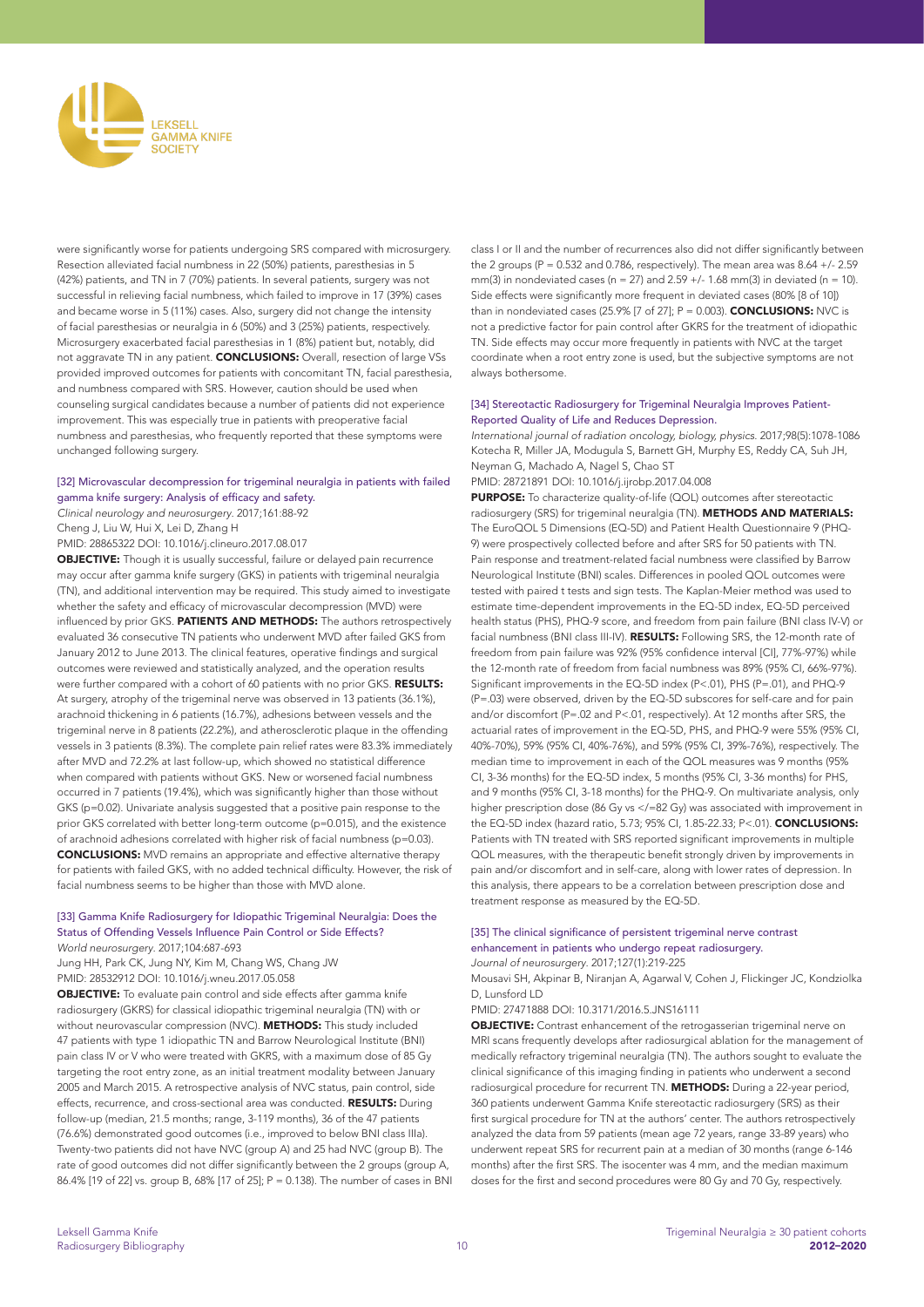

A neuroradiologist and a neurosurgeon blinded to the treated side evaluated the presence of nerve contrast enhancement on MRI series at the time of the repeat procedure. The authors correlated the presence of this imaging change with clinical outcomes. Pain outcomes and development of trigeminal sensory dysfunction were evaluated with the Barrow Neurological Institute (BNI) Pain Scale and BNI Numbness Scale, respectively. The mean length of follow-up after the second SRS was 58 months (95% CI 49-68 months). RESULTS: At the time of the repeat SRS, contrast enhancement of the trigeminal nerve on MRI scans was observed in 31 patients (53%). Five years after the SRS, patients with this enhancement had lower actuarial rates of complete pain relief after the repeat SRS (27% [95% CI 7%-47%]) than patients without the enhancement (76% [95% CI 58%-94%]) (p < 0.001). At the 5-year follow-up, patients with the contrast enhancement also had a higher risk for trigeminal sensory loss after repeat SRS (75% [95% CI 59%-91%]) than patients without contrast enhancement (26% [95% CI 10%-42%]) (p = 0.001). Dysesthetic pain after repeat SRS was observed for 8 patients with and for 2 patients without contrast enhancement. CONCLUSIONS: Trigeminal nerve contrast enhancement on MRI scans observed at the time of a repeat SRS for TN was associated with less satisfactory pain control and more frequently detected facial sensory loss. Residual contrast enhancement at the time of a repeat SRS may warrant consideration of dose reduction or further separation of the radiosurgical targets.

#### [36] Stereotactic Radiosurgery as Initial Surgical Management for Elderly Patients with Trigeminal Neuralgia.

*Stereotactic and functional neurosurgery*. 2017;95(3):158-165

Cohen J, Mousavi SH, Faraji AH, Akpinar B, Monaco EA, Flickinger JC, Niranjan A, Lunsford LD

PMID: 28501876 DOI: 10.1159/000468526

BACKGROUND: Management of older patients with medically refractory trigeminal neuralgia (TN) is yet a matter of debate. OBJECTIVE: We sought to determine the benefit of stereotactic radiosurgery (SRS) as the sole surgical management in older patients (>/=70 years). METHODS: One hundred and twenty-seven patients (>/=70 years) with typical TN underwent SRS as initial surgical management. The median maximum dose for the first procedure was 80 Gy. Repeat SRS was performed in 46 patients who developed recurrent pain. RESULTS: After the first SRS, the initial pain control was achieved in 91% of patients. Complete pain relief (Barrow Neurological Institute [BNI] score I) developed in 75 patients (59%) and was maintained in 59, 39, and 22% of patients at 1, 3, and 5 years. Following repeat SRS, the rate of complete pain relief was 79, 55, and 41% at 1, 3, and 5 years. The chance of BNI I preservation was greater after repeat SRS compared to initial SRS (hazards ratio: 2.02, p < 0.0001). The incidence of trigeminal sensory loss was 17% after initial SRS but increased to 39% after repeat SRS. CONCLUSIONS: SRS alone was used effectively in older TN patients to achieve pain control. Recurrent pain responded to retreatment but was associated with an increased risk of sensory dysfunction.

#### [37] Comparison of Percutaneous Retrogasserian Balloon Compression and Gamma Knife Radiosurgery for the Treatment of Trigeminal Neuralgia in Multiple Sclerosis.

*World neurosurgery*. 2017;97:590-594

Alvarez-Pinzon AM, Wolf AL, Swedberg HN, Barkley KA, Cucalon J, Curia L, Valerio JE

PMID: 27756676 DOI: 10.1016/j.wneu.2016.10.028

OBJECTIVE: We compared and evaluated percutaneous retrogasserian balloon compression (PBC) and Gamma Knife radiosurgery (GKRS) for treatment of trigeminal neuralgia (TN) in patients with multiple sclerosis (MS). **METHODS:** In this single-center, retrospective comparative study, 202 patients with MS and concomitant TN were evaluated. A minimum follow-up of 24 months was required. Patients with a history of microvascular decompression or previous intervention were excluded. Between February 2009 and December 2013, 78 PBC procedures and 124 first-dosage GKRS procedures were performed. PBC procedures were

successfully completed in all cases. The 2 groups were compared with regard to initial effect, duration of effect, and complications including type and severity. RESULTS: Immediate pain relief occurred in 87% of patients treated with PBC and in 23% of patients treated with GKRS. Kaplan-Meier plots for the 2 treatment modalities were similar. The 50% recurrence rate was at 12 months for the PBC group and 18 months for the GKRS group. Complication (excluding numbness) rates were 3% for GKRS and 21% for PBC. The difference was statistically significant (chi(2) test,  $P = 0.03$ ). **CONCLUSIONS:** PBC and GKRS are effective techniques for treatment of TN in patients with MS. Fewer complications and superior long-term relief were associated with GKRS. We consider GKRS as the first option for the treatment of TN in patients with MS, reserving PBC for patients with acute, intractable pain.

# 2016

#### [38] Long-Term Outcomes in the Treatment of Classical Trigeminal Neuralgia by Gamma Knife Radiosurgery: A Retrospective Study in Patients With Minimum 2-Year Follow-up.

*Neurosurgery*. 2016;79(6):879-888

Martinez Moreno NE, Gutierrez-Sarraga J, Rey-Portoles G, Jimenez-Huete A, Martinez Alvarez R

PMID: 27560193 DOI: 10.1227/NEU.0000000000001404

**BACKGROUND:** Gamma knife radiosurgery (GKRS) is one of the alternatives for treatment for classical trigeminal neuralgia (TN). OBJECTIVE: To retrospectively analyze long-term outcomes for TN using GKRS achieved at our institution. METHODS: One hundred seventeen patients with medically refractory TN treated by GKRS at our institution were followed up between 1993 and 2011. Mean maximum dose was 86.5 Gy (range: 80-90 Gy; median: 90 Gy). Clinical response was defined based on the Burchiel classification. We considered classes I and II as a complete response. For toxicity, we use the Barrow Neurological Institute facial numbness scale. Mean duration of follow-up was 66 months (range: 24-171 months). RESULTS: Complete response at last follow-up in our patients was 81%, with an excellent response while off medication in 52%. Pain-free rates without medication (class I) were 85% at 3 years (confidence interval [CI]: 78%-94%), 81% at 5 years (CI: 72%-91%), and 76% at 7 years (CI: 65%-90%). Complete response rates (classes I-II) were 91% at 3 years (CI: 86%-97%), 86% at 5 years (CI: 79%-93%), and 82% at 7 years (CI: 72%-93%). Poor treatment response rates differed significantly between patients who had undergone previous surgery and were refractory to management with medication prior to GKRS. New or worsening facial numbness was reported in 32.5% (30% score II and 2.5% score III). No anesthesia dolorosa was reported. Permanent recurrence pain rate was 12%. **CONCLUSION:** GKRS achieved favorable outcomes compared with surgery in terms of pain relief and complication rates in our cohort of patients, notwithstanding decreasing painfree survival rates over time. We consider GKRS to be an initial treatment in the management of medically intractable TN in selected patients. ABBREVIATIONS: CI, confidence intervalGKRS, gamma knife radiosurgeryMVD, microvascular decompressionRS, radiosurgeryTN, trigeminal neuralgia.

#### [39] A Clinical Analysis of Secondary Surgery in Trigeminal Neuralgia Patients Who Failed Prior Treatment.

*Journal of Korean Neurosurgical Society*. 2016;59(6):637-642 Kang IH, Park BJ, Park CK, Malla HP, Lee SH, Rhee BA PMID: 27847579 DOI: 10.3340/jkns.2016.59.6.637

OBJECTIVE: Although many treatment modalities have been introduced for trigeminal neuralgia (TN), the long-term clinical results remain unsatisfactory. It has been particularly challenging to determine an appropriate treatment strategy for patients who have responded poorly to initial therapies. We analyzed the surgical outcomes in TN patients who failed prior treatments. METHODS: We performed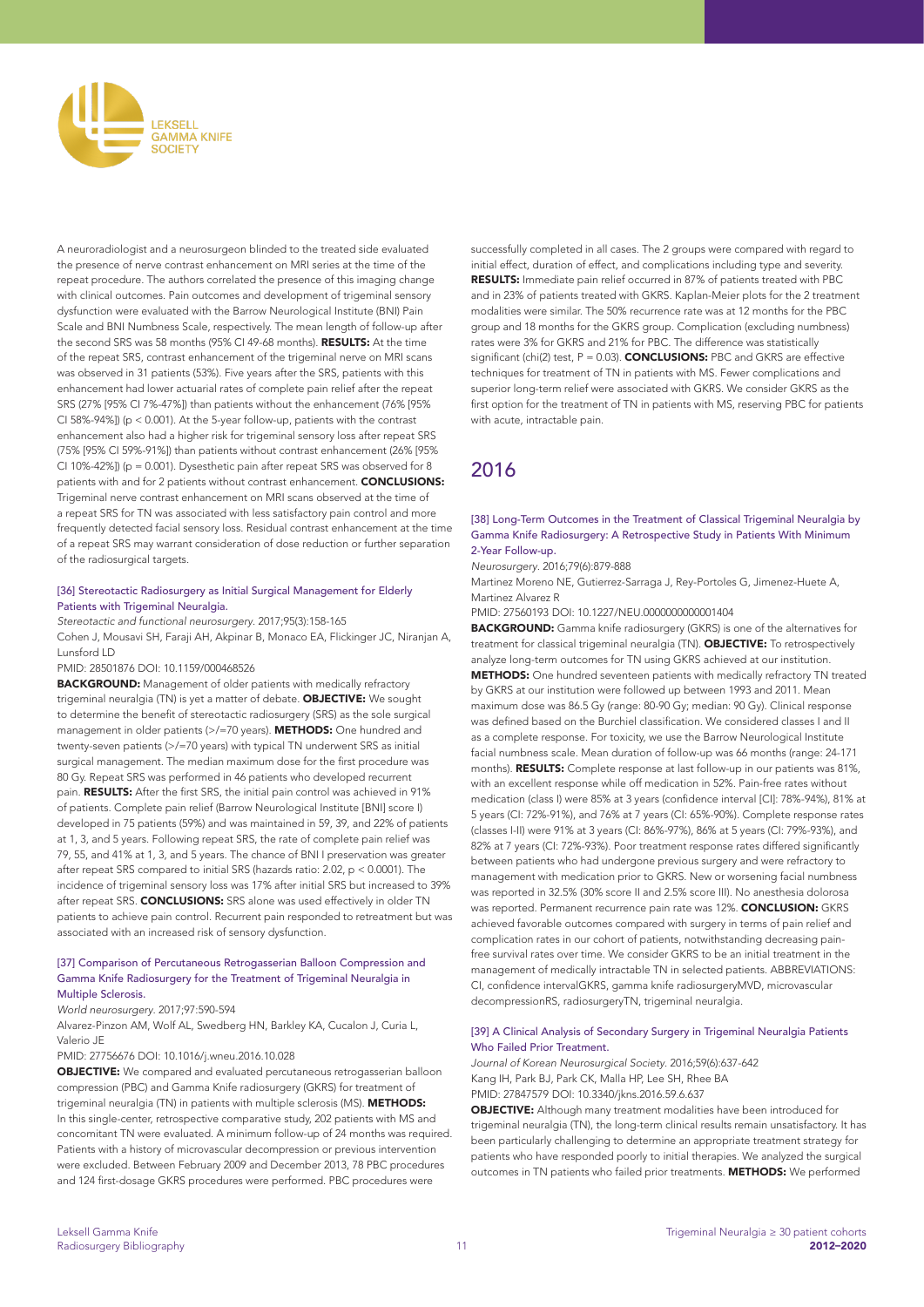

a retrospective analysis of 37 patients with recurrent or persistent TN symptoms who underwent surgery at our hospital between January 2010 and December 2014. Patients with follow-up data of at least one year were included. The prior treatment modalities of the 37 patients included microvascular decompression (MVD), gamma knife radiosurgery (GKRS), and percutaneous procedures such as radiofrequency rhizotomy (RFR), balloon compression, and glycerol rhizotomy (GR). The mean follow-up period was 69.9 months (range : 16-173). The mean interval between the prior treatment and second surgery was 26 months (range : 7-123). We evaluated the surgical outcomes using the Barrow Neurological Institute (BNI) pain intensity scale. RESULTS: Among the 37 recurrent or persistent TN patients, 22 underwent MVD with partial sensory rhizotomy (PSR), 8 received MVD alone, and 7 had PSR alone. Monitoring of the surgical treatment outcomes via the BNI pain intensity scale revealed 8 (21.6%) patients with a score of I, 13 (35.1%) scoring II, 13 (35.1%) scoring III, and 3 (8.2%) scoring IV at the end of the follow-up period. Overall, 91.8% of patients had good surgical outcomes. With regard to postoperative complications, 1 patient had transient cerebrospinal fluid rhinorrhea (2.7%), another had a subdural hematoma (2.7%), and facial sensory changes were noted in 8 (21.1%) patients after surgery. CONCLUSION: Surgical interventions, such as MVD and PSR, are safe and very effective treatment modalities in TN patients who failed initial or prior treatments. We presume that the combination of MVD with PSR enabled us to obtain good short- and long-term surgical outcomes. Therefore, aggressive surgical treatment should be considered in patients with recurrent TN despite failure of various treatment modalities.

#### [40] Trigeminal Neuralgia Treated With Stereotactic Radiosurgery: The Effect of Dose Escalation on Pain Control and Treatment Outcomes.

International journal of radiation oncology, biology, physics. 2016;96(1):142-8 Kotecha R, Kotecha R, Modugula S, Murphy ES, Jones M, Kotecha R, Reddy CA, Suh JH, Barnett GH, Neyman G, Machado A, Nagel S, Chao ST PMID: 27325473 DOI: 10.1016/j.ijrobp.2016.04.013

PURPOSE: To analyze the effect of dose escalation on treatment outcome in patients undergoing stereotactic radiosurgery (SRS) for trigeminal neuralgia (TN). METHODS AND MATERIALS: A retrospective review was performed of 870 patients who underwent SRS for a diagnosis of TN from 2 institutions. Patients were typically treated using a single 4-mm isocenter placed at the trigeminal nerve dorsal root entry zone. Patients were divided into groups based on treatment doses: </=82 Gy (352 patients), 83 to 86 Gy (85 patients), and >/=90 Gy (433 patients). Pain response was classified using a categorical scoring system, with fair or poor pain control representing treatment failure. Treatmentrelated facial numbness was classified using the Barrow Neurological Institute scale. Log-rank tests were performed to test differences in time to pain failure or development of facial numbness for patients treated with different doses. RESULTS: Median age at first pain onset was 63 years, median age at time of SRS was 71 years, and median follow-up was 36.5 months from the time of SRS. A majority of patients (827, 95%) were clinically diagnosed with typical TN. The 4-year rate of excellent to good pain relief was 87% (95% confidence interval 84%-90%). The 4-year rate of pain response was 79%, 82%, and 92% in patients treated to </=82 Gy, 83 to 86 Gy, and >/=90 Gy, respectively. Patients treated to doses </=82 Gy had an increased risk of pain failure after SRS, compared with patients treated to >/=90 Gy (hazard ratio 2.0, P=.0007). Rates of treatmentrelated facial numbness were similar among patients treated to doses >/=83 Gy. Nine patients (1%) were diagnosed with anesthesia dolorosa. CONCLUSIONS: Dose escalation for TN to doses >82 Gy is associated with an improvement in response to treatment and duration of pain relief. Patients treated at these doses, however, should be counseled about the increased risk of treatment-related facial numbness.

[41] Radiosurgery for the management of refractory trigeminal neuralgia. *Neurology India*. 2016;64(4):624-9

Niranjan A, Lunsford LD

PMID: 27381104 DOI: 10.4103/0028-3886.185393

Gamma Knife stereotactic radiosurgery (SRS) is a minimally invasive surgical approach for managing medically refractory trigeminal neuralgia (TN). The goal of trigeminal neuralgia SRS is to eliminate or reduce the facial pain in order to improve the quality of life. Over the past 28 years, 1250 patients have undergone gamma knife SRS for TN at our institution. In our retrospective review of 503 patients who underwent SRS for management of refractory TN, 449 patients (89%) experienced initial pain relief at a median latency of 1 month. At the one year mark, 73% patients were pain free (with or without medications) and 80% had pain control. Repeat radiosurgery was performed for 193 patients (43%). At the one year mark, 26% of these patients were completely pain free and 78% were pain free with or without medications. The role of gamma Knife SRS in the management of medically refractory trigeminal neuralgia has evolved over the past two decades. SRS is a minimally invasive procedure and is associated with 60-90% rate of pain relief in patents with medical refractory trigeminal neuralgia. Early intervention with SRS as the initial surgical procedure for management of refractory trigeminal neuralgia is associated with faster, better, and longer pain relief. As SRS is the least invasive procedure for TN, it is a good treatment option for patients with other high-risk medical conditions. SRS is an attractive alternative especially to those who do not want to accept the greater risk associated with other surgical procedures.

#### [42] The Very Long-Term Outcome of Radiosurgery for Classical Trigeminal Neuralgia.

*Stereotactic and functional neurosurgery*. 2016;94(1):24-32

Regis J, Tuleasca C, Resseguier N, Carron R, Donnet A, Yomo S, Gaudart J, Levivier M

PMID: 26882097 DOI: 10.1159/000443529

**BACKGROUND:** Radiosurgery is one of the neurosurgical alternatives for intractable trigeminal neuralgia (TN). OBJECTIVE: Although acceptable short-/ mid-term outcomes have been reported, long-term results have not been well documented. METHODS: We report the long-term results in 130 patients who underwent radiosurgery for classical TN and were subsequently monitored through at least 7 years (median =  $9.9$ , range =  $7-14.5$ ) of follow-up. **RESULTS:** The median age was 66.5 years. A total of 122 patients (93.8%) became pain free (median delay = 15 days) after the radiosurgery procedure (Barrow Neurological Institute, BNI class I-IIIa). The probability of remaining pain free without medication at 3, 5, 7 and 10 years was 77.9, 73.8, 68 and 51.5%, respectively. Fifty-six patients (45.9%) who were initially pain free experienced recurrent pain (median delay = 73.1 months). However, at 10 years, of the initial 130 patients, 67.7% were free of any recurrence requiring new surgery (BNI class I-IIIa). The new hypesthesia rate was 20.8% (median delay of onset = 12 months), and only 1 patient (0.8%) reported very bothersome hypesthesia. CONCLUSIONS: The long-term results were comparable to those from our general series (recently published), and the high probability of long-lasting pain relief and rarity of consequential complications of radiosurgery may suggest it as a first- and/or second-line treatment for classical, drug-resistant TN.

#### [43] Predictors of trigeminal nerve dysfunction following stereotactic radiosurgery for trigeminal neuralgia.

*Journal of radiosurgery and SBRT*. 2016;4(2):117-123 Lucas JT Jr, Huang AJ, Bourland JD, Laxton AW, Tatter SB, Chan MD PMID: 29296436 DOI:

BACKGROUND/AIMS: To evaluate clinical and dosimetric predictors of trigeminal nerve dysfunction (TND) following stereotactic radiosurgery (SRS) for Trigeminal Neuralgia (TN). METHODS: We retrospectively reviewed our cohort of 446 patients with TN who underwent SRS between 1999-2008. Median followup was 25.1 and 17.4 months (mo) in those with and without TND respectively. Dosimetric and anatomic measurements and clinical features including Burchiel subtype, pain quality, prior procedures, comorbidities, and medications were evaluated for their influence on the TND using univariate and multivariate logistic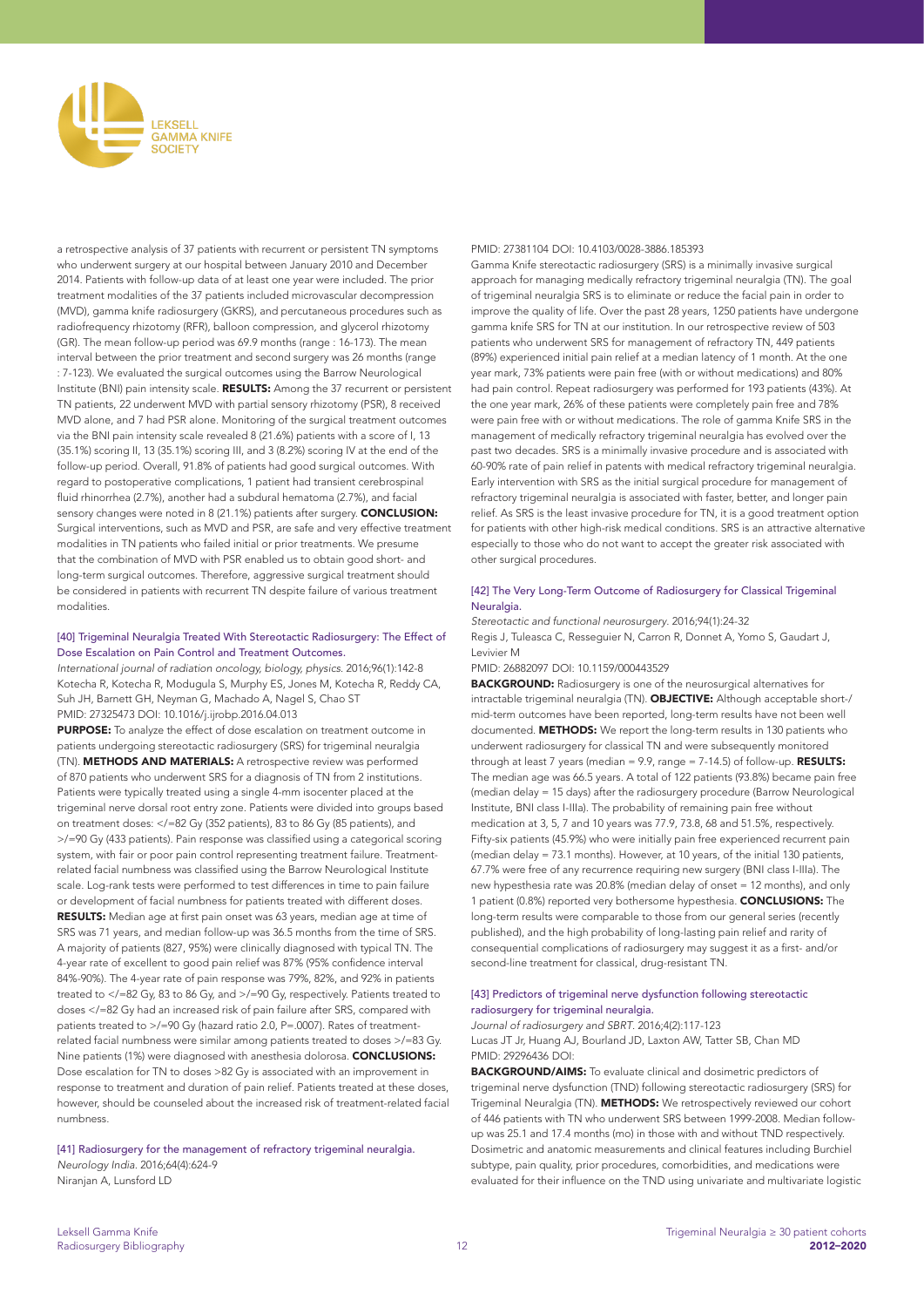

regression modeling. RESULTS: TND was observed in 44.6% of patients and was similar across facial pain types. Those with TND had prolonged time to pain relapse [(TND, 68.48 mo) vs. (No TND, 29.37 mo)]. Multivariate analysis identified sharp pain at diagnosis (OR 0.594; 95%CI 0.38-0.91), and dorsal root entry zone (DREZ) maximum dose (OR 1.022; 95%CI 1.00-1.04) as predictors of TND. CONCLUSIONS: The presence of sharp pain and increasing DREZ maximum dose were independently associated with TND. Patients with atypical facial pain were at lower risk of TND with increasing dose relative to Type 1 and Type 2 TN.

#### [44] Efficacy of stereotactic gamma knife surgery and microvascular decompression in the treatment of primary trigeminal neuralgia: a retrospective study of 220 cases from a single center.

Journal of pain research. 2016;9:535-42 Dai ZF, Huang QL, Liu HP, Zhang W PMID: 27555796 DOI: 10.2147/JPR.S110161

OBJECTIVES: A retrospective study was undertaken to compare the efficacy of stereotactic gamma knife surgery (GKS) and microvascular decompression (MVD) in the treatment of primary trigeminal neuralgia (TN) at a single center. The study included the evaluation of clinical outcomes of pain relief and pain recurrence and complications associated with GKS and MVD. METHODS: The study included 202 patients with primary TN and was conducted between January 2013 and December 2014; about 115 patients were treated with GKS and 87 patients were treated with MVD. TN pain was evaluated using the Barrow Neurological Institute and the visual analog scale scoring systems. Preoperative magnetic resonance tomographic angiography was performed for all patients. Microscope-assisted MVD used the suboccipital retrosigmoid sinus approach. GKS targeted the trigeminal nerve root entry zone with a margin radiation dose of 59.5 Gy, and brainstem dose <12 Gy. Posttreatment follow-up was for 2 years. RESULTS: Postoperative Barrow Neurological Institute scores for patients treated with GKS and MVD were significantly improved compared with preoperative scores (P<0.01). Reduction in postoperative pain following MVD (95.4% patients) was significantly greater than that following GKS (88.7% patients) (P<0.01). Postoperative visual analog scale scores of the MVD group were significantly reduced compared with those of patients treated with GKS at the same postoperative time points (P<0.01). Patients treated with GKS had a significantly increased rate of loss of corneal reflex compared with patients treated with MVD (P=0.002). CONCLUSION: Both GKS and MVD are safe and effective first-line and adjunctive treatment options for patients with TN. The clinical outcomes of pain relief and reduction of pain recurrence were better with MVD. For GKS, this study showed that the optimal radiation therapeutic dose range was 70-90 Gy, but brainstem radiation protection is recommended.

#### [45] Stereotactic Radiosurgery Treatment of Trigeminal Neuralgia: Clinical Outcomes and Prognostic Factors.

#### *World neurosurgery*. 2016;90:604-612.e11

Taich ZJ, Goetsch SJ, Monaco E, Carter BS, Ott K, Alksne JF, Chen CC PMID: 26915701 DOI: 10.1016/j.wneu.2016.02.067

**BACKGROUND:** Stereotactic radiosurgery (SRS) is a minimally invasive surgical option for the treatment of trigeminal neuralgia (TN). Here we review our institutional experience to identify prognostic factors associated with pain relief after SRS. **METHODS:** 263 patients with TN treated at the University of California, San Diego/San Diego Gamma Knife (2001-2013) were followed for more than 6 months. Univariate and multivariate Cox proportional hazard models analysis of factors associated with outcome was performed. RESULTS: Of the 263 patients, 229 (87%) presented with classical idiopathic TN, 31 (12%) presented with atypical TN, and 4 (1%) presented with secondary TN. 143 (54%) had undergone prior treatment. Most patients were treated with 85 (52%) or 90 Gy (42%). 79% of the SRS treated patients experienced a favorable response (defined as Barrow Neurological Institute Pain Scale <3 pain relief), with a median time to relief of 2.5 months. In a multivariate analysis, diagnosis of classical TN, previous percutaneous procedures, and age older than 70 years were associated

with favorable responses; classical TN was associated with sustained pain relief. Dose prescription >85 Gy and prior SRS were associated with bothersome facial numbness posttreatment. For patients presenting with classical TN, diagnosis of multiple sclerosis (MS) did not decrease the likelihood of pain relief after SRS. CONCLUSIONS: Excellent TN pain relief was achieved with the delivery of 85 Gy in a single-shot, 4-mm isocenter SRS targeting the dorsal root entry zone. Patients with classical TN, with age older than 70 years, or who underwent previous percutaneous procedures were more likely to benefit from SRS. SRS is efficacious in patients with classical TN despite concurrent diagnosis of MS.

#### [46] Gamma knife radiosurgery for trigeminal neuralgia secondary to benign lesions.

Headache. 2016;56(5):883-889

Cho KR, Lee MH, Im YS, Kong DS, Seol HJ, Nam DH, Lee JI PMID: 27041354 DOI: 10.1111/head.12801

BACKGROUND: Investigate the clinical outcomes of gamma knife radiosurgery (GKS) in patients with benign intracranial lesions and accompanying trigeminal neuralgia (TN). METHODS: From February 2002 to November 2011, 50 patients (11 males, 39 females) underwent GKS for intracranial lesions accompanied by TN. Pathological diagnoses included meningioma in 30 patients, vestibular schwannoma in 11, trigeminal schwannoma in 7, epidermoid cyst in 1, and arteriovenous malformation in 1. Twenty-two (44%) had a lesion dominantly located in the middle fossa and 26 patients (52%) in the posterior fossa. Twentyfive (50%) patients complained of type I pain, and 18 patients (36%) suffered from type II pain. The other 7 patients (14%) presented with facial pain that could not be determined. Pain was assessed retrospectively by subjective descriptions and with the Barrow Neurological Institute pain intensity score before and after GKS. RESULTS: Tumor control was evaluated with magnetic resonance imaging in 44 (95.7%) of 46 patients over a median follow-up period of 54.8 months (range, 13-142 months). Initial improvement in pain after GKS was observed in 46 (92%) patients. The percentage of patients with improved Barrow Neurological Institute score was 73.5% at 1 year, 70.7% at 2 years, and 76.5% at 3 years. Complete pain relief at the final follow-up was achieved in 18 patients (36%). Pain recurred in 13 patients (28.3%) after initial improvement. Pathological diagnosis, location of the lesion, and type of facial pain did not influence the initial pain response after GKS. Pain recurred more frequently in patients with meningioma than in those with schwannoma ( $P = .045$ ). Type II pain showed better response to the treatment ( $P$ = .006). CONCLUSION: The majority of patients with facial pain secondary to a benign intracranial lesion showed improvement after GKS. However, a substantial proportion of the patients experienced incomplete pain relief and recurrence. GKS needs to be combined with an additional modality or the technique must be modified to achieve complete and durable pain control.

#### [47] Long-term safety and efficacy of Gamma Knife surgery in classical trigeminal neuralgia: a 497-patient historical cohort study.

*Journal of neurosurgery*. 2016;124(4):1079-87

Regis J, Tuleasca C, Resseguier N, Carron R, Donnet A, Gaudart J, Levivier M PMID: 26339857 DOI: 10.3171/2015.2.JNS142144

OBJECTIVE: Gamma Knife surgery (GKS) is one of the surgical alternatives for the treatment of drug-resistant trigeminal neuralgia (TN). This study aims to evaluate the safety and efficacy of GKS in a large population of patients with TN with very long-term clinical follow-up. METHODS: Between July 1992 and November 2010, 737 patients presenting with TN were treated using GKS. Data were collected prospectively and were further retrospectively evaluated at Timone University Hospital. The frequency and severity of pain, as well as trigeminal nerve function, were evaluated before GKS and regularly thereafter. Radiosurgery using the Gamma Knife (model B, C, 4C, or Perfexion) was performed with the help of both MR and CT targeting. A single 4-mm isocenter was positioned in the cisternal portion of the trigeminal nerve at a median distance of 7.6 mm (range 4-14 mm) anterior to the emergence of the nerve (retrogasserian target). A median maximum dose of 85 Gy (range 70-90 Gy) was prescribed. RESULTS: The safety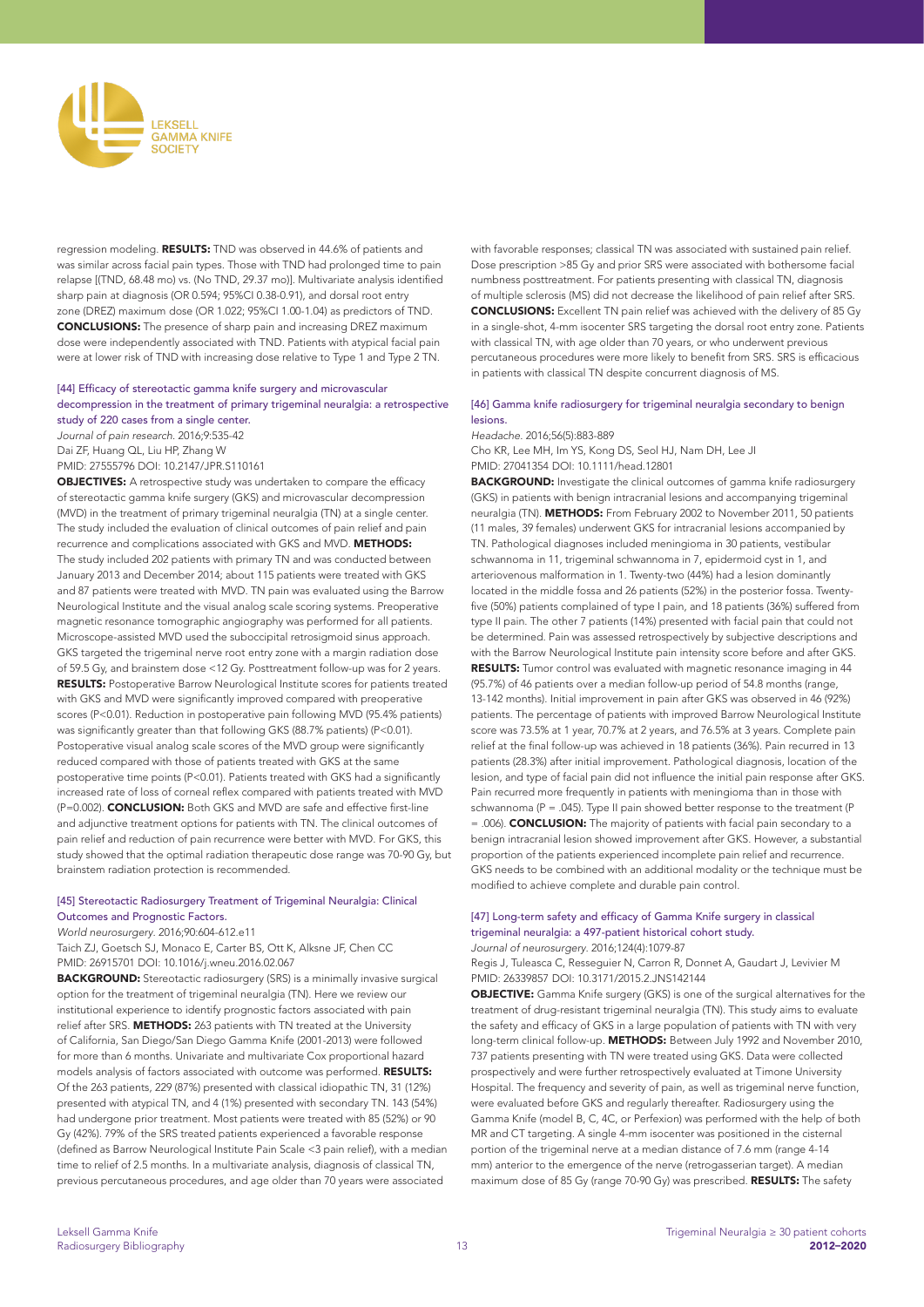

and efficacy are reported for 497 patients with medically refractory classical TN who were never previously treated by GKS and had a follow-up of at least 1 year. The median age in this series was 68.3 years (range 28.1-93.2 years). The median follow-up period was 43.8 months (range 12-174.4 months). Overall, 456 patients (91.75%) were initially pain free in a median time of 10 days (range 1-180 days). Their actuarial probabilities of remaining pain free without medication at 3, 5, 7, and 10 years were 71.8%, 64.9%, 59.7%, and 45.3%, respectively. One hundred fifty-seven patients (34.4%) who were initially pain free experienced at least 1 recurrence, with a median delay of onset of 24 months (range 0.6-150.1 months). However, the actuarial rate of maintaining pain relief without further surgery was 67.8% at 10 years. The hypesthesia actuarial rate at 5 years was 20.4% and at 7 years reached 21.1%, but remained stable until 14 years with a median delay of onset of 12 months (range 1-65 months). Very bothersome facial hypesthesia was reported in only 3 patients (0.6%). CONCLUSIONS: Retrogasserian GKS proved to be safe and effective in the long term and in a very large number of patients. Even if the probability of long-lasting effects may be modest compared with microvascular decompression, the rarity of complications prompts discussion of using GKS as the pragmatic surgical first- or second-intention alternative for classical TN. However, a randomized trial, or at least a case-matched control study, would be required to compare with microvascular decompression.

#### [48] Management of Recurrent Trigeminal Neuralgia Associated with Petroclival Meningioma.

Journal of neurological surgery. Part B, Skull base. 2016;77(1):47-53 Bir SC, Maiti TK, Bollam P, Nanda A

#### PMID: 26949588 DOI: 10.1055/s-0035-1558834

OBJECTIVE: Petroclival meningioma (PM) presents with trigeminal neuralgia (TN) in < 5% of cases. Neurosurgeons often face the dilemma of formulating a treatment protocol when TN recurs. In this study, we sought to set up a protocol in patients with PM who had a recurrent TN. MATERIALS AND METHODS: We performed a retrospective review of 57 patients with PM. Of the 57 patients, only 7 patients presented with TN, and six patients experienced recurrent TN. The study population was evaluated clinically and radiographically after treatment. RESULTS: Overall improvement of pain control after various treatments was 67%, and tumor control was 100%. The pain-free period was 2 years for the Gamma Knife radiosurgery (GKRS) group and 4 years for the resection group when treated as a primary treatment ( $p = 0.034$ ). Of the six patients, four patients had Barrow Neurosurgical Institute (BNI) score I (no TN, no medication), and two patients had BNI score III (some pain controlled with medication). The Karnofsky performance scale score was significantly improved after treatment compared with the pretreated status (78 versus 88;  $p = 0.044$ ). **CONCLUSION:** Microsurgical resection is superior to GKRS in achieving and maintaining pain-free status in patients with recurrent trigeminal pain associated with PM.

## 2015

#### [49] Early radiosurgery provides superior pain relief for trigeminal neuralgia patients.

*Neurology*. 2015;85(24):2159-65

Mousavi SH, Niranjan A, Huang MJ, Laghari FJ, Shin SS, Mindlin JL, Flickinger JC, Lunsford LD

PMID: 26561286 DOI: 10.1212/WNL.0000000000002216

OBJECTIVE: We evaluated factors associated with better outcomes after stereotactic radiosurgery (SRS) when it was performed as the first surgical procedure for medically refractory trigeminal neuralgia. METHODS: A total of 121 patients (median age 72 years) with medically refractory pain and no prior surgery underwent Gamma Knife SRS as their initial surgical procedure for trigeminal neuralgia. Using a single 4-mm isocenter, patients received an average maximum dose of 80 Gy, delivered to the trigeminal nerve target defined by intraoperative MRI. The median follow-up was 36 months. RESULTS: Pain relief (Barrow Neurological Institute [BNI] score I-IIIa) was achieved in 107 (88%) patients at a median time of 1 month. Patients who underwent earlier SRS (within 3 years of pain onset) had a shorter interval until pain relief (1 week, p < 0.001), had a longer interval of pain relief off medication (BNI-I, p < 0.001), and had a longer duration of adequate pain control (BNI-I-IIIa, p < 0.001). Median painfree intervals for patients who underwent SRS at 1, 2, 3, and more than 3 years after trigeminal neuralgia diagnosis were 68, 37, 36, and 10 months, respectively. Patients who responded to SRS within the first 3 weeks after SRS had a longer duration of complete pain relief compared to those with longer response times (p = 0.001). Fifteen patients (12%) reported new sensory dysfunction after SRS. CONCLUSION: Early SRS as the initial surgical procedure for management of refractory trigeminal neuralgia was associated with faster, better, and longer pain relief when compared to late SRS. CLASSIFICATION OF EVIDENCE: This study provides Class IV evidence that in patients with medically refractory trigeminal neuralgia, early stereotactic radiosurgery as the initial procedure provides faster, better, and longer pain relief.

#### [50] Repeat Radiosurgery for Trigeminal Neuralgia.

*Neurosurgery*. 2015;77(5):755-61; discussion 761 Helis CA, Lucas JT Jr, Bourland JD, Chan MD, Tatter SB, Laxton AW PMID: 26214319 DOI: 10.1227/NEU.0000000000000915

BACKGROUND: Repeat Gamma Knife radiosurgery (GKRS) is an established option for patients whose pain has recurred after the initial procedure, with reported success rates varying from 68% to 95%. Predictive factors for response to the repeat GKRS are ill-defined. **OBJECTIVE:** This cohort study aimed to report the outcomes and factors predictive of success for patients who have undergone repeated GKRS for trigeminal neuralgia at Wake Forest University Baptist Medical Center. METHODS: Between 1999 and 2013, 152 patients underwent repeat GKRS at Wake Forest, 125 of whom were available for long-term follow-up. A retrospective chart review and telephone interviews were conducted to determine background medical history, dosimetric data, outcomes, and adverse effects of the procedure. RESULTS: Eighty-four percent of patients achieved at least Barrow Neurological Institute (BNI) IIIb pain relief, with 46% achieving BNI I. The 1-, 3-, and 5-year rates of BNI I pain relief were 63%, 50%, and 37%, respectively. The 1-, 3-, and 5-year rates of BNI IIIb or better pain relief were 74%, 59%, and 46%, respectively. One patient experienced bothersome numbness and 2 patients developed anesthesia dolorosa. The dominant predictive factors for pain relief were facial numbness after the first GKRS and a positive pain response to the first GKRS. CONCLUSION: Repeat GKRS is an effective method of treating recurrent trigeminal neuralgia. Patients who have facial numbness after the first treatment and a positive pain response to the first GKRS are significantly more likely to respond well to the second treatment.

#### [51] Higher dose rate Gamma Knife radiosurgery may provide earlier and longer-lasting pain relief for patients with trigeminal neuralgia. *Journal of neurosurgery*. 2015;123(4):961-8

Lee JY, Sandhu S, Miller D, Solberg T, Dorsey JF, Alonso-Basanta M PMID: 26252452 DOI: 10.3171/2014.12.JNS142013

Gamma Knife radiosurgery (GKRS) utilizes cobalt-60 as its radiation source, and thus dose rate varies as the fixed source decays over its half-life of approximately 5.26 years. This natural decay results in increasing treatment times when delivering the same cumulative dose. It is also possible, however, that the biological effective dose may change based on this dose rate even if the total dose is kept constant. Because patients are generally treated in a uniform manner, radiosurgery for trigeminal neuralgia (TN) represents a clinical model whereby biological efficacy can be tested. The authors hypothesized that higher dose rates would result in earlier and more complete pain relief but only if measured with a sensitive pain assessment tool. **METHODS:** One hundred thirty-three patients were treated with the Gamma Knife Model 4C unit at a single center by a single neurosurgeon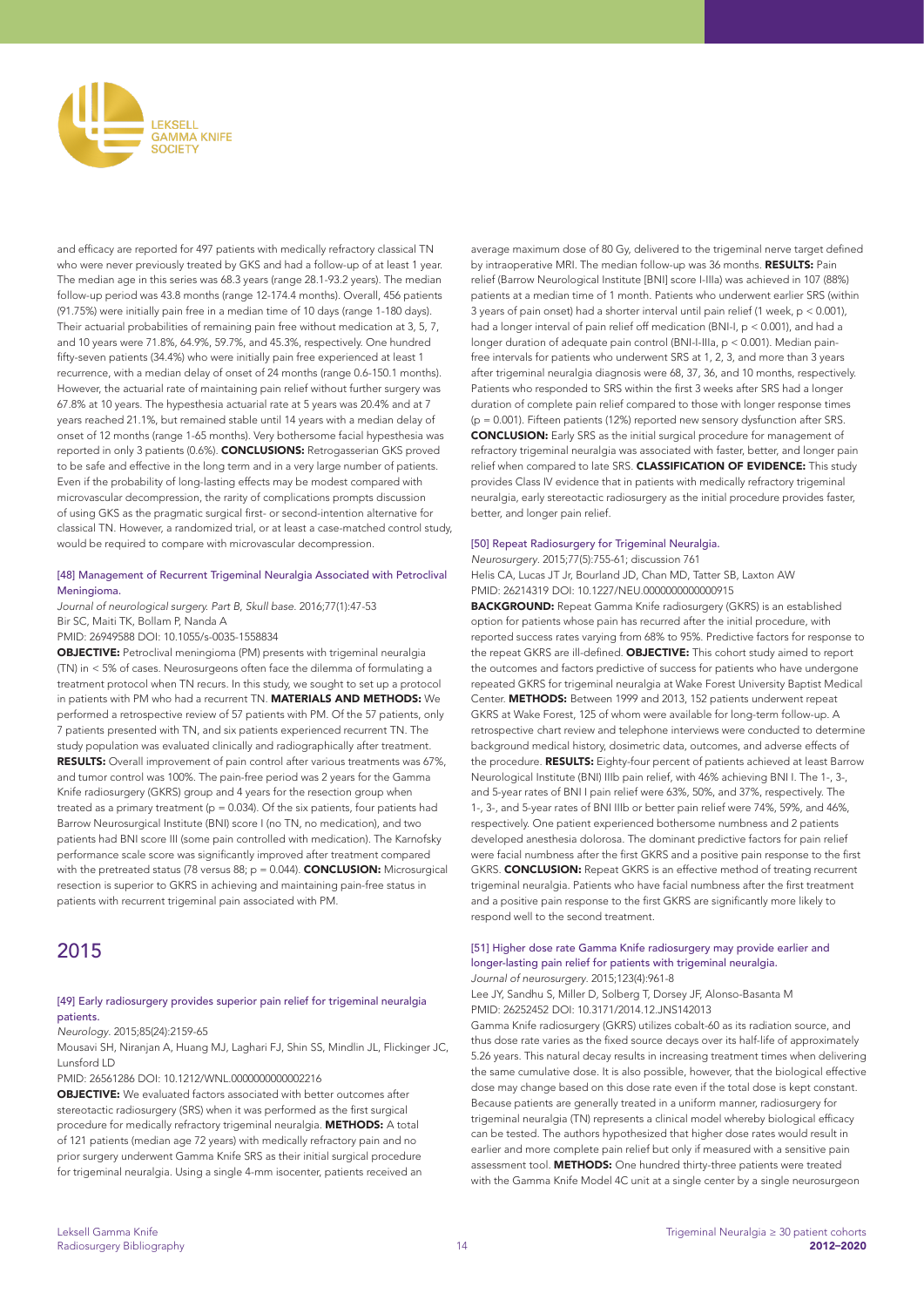

during a single cobalt life cycle from January 2006 to May 2012. All patients were treated with 80 Gy with a single 4-mm isocenter without blocking. Using an output factor of 0.87, dose rates ranged from 1.28 to 2.95 Gy/min. The Brief Pain Inventory (BPI)-Facial was administered before the procedure and at the first follow-up office visit 1 month from the procedure (mean 1.3 months). Phone calls were made to evaluate patients after their procedures as part of a retrospective study. Univariate and multivariate linear regression was performed on several independent variables, including sex, age in deciles, diagnosis, follow-up duration, prior surgery, and dose rate. RESULTS: In the short-term analysis (mean 1.3 months), patients' self-reported pain intensity at its worst was significantly correlated with dose rate on multivariate analysis ( $p = 0.028$ ). Similarly, patients' self-reported interference with activities of daily living was closely correlated with dose rate on multivariate analysis (p = 0.067). A 1 Gy/min decrease in dose rate resulted in a 17% decrease in pain intensity at its worst and a 22% decrease in pain interference with activities of daily living. In longer-term follow-up (mean 1.9 years), GKRS with higher dose rates (> 2.0 Gy/min; p = 0.007) and older age in deciles (p = 0.012) were associated with a lower likelihood of recurrence of pain. DISCUSSION: Prior studies investigating the role of dose rate in Gamma Knife radiosurgical ablation for TN have not used validated outcome tools to measure pain preoperatively. Consequently, differences in pain outcomes have been difficult to measure. By administering pain scales both preoperatively as well as postoperatively, the authors have identified statistically significant differences in pain intensity and pain interference with activities of daily living when comparing higher versus lower dose rates. Radiosurgery with a higher dose rate results in more pain relief at the early follow-up evaluation, and it may result in a lower recurrence rate at later follow-up.

#### [52] Decreased Probability of Initial Pain Cessation in Classic Trigeminal Neuralgia Treated With Gamma Knife Surgery in Case of Previous Microvascular Decompression: A Prospective Series of 45 Patients With >1 Year of Follow-up. *Neurosurgery*. 2015;77(1):87-94; discussion 94-5

Tuleasca C, Carron R, Resseguier N, Donnet A, Roussel P, Gaudart J, Levivier M, Regis J

PMID: 25812065 DOI: 10.1227/NEU.0000000000000739

BACKGROUND: Microvascular decompression (MVD) is the reference technique for pharmacoresistant trigeminal neuralgia (TN). OBJECTIVE: To establish whether the safety and efficacy of Gamma Knife surgery for recurrent TN are influenced by prior MVD. METHODS: Between July 1992 and November 2010, 54 of 737 patients (45 of 497 with >1 year of follow-up) had a history of MVD (approximately half also with previous ablative procedure) and were operated on with Gamma Knife surgery for TN in the Timone University Hospital. A single 4-mm isocenter was positioned in the cisternal portion of the trigeminal nerve at a median distance of 7.6 mm (range, 3.9-11.9 mm) anterior to the emergence of the nerve. A median maximum dose of 85 Gy (range, 70-90 Gy) was delivered. RESULTS: The median follow-up time was 39.5 months (range, 14.1-144.6 months). Thirty-five patients (77.8%) were initially pain free in a median time of 14 days (range, 0-180 days), much lower compared with our global population of classic TN ( $P = .01$ ). Their actuarial probabilities of remaining pain-free without medication at 3, 5, 7, and 10 years were 66.5%, 59.1%, 59.1%, and 44.3%. The hypoesthesia actuarial rate at 1 year was 9.1% and remained stable until 12 years (median, 8 months). CONCLUSION: Patients with previous MVD showed a significantly lower probability of initial pain cessation compared with our global population with classic TN (P = .01). The toxicity was low (only 9.1% hypoesthesia); furthermore, no patient reported bothersome hypoesthesia. However, the probability of maintaining pain relief without medication was 44.3% at 10 years, similar to our global series of classic TN ( $P = .85$ ).

#### [53] Long term efficacy and patient satisfaction of microvascular decompression and gamma knife radiosurgery for trigeminal neuralgia.

Journal of clinical neuroscience : official journal of the Neurosurgical Society *of Australasia*. 2015;22(5):818-22

Nanda A, Javalkar V, Zhang S, Ahmed O PMID: 25769254 DOI: 10.1016/j.jocn.2014.11.028

The aim of our study was to evaluate the long term efficacy of microvascular decompression (MVD) and gamma knife radiosurgery (GKRS) with respect to pain relief and patient satisfaction. Both these modalities are accepted modalities of treatment for intractable trigeminal neuralgia. We excluded deceased patients, those who had a prior intervention and those requiring an additional intervention following initial treatment. A total of 69 patients were included in the study. Of these, 49 patients underwent treatment by GKRS and 20 by MVD. Pain status was assessed using the Barrow Neurological Institute (BNI) pain scale. The median follow up was 5.3years. There was no significant difference between the two groups with respect to initial pain relief (100% MVD, 84% GKRS; p=0.055). There was no significant difference in pain recurrence between the two groups (39% GKRS, 20% MVD; p=0.133). At last follow up, 85% of patients who underwent MVD had total pain relief (BNI scale I) compared to only 45% of GKRS patients (p=0.002). There was no significant difference in the patient satisfaction with respect to undergoing the same procedure again (90% MVD, 69% GKRS; p=0.1) and recommending it to family members (95% MVD, 84% GKRS; p=0.2). MVD offered total pain relief in a significantly higher number of patients than GKRS. There was no significant difference in the patient satisfaction rate between the two groups.

[54] Results of radiosurgery for trigeminal neuralgia: Ankara experience. British journal of neurosurgery. 2015;29(1):54-58 Aykol S, Borcek AO, Emmez H, Ocal O, Pasaoglu A PMID: 25222337 DOI: 10.3109/02688697.2014.957153

OBJECTIVE: The purpose of this retrospective study is to demonstrate the effectiveness of Gamma Knife radiosurgery for essential trigeminal neuralgia (TGN) and assess the long-term outcome in a cohort from Turkey. METHODS: From 2004 to 2011, 93 cases of essential TGN were treated with single radiosurgery (RS). Female:male ratio was 45:48 and the mean age of the population was 57.06 years. Mean suffering time before treatment was 88.26 months. V2 + V3 was the most effected branch. 38.7% of the cases had no previous invasive procedures. Each case received doses ranging from 70 to 90 Gy in a target located at the pontine trigeminal root entry zone of the trigeminal nerve. Statistical analyses were performed to evaluate the outcome and factors leading to outcome status. RESULTS: The median follow-up period was 28 months. Of the cases 31.2% had poor outcome related to treatment failure after single RS session. The excellent and good outcomes were achieved in 29% and 39.8% of patients, respectively. The probability of maintaining pain relief was calculated as 67% at 36 months and 58% at 72 months. The only complication encountered was facial dysesthesia and was positive in 68.8% of patients. The presence of facial dysesthesia was significantly correlated with better outcomes. In this study, no other factor was determined to have significant influence on outcome. CONCLUSION: RS treatment for TGN is safe and effective. A multicenter, prospective, randomized controlled trial is needed to determine a guideline for better treatment protocols.

# 2014

#### [55] Repeat Gamma Knife surgery for recurrent trigeminal neuralgia: long-term outcomes and systematic review.

*Journal of neurosurgery*. 2014;121 Suppl:210-21

Tuleasca C, Carron R, Resseguier N, Donnet A, Roussel P, Gaudart J, Levivier M, Regis J

PMID: 25434955 DOI: 10.3171/2014.8.GKS141487

**OBJECTIVE:** The purpose of this study was to establish the safety and efficacy of repeat Gamma Knife surgery (GKS) for recurrent trigeminal neuralgia (TN).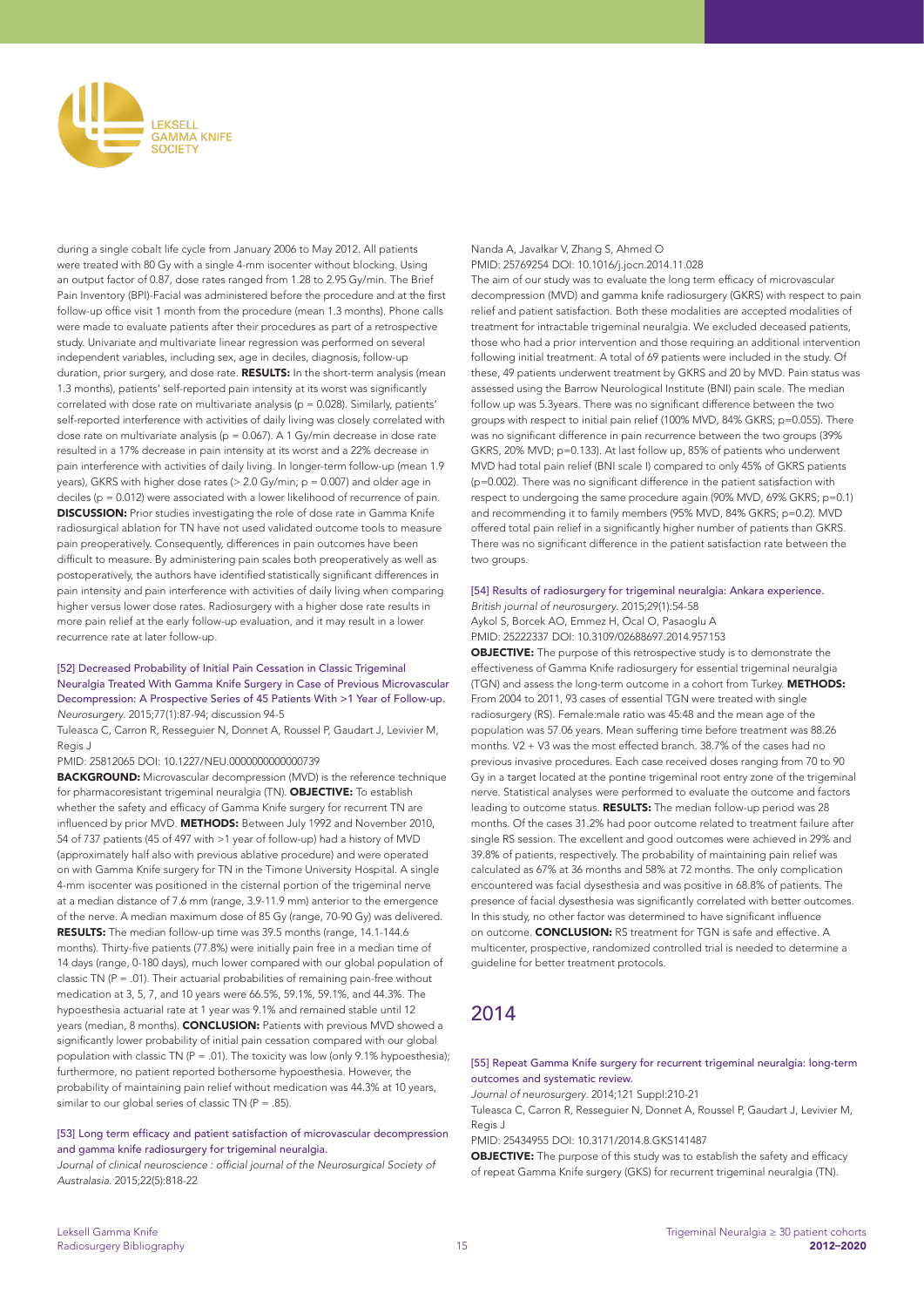

METHODS: Using the prospective database of TN patients treated with GKS in Timone University Hospital (Marseille, France), data were analyzed for 737 patients undergoing GKS for TN Type 1 from July 1992 to November 2010. Among the 497 patients with initial pain cessation, 34.4% (157/456 with >/= 1-year follow-up) experienced at least 1 recurrence. Thirteen patients (1.8%) were considered for a second GKS, proposed only if the patients had good and prolonged initial pain cessation after the first GKS, with no other treatment alternative at the moment of recurrence. As for the first GKS, a single 4-mm isocenter was positioned in the cisternal portion of the trigeminal nerve at a median distance of 7.6 mm (range 4-14 mm) anterior to the emergence of the nerve (retrogasserian target). A median maximum dose of 90 Gy (range 70-90 Gy) was delivered. Data for 9 patients with at least 1-year followup were analyzed. A systematic review of literature was also performed, and results are compared with those of the Marseille study. RESULTS: The median time to retreatment in the Marseille study was 72 months (range 12-125 months) and in the literature it was 17 months (range 3-146 months). In the Marseille study, the median follow-up period was 33.9 months (range 12-96 months), and 8 of 9 patients (88.9%) had initial pain cessation with a median of 6.5 days (range 1-180 days). The actuarial rate for new hypesthesia was 33.3% at 6 months and 50% at 1 year, which remained stable for 7 years. The actuarial probabilities of maintaining pain relief without medication at 6 months and 1 year were 100% and 75%, respectively, and remained stable for 7 years. The systematic review analyzed 20 peer-reviewed studies reporting outcomes for repeat GKS for recurrent TN, with a total of 626 patients. Both the selection of the cases for retreatment and the way of reporting outcomes vary widely among studies, with a median rate for initial pain cessation of 88% (range 60%-100%) and for new hypesthesia of 33% (range 11%-80%). **CONCLUSIONS:** Results from the Marseille study raise the question of surgical alternatives after failed GKS for TN. The rates of initial pain cessation and recurrence seem comparable to, or even better than, those of the first GKS, according to different studies, but toxicity is much higher, both in the Marseille study and in the published data. Neither the Marseille study data nor literature data answer the 3 cardinal questions regarding repeat radiosurgery in recurrent TN: which patients to retreat, which target is optimal, and which dose to use.

#### [56] Effect of radiation dose on the outcomes of gamma knife treatment for trigeminal neuralgia: a multi-factor analysis.

*Neurology India*. 2014;62(4):400-5 Zhang X, Li P, Zhang S, Gong F, Yang S, Wang W PMID: 25237946 DOI: 10.4103/0028-3886.141272

AIM: To analyze the effect of different radiation variables on the outcomes of treatment for trigeminal neuralgia (TN). MATERIALS AND METHODS: Seventythree patients with refractory TN were treated with a maximum dose of 75-90 Gy using either one ( $n = 41$ ) or two ( $n = 32$ ) isocenters and were intensively followed up. The integrated dose delivered to the trigeminal nerve root within the prepontine cistern and the nerve root volume was calculated using the Gamma-Plan system. Relationships between the clinical outcomes and radiation variables were statistically analyzed using a combination of Fisher's exact test and multivariate analyses. RESULTS: At their last follow up, 21 patients (28.8%), 22 patients (30.1%), 19 patients (26%), 6 patients (8.2%), and 5 patients (6.8%) had Grade I-V pain outcomes, respectively, and the average mean dose delivered to the trigeminal nerve root, average integrated dose (mJ) and nerve root volume in prepontine cistern were 45.29 Gy, 4,26 mJ, and 98.47 mm 3 , respectively. The pain relief rate was not significantly improved by a higher amount of integrated dose received by the trigeminal nerve root in prepontine cistern, however, incidence of trigeminal nerve toxicity was increased (P = 0.005). **CONCLUSIONS:** Our limited results suggested that a higher integrated dose might increase the incidence of trigeminal nerve toxicity with no significant benefits in pain relief when the maximal doses were within 75-90 Gy. The protocol for increasing radiation variables such as longer nerve exposure length and higher maximal dose is not recommended as a routine approach and more randomized studies with large number of cases would be required to verify the best treatment strategy of gamma knife radiosurgery for TN.

[57] Effect of the gamma knife treatment on the trigeminal nerve root in Chinese patients with primary trigeminal neuralgia. Turkish neurosurgery. 2014;24(2):163-9

Song ZX, Qian W, Wu YQ, Sun FJ, Fei J, Huang RS, Fang JY, Wu CZ, An YM, Wang D, Yang J

PMID: 24831355 DOI: 10.5137/1019-5149.JTN.6709-12.1

AIM: To understand the mechanism of the gamma knife treating the trigeminal neuralgia. MATERIAL AND METHODS: Using the MASEP-SRRS type gamma knife treatment system, 140 Chinese patients with trigeminal neuralgia (NT) were treated in our hospital from 2002 to 2010, in which the pain relief rate reached 95% and recurrence rate was 3% only. We investigated the effect of the gamma knife treatment on the trigeminal nerve root in 20 Chinese patients with primary trigeminal neuralgia by the magnetic resonance imager (MRI) observation. RESULTS: 1) The cross-sectional area of trigeminal nerve root became smaller and MRI signals were lower in the treatment side than those in the non-treatment side after the gamma knife treatment of primary trigeminal neuralgia; 2) in the treatment side, the cross-sectional area of the trigeminal nerve root decreased significantly after the gamma knife treatment; 3) there was good correlation between the clinical improvement and the MRI findings; and 4) the straight distance between the trigeminal nerve root and the brainstem did not change after the gamma knife treatment. **CONCLUSION:** The pain relief induced the gamma knife radiosurgery might be related with the atrophy of the trigeminal nerve root in Chinese patients with primary trigeminal neuralgia.

#### [58] Single-institution retrospective series of gamma knife radiosurgery in the treatment of multiple sclerosis-related trigeminal neuralgia: factors that predict efficacy.

*Stereotactic and functional neurosurgery*. 2014;92(1):53-8

Weller M, Marshall K, Lovato JF, Bourland JD, deGuzman AF, Munley MT, Shaw EG, Tatter SB, Chan MD

#### PMID: 24217153 DOI: 10.1159/000354815

BACKGROUND: Gamma knife radiosurgery (GKRS) has been reported as a treatment option for multiple sclerosis (MS)-related trigeminal neuralgia. OBJECTIVE: To report the outcomes of a single-institution retrospective series of MS-related trigeminal neuralgia. METHODS: Between 2002 and 2010, 35 patients with MS-related trigeminal neuralgia were treated with GKRS. The median maximum dose was 90 Gy. Data were analyzed to determine the response to GKRS and factors that may predict for efficacy. RESULTS: Of the 35 patients, 88% experienced a Barrow Neurological Institute (BNI) pain score of I-III at 3 months after GKRS. Kaplan-Meier estimates of 1-, 2- and 5-year freedom from BNI IV-V pain relapse were 57, 57 and 52%, respectively. Numbness was experienced by 39% of patients after GKRS, though no patients reported bothersome numbness. Several differences were noted between how the MS-related variant responded to GKRS and what has previously been reported for idiopathic trigeminal neuralgia. These include the observations that development of post-GKRS numbness did not predict for treatment response ( $p = 0.62$ ) and that dorsal root entry zone dose did not predict for freedom from pain relapse (odds ratio 1.01,  $p = 0.1$ ). Active smoking predicted for freedom from pain relapse (odds ratio 67.4,  $p = 0.04$ ). CONCLUSION: GKRS is a viable noninvasive treatment option for MS-related trigeminal neuralgia.

#### [59] Multiple sclerosis-related trigeminal neuralgia: a prospective series of 43 patients treated with gamma knife surgery with more than one year of followup.

*Stereotactic and functional neurosurgery*. 2014;92(4):203-10

Tuleasca C, Carron R, Resseguier N, Donnet A, Roussel P, Gaudart J, Levivier M, Regis J

PMID: 25011487 DOI: 10.1159/000362173

BACKGROUND: Trigeminal neuralgia (TN) related to multiple sclerosis (MS) is more difficult to manage pharmacologically and surgically. **OBJECTIVE:** This article aims to evaluate the safety and efficacy of Gamma Knife surgery (GKS) in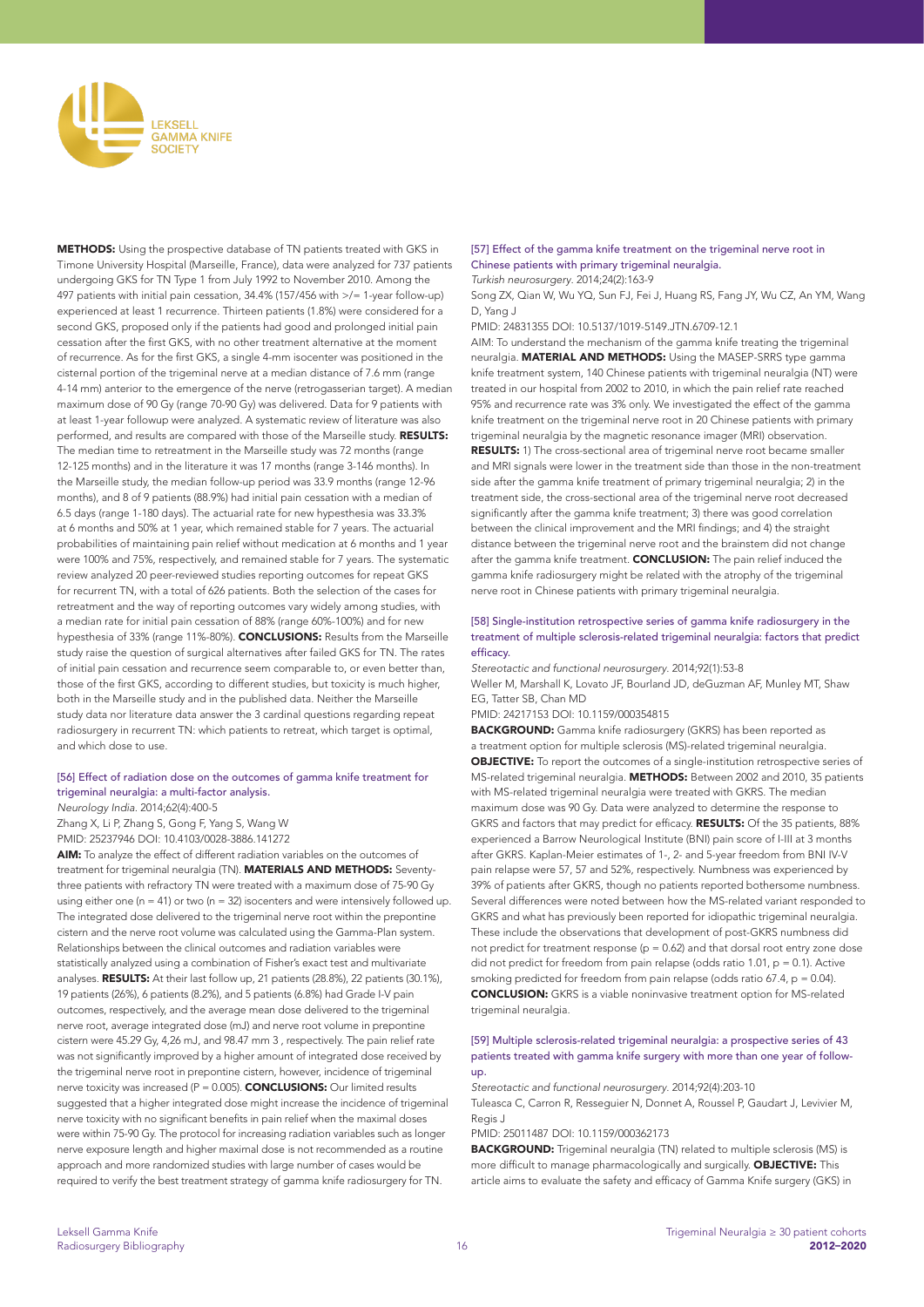

this special group of patients. **METHODS:** Between July 1992 and November 2010, 43 cases with more than 1 year of follow-up were operated with GKS for TN related to MS and prospectively evaluated in the Timone University Hospital, Marseille, France. Radiosurgery using the Gamma Knife (model B or C or Perfexion) was performed. A single 4-mm isocenter was positioned at a median distance of 8 mm (range 5.7-14.7) anterior to the emergence of the nerve. A median maximum dose of 85 Gy (range 75-90) was delivered. RESULTS: The median follow-up period was 53.8 months (12-157.1). Thirty-nine patients (90.7%) were initially pain free. Their actuarial probability of remaining pain free without medication at 6 months, 1, 3, 5 and 10 years was 87.2, 71.8, 43.1, 38.3 and 20.5%, respectively, and remained stable till 12 years. The hypoesthesia actuarial rate at 6 months, 1 and 2 years was 11.5, 11.5 and 16%, and remained stable till 12 years. CONCLUSIONS: GKS proved safe and effective in this special group of patients.

#### [60] Trigeminal neuralgia treatment outcomes following Gamma Knife radiosurgery with a minimum 3-year follow-up.

*Journal of radiation oncology*. 2014;3:125-130

Karam SD, Tai A, Wooster M, Rashid A, Chen R, Baig N, Jay A, Harter KW, Randolph-Jackson P, Omogbehin A, Aulisi EF, Jacobson J PMID: 24955219 DOI: 10.1007/s13566-013-0134-3

OBJECTIVE: Effective short-term outcomes have been well documented for trigeminal neuralgia (TN) patients treated with Gamma Knife radiosurgery (GKRS) with reported success rates of 70-90 % with median follow-up intervals of 19-75 months. Fewer series, however, have described uniform long-term follow-up data. In this study, we report our long-term institutional outcomes in patients treated with GKRS after a minimum follow-up of 36 months. METHODS: Thirty-six consecutive patients with medically intractable TN received a median radiation dose of 45 Gy applied with a single 4-mm isocenter to the affected trigeminal nerve. Follow-up data were obtained by clinical examination and telephone questionnaire. Outcome results were categorized based on the Barrow Neurological Institute (BNI) pain scale with BNI I-III considered to be good outcomes and BNI IV-V considered as treatment failure. BNI facial numbness score was used to assess treatment complications. RESULTS: The incidence of early pain relief was high (80.5 %) and relief was noted in an average of 1.6 months after treatment. At minimum follow-up of 3 years, 67 % were pain free (BNI I) and 75 % had good treatment outcome. At a mean last follow-up of 69 months, 32 % were free from any pain and 63 % were free from severe pain. Bothersome posttreatment facial numbness was reported in 11 % of the patients. A statistically significant correlation was found between age and recurrence of any pain with age >70 predicting a more favorable outcome after radiosurgery. CONCLUSION: The success rate of GKRS for treatment of medically intractable TN declines over time with 32 % reporting ideal outcome and 63 % reporting good outcome. Patients older than age 70 are good candidates for radiosurgery. This data should help in setting realistic expectations for weighing the various available treatment options.

#### [61] Trigeminal nerve asymmetry in classic trigeminal neuralgia - pretreatment volumetry and clinical evaluation in patients irradiated by Leksell Gamma Knife. *Neuro endocrinology letters*. 2014;35(4):285-9

Urgosik D, Keller J, Svehlik V, Pingle M, Horinek D PMID: 25038607 DOI:

OBJECTIVES: The etiology of classic trigeminal neuralgia (CTN) is still under debate and, together with neurovascular compression (NVC), other anatomical abnormalities have been considered, including differences of trigeminal nerve (TN) volume. DESIGN: We evaluated the volumes of affected and non-affected nerves and the presence and type of NVC in large group of 84 CTN subjects prior to gamma knife treatment (GKS) on MR images. Correlation between affected nerve volume and NVC, treatment outcome and demographic characteristics were explored. **RESULTS:** NVC was detected in 71% of affected nerves, 52% of non-affected nerves, and in 31% of subjects bilaterally. Lower trigeminal nerve volume was detected on the affected side (p<0.001, affected mean 34.9 mm3

+/- 14.4 SD, non-affected mean 41.9 mm3 +/- 17.7 SD), however, no correlation between affected nerve volume and the presence and type NVC, treatment outcome or demographic data was detected. **CONCLUSION:** Our results suggest that NVC may trigger CTN in susceptible subjects but is not a reliable disease marker. Lower trigeminal nerve volume appears to manifest independently of NVC, and may represent nerve asymmetry rather than atrophy. No correlation between volumetry and clinical data was detected including treatment outcome after GKS.

#### [62] Predictive nomogram for the durability of pain relief from gamma knife radiation surgery in the treatment of trigeminal neuralgia.

International journal of radiation oncology, biology, physics. 2014;89(1):120-6 Lucas JT Jr, Nida AM, Isom S, Marshall K, Bourland JD, Laxton AW, Tatter SB, Chan MD

PMID: 24613811 DOI: 10.1016/j.ijrobp.2014.01.023

PURPOSE: To determine factors associated with the durability of stereotactic radiation surgery (SRS) for treatment of trigeminal neuralgia (TN). METHODS AND MATERIALS: Between 1999 and 2008, 446 of 777 patients with TN underwent SRS and had evaluable follow-up in our electronic medical records and phone interview records. The median follow-up was 21.2 months. The Barrow Neurologic Institute (BNI) pain scale was used to determine pre- and post-SRS pain. Dose-volume anatomical measurements, Burchiel pain subtype, pain quality, prior procedures, and medication usage were included in this retrospective cohort to identify factors impacting the time to BNI 4-5 pain relapse by using Cox proportional hazard regression. An internet-based nomogram was constructed based on predictive factors of durable relief pre- and posttreatment at 6-month intervals. RESULTS: Rates of freedom from BNI 4-5 failure at 1, 3, and 5 years were 84.5%, 70.4%, and 46.9%, respectively. Pain relief was BNI 1-3 at 1, 3, and 5 years in 86.1%, 74.3%, and 51.3% of type 1 patients; 79.3%, 46.2%, and 29.3% of type 2 patients; and 62.7%, 50.2%, and 25% of atypical facial pain patients. BNI type 1 pain score was achieved at 1, 3, and 5 years in 62.9%, 43.5%, and 22.0% of patients with type 1 pain and in 47.5%, 25.2%, and 9.2% of type 2 patients, respectively. Only 13% of patients with atypical facial pain achieved BNI 1 response; 42% of patients developed post-Gamma Knife radiation surgery (GKRS) trigeminal dysfunction. Multivariate analysis revealed that post-SRS numbness (hazard ratio [HR], 0.47; P<.0001), type 1 (vs type 2) TN (HR, 0.6; P=.02), and improved post-SRS BNI score at 6 months (HR, 0.009; P<.0001) were predictive of a durable pain response. CONCLUSIONS: The durability of SRS for TN depends on the presenting Burchiel pain type, the post-SRS BNI score, and the presence of post-SRS facial numbness. The durability of pain relief can be estimated pre- and posttreatment by using our nomogram for situations when the potential of relapse may guide the decision for initial intervention.

#### [63] Impact of target location on the response of trigeminal neuralgia to stereotactic radiosurgery.

*Journal of neurosurgery*. 2014;120(3):716-24

Xu Z, Schlesinger D, Moldovan K, Przybylowski C, Sun X, Lee CC, Yen CP, Sheehan J

#### PMID: 24313616 DOI: 10.3171/2013.10.JNS131596

**OBJECTIVE:** The authors evaluate the impact of target location on the rate of pain relief (PR) in patients with intractable trigeminal neuralgia (TN) undergoing stereotactic radiosurgery (SRS). METHODS: The authors conducted a retrospective review of 99 patients with idiopathic TN who were identified from a prospectively maintained database and were treated with SRS targeting the dorsal root entry zone with a maximum dose of 80 Gy. Targeting of the more proximal portion of a trigeminal nerve with the 50% isodose line overlapping the brainstem was performed in 36 patients (proximal group). In a matched group, 63 patients received SRS targeting the 20% isodose line tangential to the emergence of the brainstem (distal group). The median follow-up time was 33 months (range 6-124 months). RESULTS: The actuarial rate of maintenance of Barrow Neurological Institute (BNI) Pain Score I-IIIa was attained in 89% of patients at 1 year, 81%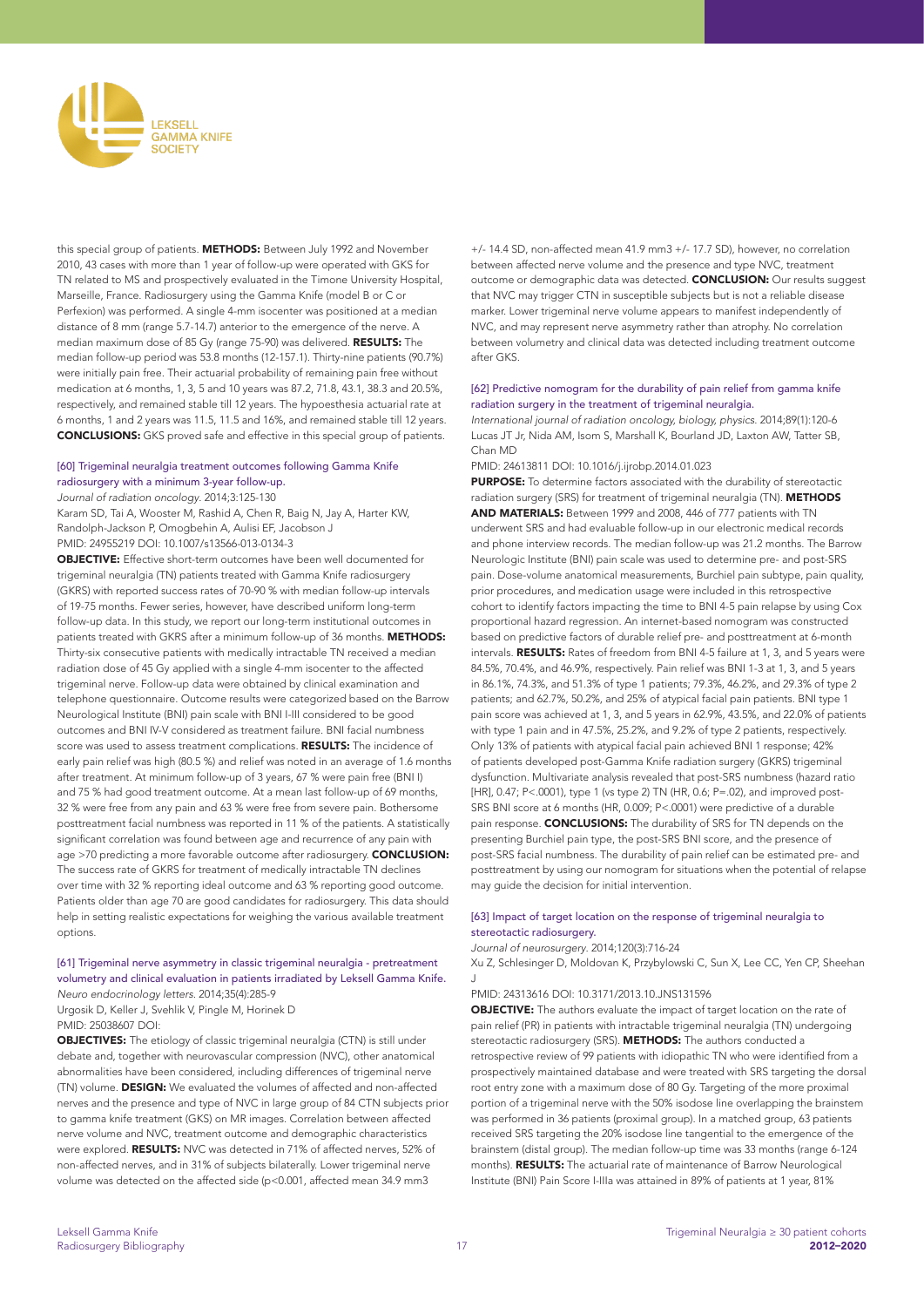

at 2 years, and 69% at 4 years, respectively, after SRS. Kaplan-Meier analysis revealed that durability of PR was only associated with the proximal location of the radiosurgical target ( $log$ -rank test,  $p = 0.018$ ). Radiosurgery-induced facial numbness (BNI Score II or III) developed in 35 patients, which was significantly more frequent in the proximal group (19 patients [53%] compared with 16 [25%] in the distal group  $[p = 0.015]$ ). **CONCLUSIONS:** The radiosurgical target appears to affect the duration of pain relief in patients with idiopathic trigeminal neuralgia with the target closer to the brainstem affording extended pain relief. However, the proximal SRS target was also associated with an increased risk of mild to moderate facial numbness.

#### [64] Trigeminal neuralgia pain relief after gamma knife stereotactic radiosurgery. *Clinical neurology and neurosurgery*. 2014;117:107-111

Baschnagel AM, Cartier JL, Dreyer J, Chen PY, Pieper DR, Olson RE, Krauss DJ, Maitz AH, Grills IS

PMID: 24438815 DOI: 10.1016/j.clineuro.2013.12.003

OBJECTIVES: To report outcomes of patients with medical and/or surgical refractory trigeminal neuralgia (TN) treated with gamma knife stereotactic radiosurgery (GK SRS). **METHODS:** One hundred and forty-nine patients with 152 cases of TN treated with GK SRS were analyzed. All patients, except one, received a dose of 40Gy to the 50% isodose volume. The Barrow Neurological Institute (BNI) pain intensity score was used to grade pain. Actuarial rates of pain relief were calculated. Multiple factors were analyzed for association with pain relief. RESULTS: The median follow up was 27 months (4-71 months). Overall 92% of cases achieved a BNI score I-III after GK SRS. Of those who had pain relief after GK SRS, 32% developed pain recurrence defined as a BNI score of IV or V. The actuarial rate of freedom from pain recurrence (BNI scores I-III) of all treated cases at 1, 2 and 3-years was 76%, 69% and 60%, respectively. On univariate analysis age >/=70 was predictive of better pain relief (p=0.046). Type of pain, prior surgery, multiple sclerosis, number of isocenters, treated nerve length, volume and thickness and distance from the root entry zone to the isocenter were not significant for maintaining a BNI score of I-III. Those who achieved a BNI score of I or II were more likely to maintain pain relief compared to those who only achieved a BNI score of III (93% vs 38% at three years, p<0.01). The rate of pain relief of twenty-seven patients who underwent repeat GK SRS was 70% and 62% at 1 and 2 years, respectively. Toxicity after first GK SRS was minimal with 25% of cases experiencing only new or worsening post-treatment numbness. CONCLUSION: GK SRS provides acceptable pain relief with limited morbidity in patients with medical and/or surgical refractory TN.

## 2013

#### [65] Long-term outcome of high-dose gamma knife surgery in treatment of trigeminal neuralgia.

*Journal of neurosurgery*. 2013;119(5):1166-75 Young B, Shivazad A, Kryscio RJ, St Clair W, Bush HM PMID: 23600932 DOI: 10.3171/2013.1.JNS12875

OBJECTIVE: Despite the widespread use of Gamma Knife surgery (GKS) for trigeminal neuralgia (TN), controversy remains regarding the optimal treatment dose and target site. Among the published studies, only a few have focused on long-term outcomes (beyond 2 years) using 90 Gy, which is in the higher range of treatment doses used (70-90 Gy). METHODS: The authors followed up on 315 consecutive patients treated with the Leksell Gamma Knife unit using a 4-mm isocenter without blocks. The isocenter was placed on the trigeminal nerve with the 20% isodose line tangential to the pontine surface (18 Gy). At follow-up, 33 patients were deceased; 282 were mailed an extensive questionnaire regarding their outcomes, but 32 could not be reached. The authors report their analysis of the remaining 250 cases. The patients' mean age at the time of survey response

and the mean duration of follow-up were 70.8 +/- 13.1 years and 68.9 +/- 41.8 months, respectively. RESULTS: One hundred eighty-five patients (85.6%) had decreased pain intensity after GKS. Modified Marseille Scale (MMS) pain classifications after GKS at follow-up were: Class I (pain free without medication[s]) in 104 (43.7%), Class II (pain free with medication[s]) in 66 (27.7%), Class III (> 90% decrease in pain intensity) in 23 (9.7%), Class IV (50%-90% decrease in pain intensity) in 20 (8.4%), Class V (< 50% decrease in pain intensity) in 11 (4.6%), and Class VI (pain becoming worse) in 14 (5.9%). Therefore, 170 patients (71.4%) were pain free (Classes I and II) and 213 (89.5%) had at least 50% pain relief. All patients had pain that was refractory to medical management prior to GKS, but only 111 (44.4%) were being treated with medication at follow-up (p < 0.0001). Eighty patients (32.9%) developed numbness after GKS, and 74.5% of patients with numbness had complete pain relief. Quality of life and patient satisfaction on a 10-point scale were reported at mean values (+/- SD) of 7.8 +/- 3.1 and 7.7 +/- 3.4, respectively. Most of the patients (87.7%) would recommend GKS to another patient. Patients with prior surgical treatments had increased latency to pain relief and were more likely to continue medicines (p < 0.05). Moreover, presence of altered facial sensations prior to radiosurgery was associated with higher pain intensity, longer pain episodes, more frequent pain attacks, worse MMS pain classification, and more medication use after GKS (p < 0.05). Conversely, increase in numbness intensity after GKS was associated with a decrease in pain intensity and pain length ( $p < 0.05$ ). **CONCLUSIONS:** Gamma Knife surgery using a maximum dose of 90 Gy to the trigeminal nerve provides satisfactory longterm pain control, reduces the use of medication, and improves quality of life. Physicians must be aware that higher doses may be associated with an increase in bothersome sensory complications. The benefits and risks of higher dose selection must be carefully discussed with patients, since facial numbness, even if bothersome, may be an acceptable trade-off for patients with severe pain.

#### [66] Long-term outcome of gamma knife surgery using a retrogasserian petrous bone target for classic trigeminal neuralgia.

Acta neurochirurgica. Supplement. 2013;116:127-35 Lee JK, Kim DR, Huh YH, Kim JK, Namgung WC, Hong SH PMID: 23417470 DOI: 10.1007/978-3-7091-1376-9\_20

**BACKGROUND:** Gamma knife surgery (GKS) is the prevailing method for treatment of medically intractable trigeminal neuralgia (TN), although there are some technical differences among radiosurgical centers. We assessed the long-term outcomes of GKS using retrogasserian petrous bone targeting and evaluated factors associated with the clinical outcomes. METHODS: Between December 2003 and June 2009, a total of 91 GKS treatments were performed in 90 patients with classic TN. The surgical target was defined at the anterior portion of the trigeminal nerve, just above the retrogasserian petrous bone. A single 4-mm collimator was used to deliver a median 88.0 Gy (range 75-90 Gy) dose of radiation. FINDINGS: During follow-up, which ranged from 24 to 90 months, 89 patients (97.8 %) reported initial pain relief, 75 (82.4 %) experienced pain control, and 47 (51.6 %) achieved a pain-free state without medications at the last followup. Barrow Neurological Institute (BNI) scores of I-III at 2, 3, 4, 5, and 7 years were observed in 84 of 91, 68 of 77, 46 of 53, 33 of 36, 17 of 19, and 7 of 7 patients, respectively. Trigeminal nerve dysfunction was experienced by 34 patients, with 12 having BNI facial numbness scores of III-IV (13.2 %). In all, 14 patients (15.4 %) experienced pain recurrence at a mean 32 months (range 10-62 months) after treatment. The actuarial rates of pain control at 2, 4, and 6 years were 93 %, 88 %, and 79 %, respectively. **CONCLUSIONS:** Gamma Knife radiosurgery is an efficient option for intractable TN. Our results can help medical practitioners to counsel their patients on the likelihood of achieving successful pain control.

#### [67] Gamma knife radiosurgery for typical trigeminal neuralgia: An institutional review of 108 patients.

*Surgical neurology international*. 2013;4:92

Elaimy AL, Lamm AF, Demakas JJ, Mackay AR, Lamoreaux WT, Fairbanks RK, Pfeffer RD, Cooke BS, Peressini BJ, Lee CM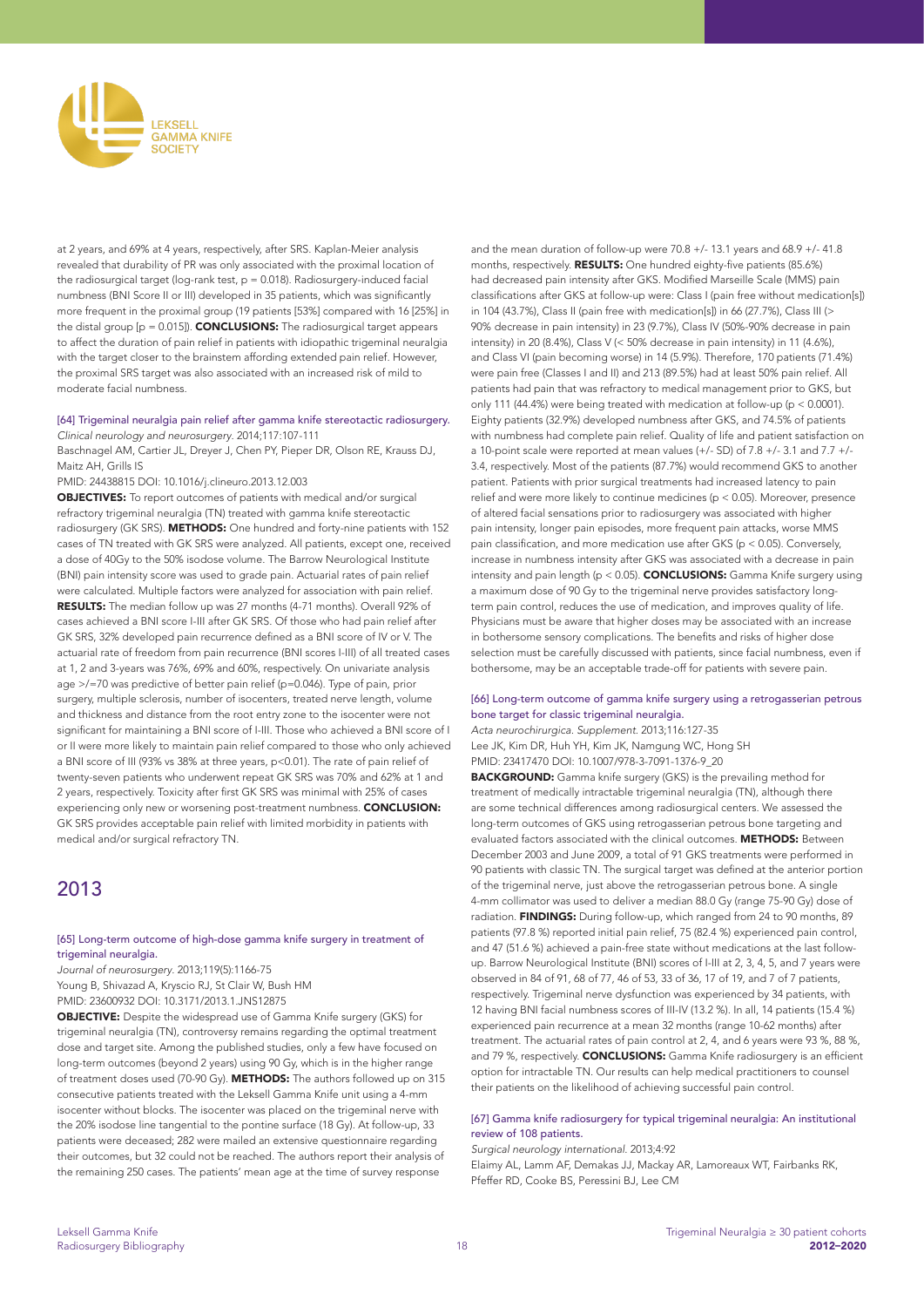

#### PMID: 23956935 DOI: 10.4103/2152-7806.115163

**BACKGROUND:** In this study, we present the previously unreported pain relief outcomes of 108 patients treated at Gamma Knife of Spokane for typical trigeminal neuralgia (TN) between 2002 and 2011. METHODS: Pain relief outcomes were measured using the Barrow Neurological Institute (BNI) pain intensity scale. In addition, the effects gender, age at treatment, pain laterality, previous surgical treatment, repeat Gamma Knife radiosurgery (GKRS), and maximum radiosurgery dose have on patient pain relief outcomes were retrospectively analyzed. Statistical analysis was performed using Andersen 95% confidence intervals, approximate confidence intervals for log hazard ratios, and multivariate Cox proportional hazard models. RESULTS: All 108 patients included in this study were grouped into BNI class IV or V prior to GKRS. The median clinical follow-up time was determined to be 15 months. Following the first GKRS procedure, 71% of patients were grouped into BNI class I-IIIb (I = 31%; II = 3%;  $IIIa = 19\%$ ;  $IIIb = 18\%$ ) and the median duration of pain relief for those patients was determined to be 11.8 months. New facial numbness was reported in 19% of patients and new facial paresthesias were reported in 7% of patients after the first GKRS procedure. A total of 19 repeat procedures were performed on the 108 patients included in this study. Following the second GKRS procedure, 73% of patients were grouped into BNI class I-IIIb (I =  $44\%$ ; II =  $6\%$ ; IIIa =  $17\%$ , IIIb = 6%) and the median duration of pain relief for those patients was determined to be 4.9 months. For repeat procedures, new facial numbness was reported in 22% of patients and new facial paresthesias were reported in 6% of patients. CONCLUSIONS: GKRS is a safe and effective management approach for patients diagnosed with typical TN. However, further studies and supporting research is needed on the effects previous surgical treatment, number of radiosurgery procedures, and maximum radiosurgery dose have on GKRS clinical outcomes.

#### [68] Constant face pain in typical trigeminal neuralgia and response to gamma knife radiosurgery.

*Stereotactic and functional neurosurgery*. 2013;91(2):122-8 Brisman R

#### PMID: 23343637 DOI: 10.1159/000343206

BACKGROUND/AIMS: Constant pain, especially if prominent, is sometimes considered incompatible with a diagnosis of typical idiopathic trigeminal neuralgia. This study aims to clarify the frequency of patient-reported constant pain in patients with medically intractable, typical, idiopathic trigeminal neuralgia as diagnosed with standard clinical parameters and confirmed by the response to a modified McGill questionnaire, a 'hold-still' test that eliminated triggers and the response to Gamma Knife radiosurgery. METHOD: Forty consecutive patients with typical trigeminal neuralgia were given questionnaires prior to Gamma Knife radiosurgery. Those with constant pain were further tested by being advised to hold completely still for up to 3 min. Final pain relief was evaluated after Gamma Knife radiosurgery. RESULTS: Twenty of forty patients indicated on a questionnaire that they had constant face pain. Pain decreased on the 'hold-still' test on all 12 patients who were tested. Following Gamma Knife radiosurgery, there was no significant difference in pain relief in those without or with constant pain. CONCLUSION: Patients with typical idiopathic trigeminal neuralgia frequently report that 50% or more of their pain is constant. This constant pain is markedly decreased if the patient holds completely still for a few minutes and does not affect the outcome of Gamma Knife radiosurgery.

#### [69] Stereotactic radiosurgery for trigeminal schwannoma: a clinical retrospective study in 52 cases.

*Stereotactic and functional neurosurgery*. 2013;91(4):236-42 Sun J, Zhang J, Yu X, Qi S, Du Y, Ni W, Hu Y, Tian Z PMID: 23548989 DOI: 10.1159/000345258

OBJECTIVE: To evaluate the radiological and clinical outcomes in a series of patients in whom stereotactic radiosurgery (SRS) was used to treat trigeminal schwannomas. **METHODS:** The records of 52 patients who underwent SRS for trigeminal schwannoma were reviewed using a retrospective study. The median patient age was 47.1 years (range, 18-77); 20 patients (38.5%) had undergone prior tumor resection and 32 (61.5%) underwent radiosurgery on the basis of imaging diagnosis only. The most frequent presenting symptoms were facial numbness (29 patients), jaw weakness (11 patients), facial pain (10 patients) and diplopia (4 patients). Fifty-two cases with solid tumors were mainly solid in 44 cases (84.6%), mostly cystic in 2 cases (3.8%), and cystic and solid mixed in 6 cases (11.5%). Two cases of mostly cystic tumor first underwent stereotactic cystic fluid aspiration and intracavitary irradiation, and then had MRI localization scan again for gamma knife treatment. The mean tumor volume was 7.2 ml (range, 0.5-38.2). The mean prescription radiation dose was 13.9 Gy (range, 11-17), and the mean prescription isodose configuration was 47.9%. RESULTS: At a mean follow-up of 61 months (range, 12-156), neurological symptoms or signs improved in 35 patients (67.3%), 14 patients (26.9%) had a stable lesion, and worsening of the disease occurred in 2 patients (3.8%). On imaging, the schwannomas almost disappeared in 8 (15.4%), shrank in 32 (61.5%), remained stable in 5 (9.6%), and increased in size in 7 patients (13.5%). Tumor growth control was achieved in 45 (86.5%) of the 52 patients. **CONCLUSIONS:** SRS is an effective and minimally invasive management option for patients with residual or newly diagnosed trigeminal schwannomas. The use of SRS to treat trigeminal schwannomas resulted in good tumor control and functional improvement.

# 2012

#### [70] Patterns of pain-free response in 497 cases of classic trigeminal neuralgia treated with Gamma Knife surgery and followed up for least 1 year. *Journal of neurosurgery*. 2012;117 Suppl:181-8

Tuleasca C, Carron R, Resseguier N, Donnet A, Roussel P, Gaudart J, Levivier M, Regis J

PMID: 23205808 DOI: 10.3171/2012.8.GKS121015

**OBJECTIVE:** The goal of this study was to establish whether clear patterns of initial pain freedom could be identified when treating patients with classic trigeminal neuralgia (TN) by using Gamma Knife surgery (GKS). The authors compared hypesthesia and pain recurrence rates to see if statistically significant differences could be found. METHODS: Between July 1992 and November 2010, 737 patients presenting with TN underwent GKS and prospective evaluation at Timone University Hospital in Marseille, France. In this study the authors analyzed the cases of 497 of these patients, who participated in follow-up longer than 1 year, did not have megadolichobasilar artery- or multiple sclerosis-related TN, and underwent GKS only once; in other words, the focus was on cases of classic TN with a single radiosurgical treatment. Radiosurgery was performed with a Leksell Gamma Knife (model B, C, or Perfexion) using both MR and CT imaging targeting. A single 4-mm isocenter was positioned in the cisternal portion of the trigeminal nerve at a median distance of 7.8 mm (range 4.5-14 mm) anterior to the emergence of the nerve. A median maximum dose of 85 Gy (range 70-90 Gy) was delivered. Using empirical methods and assisted by a chart with clear cut-off periods of pain free distribution, the authors were able to divide patients who experienced freedom from pain into 3 separate groups: patients who became pain free within the first 48 hours post-GKS; those who became pain free between 48 hours and 30 days post-GKS; and those who became pain free more than 30 days after GKS. RESULTS: The median age in the 497 patients was 68.3 years (range 28.1-93.2 years). The median follow-up period was 43.75 months (range 12-174.41 months). Four hundred fifty-four patients (91.34%) were initially pain free within a median time of 10 days (range 1-459 days) after GKS. One hundred sixty-nine patients (37.2%) became pain free within the first 48 hours (Group PF(</= 48 hours)), 194 patients (42.8%) between posttreatment Day 3 and Day 30 (Group PF((>48 hours, </= 30 days))), and 91 patients (20%) after 30 days post-GKS (Group PF(>30 days)). Differences in postoperative hypesthesia were found: in Group PF(</= 48 hours) 18 patients (13.7%) developed postoperative hypesthesia,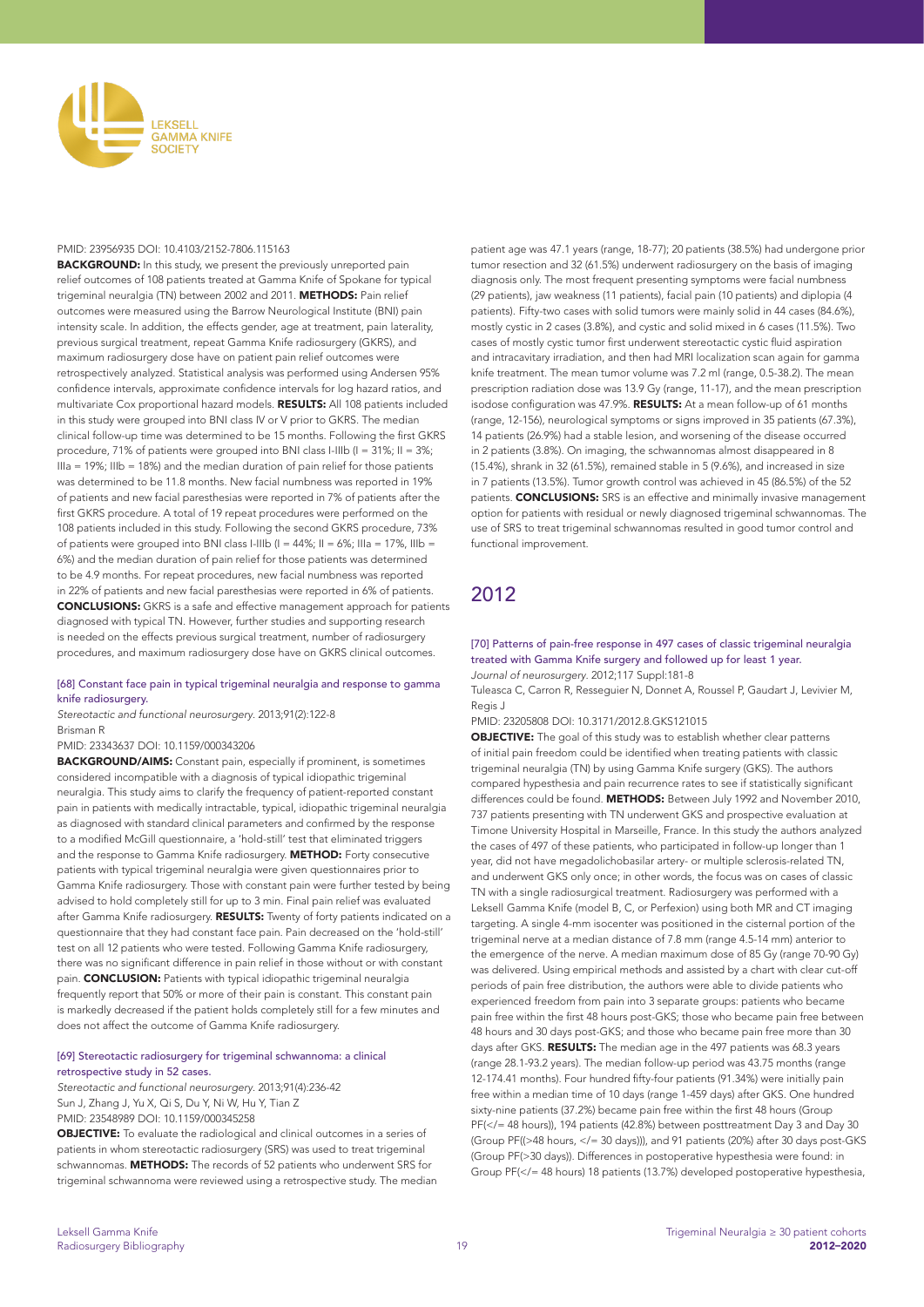

compared with 30 patients (19%) in Group PF((>48 hours, </= 30 days)) and 22 patients (30.6%) in Group PF(>30 days) (p = 0.014). One hundred fifty-seven patients (34.4%) who initially became free from pain experienced a recurrence of pain with a median delay of 24 months (range 0.62-150.06 months). There were no statistically significant differences between the patient groups with respect to pain recurrence: 66 patients (39%) in Group PF(</= 48 hours) experienced pain recurrence, compared with 71 patients (36.6%) in Group PF((>48 hours, </= 30 days)) and 27 patients (29.7%) in Group  $PF(>30 \text{ days})$  (p = 0.515). **CONCLUSIONS:** A substantial number of patients (169 cases, 37.2%) became pain free within the first 48 hours. The rate of hypesthesia was higher in patients who became pain free more than 30 days after GKS, with a statistically significant difference between patient groups ( $p = 0.014$ ).

#### [71] Patients with idiopathic trigeminal neuralgia have a sharper-than-normal trigeminal-pontine angle and trigeminal nerve atrophy.

Acta neurochirurgica. 2012;154(9):1627-33

Ha SM, Kim SH, Yoo EH, Han IB, Shin DA, Cho KG, Chung SS, Park YS PMID: 22688610 DOI: 10.1007/s00701-012-1327-z

BACKGROUND: Trigeminal neuralgia (TN) is primarily diagnosed by symptoms and patient history. Magnetic resonance (MR) imaging can be helpful in visualizing the neurovascular compression of the trigeminal nerve in TN patients, but the current parameters used as diagnostic markers for TN are less than optimal. The aim of this study is to assess whether the angle between the trigeminal nerve and the pons (the trigeminal-pontine angle) on the affected side of patients with idiopathic TN differs from that of the unaffected side and that found in controls without TN. **METHODS:** A case-control study of 30 clinically diagnosed idiopathic TN patients aged 30 to 79 years and 30 age- and sex-matched controls was conducted. We compared the trigeminal-pontine angle and trigeminal nerve atrophy via fast-imaging employing steady-state acquisition (FIESTA) MR imaging. RESULTS: A sharp trigeminal-pontine angle was observed in 25 patients (25/30) on the affected side. As such, the mean angle of the trigeminal nerve on the affected side (40.17) was significantly smaller than that on the unaffected side (48.91,  $p = 0.001$ ) and that in the control group (52.02, p < 0.001). CONCLUSIONS: A sharp trigeminal-pontine angle on the affected side was found in idiopathic TN patients by FIESTA imaging. This suggests that a sharp trigeminal-pontine angle increases the chance of neurovascular compression on the medial side of the trigeminal nerve.

#### [72] Do carbamazepine, gabapentin, or other anticonvulsants exert sufficient

radioprotective effects to alter responses from trigeminal neuralgia radiosurgery? International journal of radiation oncology, biology, physics. 2012;83(4):e501-6 Flickinger JC Jr, Kim H, Kano H, Greenberger JS, Arai Y, Niranjan A, Lunsford LD, Kondziolka D, Flickinger JC Sr

PMID: 22417801 DOI: 10.1016/j.ijrobp.2012.01.016

PURPOSE: Laboratory studies have documented radioprotective effects with carbamazepine. We sought to determine whether carbamazepine or other anticonvulsant/neuroleptic drugs would show significant radioprotective effects in patients undergoing high-dose small-volume radiosurgery for trigeminal neuralgia. METHODS AND MATERIALS: We conducted a retrospective review of 200 patients undergoing Gamma Knife (Elekta Instrument AB, Stockholm, Sweden) stereotactic radiosurgery for trigeminal neuralgia between February 1995 and May 2008. We selected patients treated with a maximum dose of 80 Gy with 4-mm diameter collimators, with no previous microvascular decompression, and follow-up >/=6 months (median, 24 months; range, 6-153 months). At the time of radiosurgery, 28 patients were taking no anticonvulsants, 62 only carbamazepine, 35 only gabapentin, 21 carbamazepine plus gabapentin, 17 carbamazepine plus other anticonvulsants, and 9 gabapentin plus other anticonvulsants, and 28 were taking other anticonvulsants or combinations. RESULTS: Pain improvement developed post-radiosurgery in 187 of 200 patients (93.5%). Initial complete pain relief developed in 84 of 200 patients (42%). Post-radiosurgery trigeminal neuropathy developed in 27 of 200 patients (13.5%). We could not significantly correlate pain improvement or initial complete pain relief with use of carbamazepine, gabapentin,

or use of any anticonvulsants/neuroleptic drugs or other factors in univariate or multivariate analysis. Post-radiosurgery numbness/paresthesias correlated with the use of gabapentin (1 of 36 patients with gabapentin vs. 7 of 28 without,  $p = 0.017$ ). In multivariate analysis, decreasing age, purely typical pain, and use of gabapentin correlated ( $p = 0.008$ ,  $p = 0.005$ , and  $p = 0.021$ ) with lower risks of developing post-radiosurgery trigeminal neuropathy. New post-radiosurgery numbness/ paresthesias developed in 3% (1 of 36), 5% (4 of 81), and 13% (23 of 187) of patients on gabapentin alone, with age </=70 years, and Type 1 typical trigeminal neuralgia pain compared with 25% (7 of 28), 20% (23 of 114), and 33% (4 of 12) of patients taking no anticonvulsants, age >70 years, and partly atypical Type 2 trigeminal neuralgia, respectively. **CONCLUSIONS:** The use of carbamazepine or gabapentin at the time of radiosurgery does not decrease the rates of obtaining partial or complete pain relief after radiosurgery, but gabapentin may reduce the risks of developing post-radiosurgery trigeminal neuropathy.

#### [73] Trigeminal nerve integrated dose and pain outcome after gamma knife radiosurgery for trigeminal neuralgia.

#### *Journal of radiosurgery and SBRT*. 2012;1(4):295-301

Alahmadi H, Zadeh G, Laperriere N, Vachhrajani S, Mazloom N, Gentili F, Hodaie M PMID: 29296330 DOI:

BACKGROUND: Gamma knife radiosurgery (GKRS) is an established treatment for trigeminal neuralgia. Identifying factors that influence outcome will help improve patients' results. METHODS: We conducted a retrospective review of all patients treated with GKRS for trigeminal neuralgia at our institution from 2005 to 2010. Patients' clinical features and treatment details were reviewed. Analysis was performed to identify predictors of response and recurrence. **RESULTS:** A hundred and forty five patients were treated. Mean follow up period was 24 months. At last follow up, 48 patients (33%) were pain free with no medications, and 48 patients (33%) were pain free maintained on medications. Twenty-eight patients (19%) had pain after the treatment but had significant reduction in their pain severity. Twenty-one patients (15%) did not have any significant pain reduction. Forty-four patients (30%) developed facial numbness. Recurrence occurred in 51 patients (35%). Post-treatment numbness was a predictor of good treatment response (OR 2.720, CI 1.193-6.200, p 0.0173). Higher integrated dose was a predictor of poor pain response to radiosurgery (OR 0.729, CI 0.566-0.940, p 0.0146). At an integrated dose value of 5.3 mJ or less, there was more than 50% chance of pain free outcome. Longer pain duration prior to treatment was the only independent predictor of increased recurrence risk (HR 1.038, 95%CI 1.001-1.075; p=0.0412). CONCLUSIONS: Radiosurgery is an effective treatment modality for trigeminal neuralgia. Post treatment numbness is associated with good treatment response and higher integrated dose predicts poor outcome after radiosurgery for trigeminal neuralgia.

#### [74] Predictive variables for the successful treatment of trigeminal neuralgia with gamma knife radiosurgery.

*Neurosurgery*. 2012;70(3):566-72; discussion 572-3 Marshall K, Chan MD, McCoy TP, Aubuchon AC, Bourland JD, McMullen KP, deGuzman AF, Munley MT, Shaw EG, Tatter SB, Ellis TL PMID: 21849918 DOI: 10.1227/NEU.0b013e3182320d36

**BACKGROUND:** Gamma Knife radiosurgery (GKRS) has been reported to be an effective modality to treat trigeminal neuralgia. **OBJECTIVE:** To determine predictive factors for the successful treatment of trigeminal neuralgia with GKRS. METHODS: Between 1999 and 2008, 777 GKRS procedures for patients with trigeminal neuralgia were performed at our institution. Evaluable follow-up data were obtained for 448 patients. Median follow-up time was 20.9 months (range, 3-86 months). The mean maximum prescribed dose was 88 Gy (range, 80-97 Gy). Dosimetric variables recorded included dorsal root entry zone dose, pons maximum dose, dose to the petrous dural ridge, and cisternal nerve length. RESULTS: By 3 months after GKRS, 86% of patients achieved Barrow Neurologic Institute I to III pain scores, with 43% of patients achieving a Barrow Neurologic Institute I pain score. Twenty-six percent of patients reported posttreatment facial numbness; 28% of patients reported a post-GKRS procedure for relapsed pain, and median time to